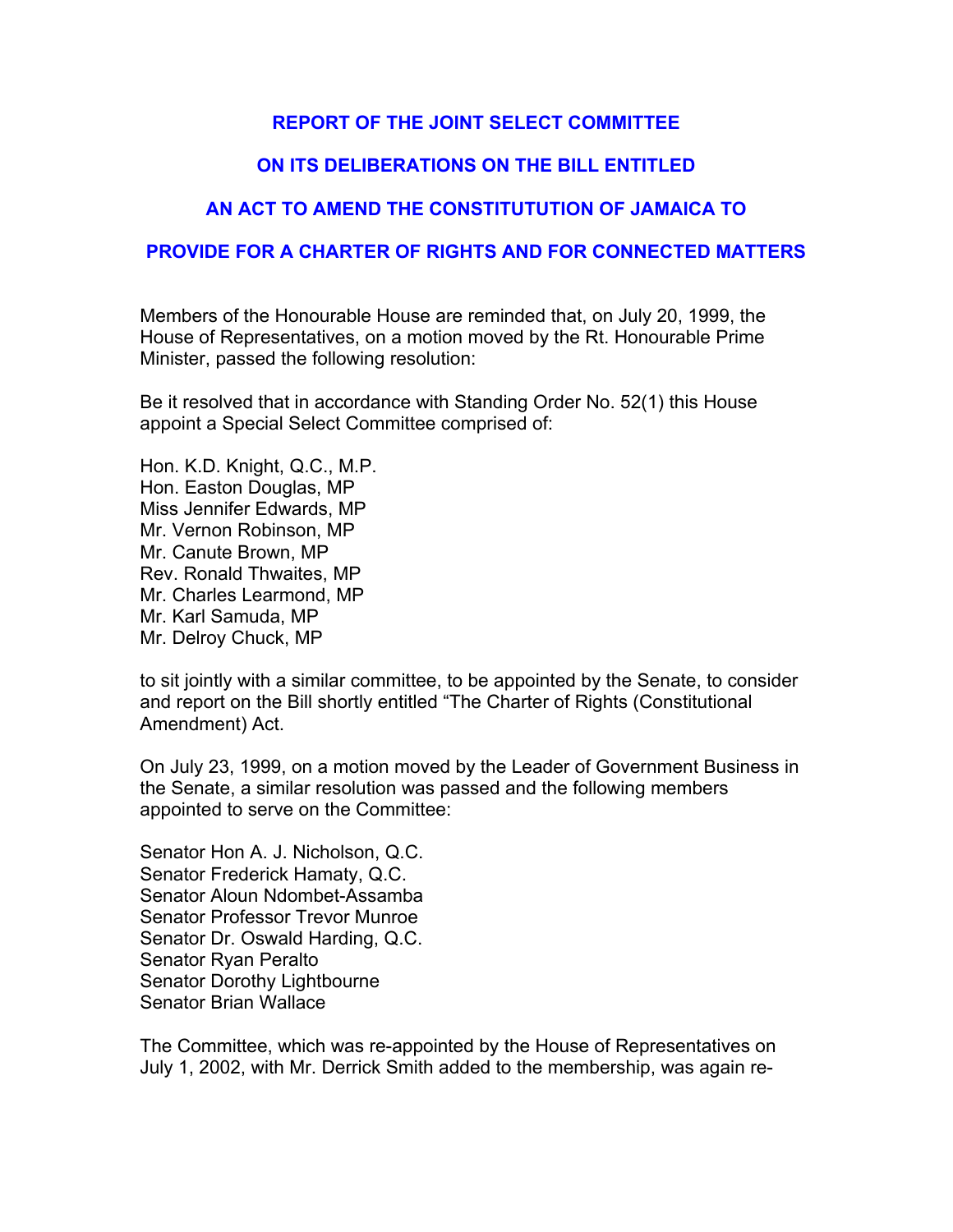appointed on April 19, 2001.

The Senate re-appointed the Committee on July 14, 2000 with the omission of Senator Harding whose name was added to the membership on January 26, 2001. When the Committee was re-appointed on April 20, 2001, Senator Lightbourne was not named to its membership.

The Bill, the subject matter of the deliberations of your Committee, had been tabled in Parliament on March 31, 1999. It was meant to achieve the underlying intent and objectives of recommendations made by a Constitutional Commission in its February 1994 Final Report and approved by a Joint Select Committee on Constitutional and Electoral Reform in its Report of May 1995.

Your Committee held a total of twenty-four meetings, four during the 1999/2000 session of Parliament, four during the 2000/2001 session and sixteen during the current session of Parliament. The first meeting took place on November 11, 1999.

At its fourth meeting, on December 8, 1999, your Committee, after presentations by Dr. The Honourable Lloyd Barnett, O.J. (who had been the chairman of the Constitutional Commission) and Dr. The Honourable Kenneth Rattray, O.J., Q.C., invited both of them to deliberate upon certain matters that were germane to our discussions:

- Derogations from the fundamental rights and freedoms;
- The reasons for and the philosophical bases of the recommendations that had been made by the Constitutional Commission;
- Issues concerning the burden of proof of alleged contraventions of the rights and freedoms;
- The fundamental question as to whether the traditional approach should be adopted, in the Bill, in which the Constitutional rights and freedoms were binding only on the State, or whether such rights and freedoms should be binding also on private individuals.

They were joined, in their deliberations by Mr. Dennis Daly, Q.C., and three attorneys-at-law from the public sector and they are referred to in this Report as the **Advisory Group**. The Advisory Group presented their recommendations and suggestions to the Committee on January 17, 2001, when its meetings were resumed.

The length of time that the deliberations of the Advisory Group occupied, was, in the Committee's view, clearly overshadowed by the incisiveness of the quality suggestions made by them.

Your Committee also received written submissions from the following persons and organizations.

Mrs. Linnette Vassel, Coalition for Community Participation in Governance –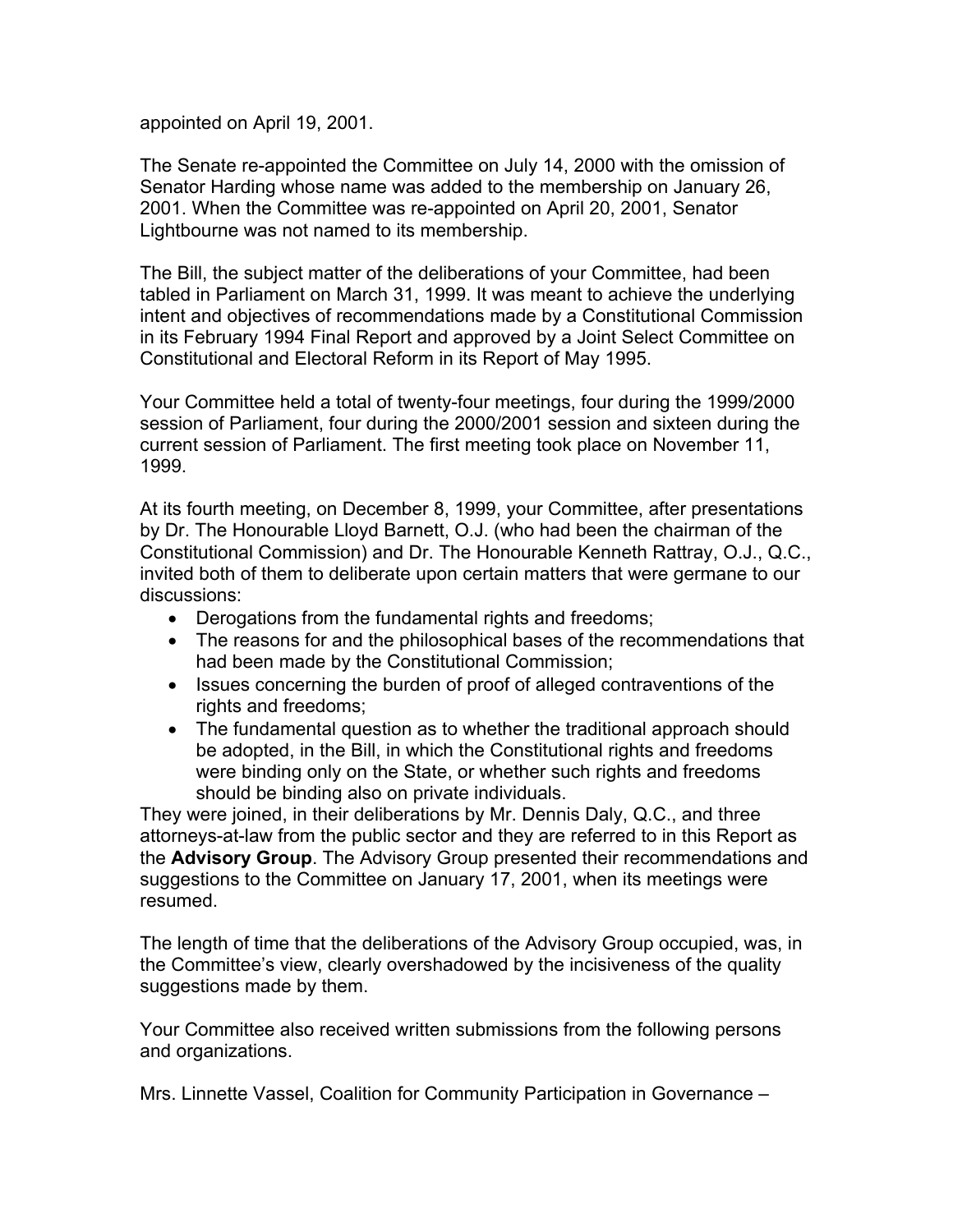Appendix 3

Professor H. Devonish, University of the West Indies – Appendix 4

Jamaica Forum and Lesbians All-Sexuals and Gays (J. Flag) – Appendix 5

Senator Floyd Morris – Appendix 6

Westmoreland Parish Council –Appendix 7

Ethiopia Africa Black International Congress Church of Salvation – Appendix 8

Jamaicans for Justice – Appendix 9

Oral presentations were made by Professor Devonish, Jamaicans for Justice, J. Flag, Senator Floyd Morris and representatives of the Jamaica Teachers Association and the Ministry of Education.

The challenge to your Committee on the following issues required extensive research and deep consideration of the approaches adopted in other Constitutions:

- the formulation of the preambles to the Bill and to the Charter;
- broad, fundamental issues as to the format of the Charter and who should be bound by the rights and freedoms;
- the formulation of the protection against discrimination and the question whether that protection should be extended to discrimination on additional grounds;
- the formulation of various other rights and freedoms, including the rights of the child, the right to legal aid, the protection of property rights and the protection of the environment;
- issues concerning exceptions to the right to life and to the protection against inhuman or degrading punishment in relation to the death penalty;
- the question whether a right to trial by jury should be included in the Constitution;
- the substitution of a reference to periods of public emergency or of public disaster for the existing reference to periods of public emergency and the specification of the rights and freedoms which legislation can override in periods of public emergency or periods of public disaster;
- the Commission's proposal concerning international human rights instruments to which Jamaica is a party.

These matters were subject to vigorous discussions and careful consideration by the members of your Committee and it is expected that the analyses and the recommendations made in the Committee's Report will assist the members of both Houses of Parliament in their deliberations on the Bill and in its smooth passage both in the House of Representatives and in the Senate.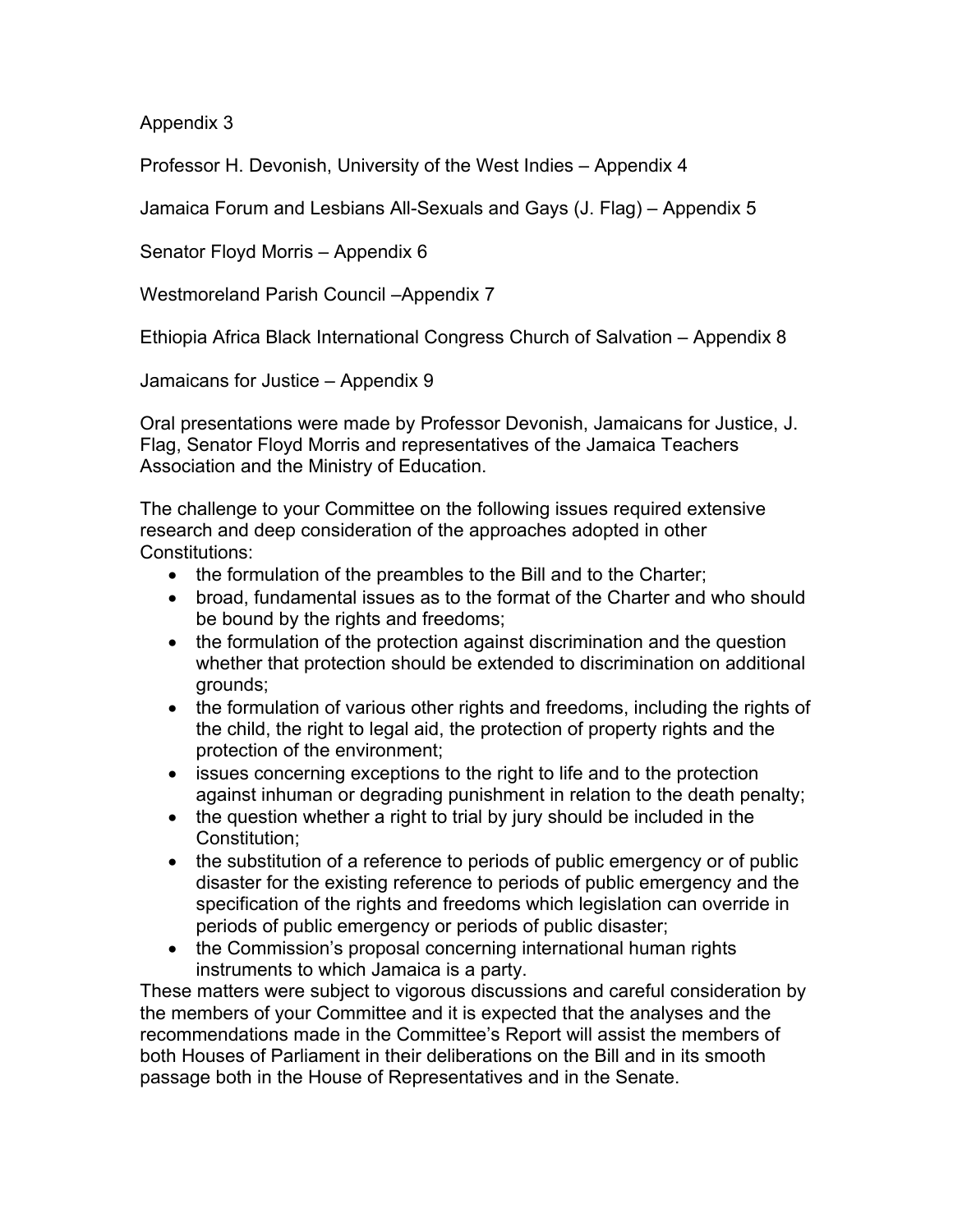Two issues must be mentioned in this introduction. First, it should be noted that there are significant implications of the approach, recommended in this Report, concerning "who should be bound". Those implications have been indicated. In the end, your Committee is strongly of the view that the constitutional rights and freedoms should bind not only the State, as in the traditional approach taken in the existing Constitution and other older Constitutions, but, in addition, as in some of the modern Constitutions such as the Constitution of South Africa, natural and juristic persons to the extent that those rights and freedoms are applicable, taking in account the nature of the right and of any duty imposed by that right.

Second, your Committee discussed, at length, the question of the inclusion in the Constitution of a right to trial by jury and the proper formulation and scope of such a right, bearing in mind, in particular, the provisions of the Gun Court Act which authorize the trial of certain firearm and related offences by judge alone in the High Court Division of the Gun Court. Your Committee had to contemplate the possible need, in the future, for national security and other cogent reasons, for trial of certain offences by judge alone.

Your Committee was unable to arrive at a consensus on a formulation of such a right to reflect its commitment, as a general rule to trial by jury and, at the same time, to provide the flexibility which would accommodate its concerns as to the needs which could, in the future, justify trial by judge alone. This Report, therefore, provides an analysis of the various factors relevant to the issue of a constitutional right to trial by jury but, in this case alone, leaves that matter for determination by Parliament, without a specific recommendation. **THANKS AND COMMENDATIONS**

Your Committee wishes to express its sincere gratitude to all those persons who made written or oral presentations or participated in the discussions.

Special thanks are extended to the members of the Advisory Group, Dr. The Honourable Kenneth Rattray, O.J. Q.C. and Dr. The Honourable Lloyd Barnett, O.J., assisted by Mrs. Shirley Miller Q.C., Mr. Dennis Daly Q.C., Mr. Evan Oniss and Mrs. Marlene Lynch-Aldred for the extensive research which they undertook and the recommendations made by them.

In extending our profound gratitude to the Chief Parliamentary Counsel and staff, the staff of the Attorney General's Chambers, the Director of Legal Reform and her staff, the Constitutional Reform Secretariat, the Clerk to the Houses and staff for their invaluable assistance, we wish to acknowledge the sterling contribution of Mrs. Shirley Miller, Q.C., Senior Consultant/Advisor in the Ministry of Justice, to all aspects of the work of your Committee, including the structure and content of this Report.

Your Committee has the honour to present its findings and recommendations.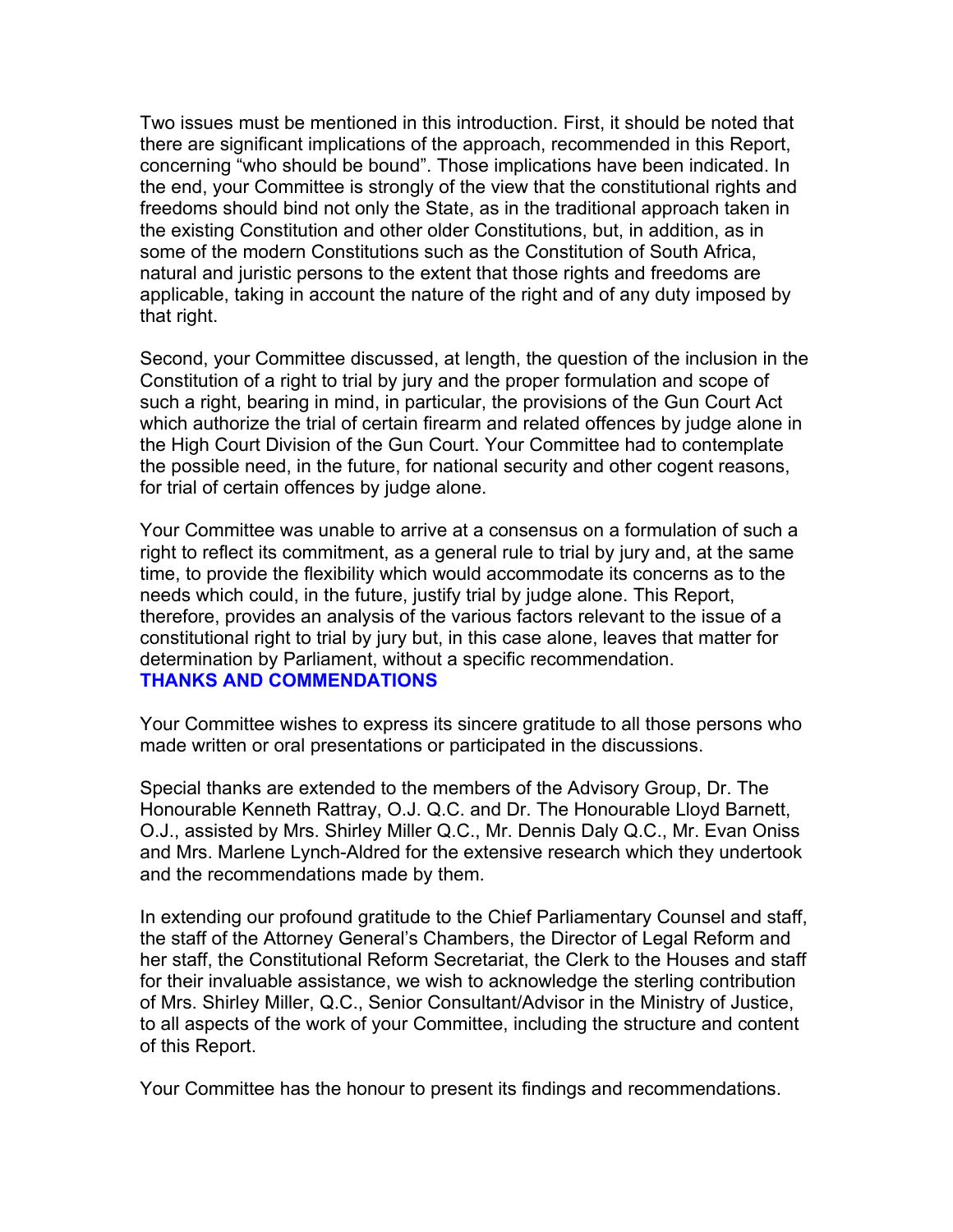## A.J. Nicholson, Q.C., Attorney General and Minister of Justice Chairman **FINDINGS & RECOMMENDATIONS OF THE REPORT**

# *Long and Short Titles*

The Committee is of the view that the words "and Freedoms" should be inserted in the Long and Short Titles.

The Long Title would then read as follows: AN ACT to amend the Constitution of Jamaica to provide for a Charter of Rights and Freedoms and for connected matters.

The Short Title in clause 1 of the Bill would become: The Charter of Rights and Freedoms (Constitution Amendment) Act, [2001].

The Committee recommends that the Long Title and the Short Title of the Bill be each amended by the insertion of the words "and Freedoms" after the word "Rights".

# **The Preambles to the Bill**

The preambles to the Bill entitled a Charter of Rights (Constitutional Amendment) Act should be distinguished from the preamble to the proposed new Chapter 111 containing the Charter of Rights and Freedoms. These preambles to the Bill, although they will form part of the proposed Charter of Rights (Constitutional Amendment) Act as preambles to that Act, will not be incorporated into the new Chapter 111.

The Committee agrees with the recommendation made by the Advisory Group that the preambles to the Bill should be limited to giving the historical background to the Bill while the philosophical basis now contained in those preambles would become the initial section of the new Chapter 111.

It is recommended that the two preambles to the Bill be replaced by a Preamble in the following terms:

"WHEREAS a Constitutional Commission established by Parliament recommended, after wide public consultation and due deliberation, that Chapter 111 of the Constitution of Jamaica should be replaced by a new Chapter which provides more comprehensive and effective protection for the fundamental rights and freedoms of persons in Jamaica:

AND WHEREAS the recommendations of the Constitutional Commission were endorsed by a Joint Select Committee of Parliament and by resolutions of the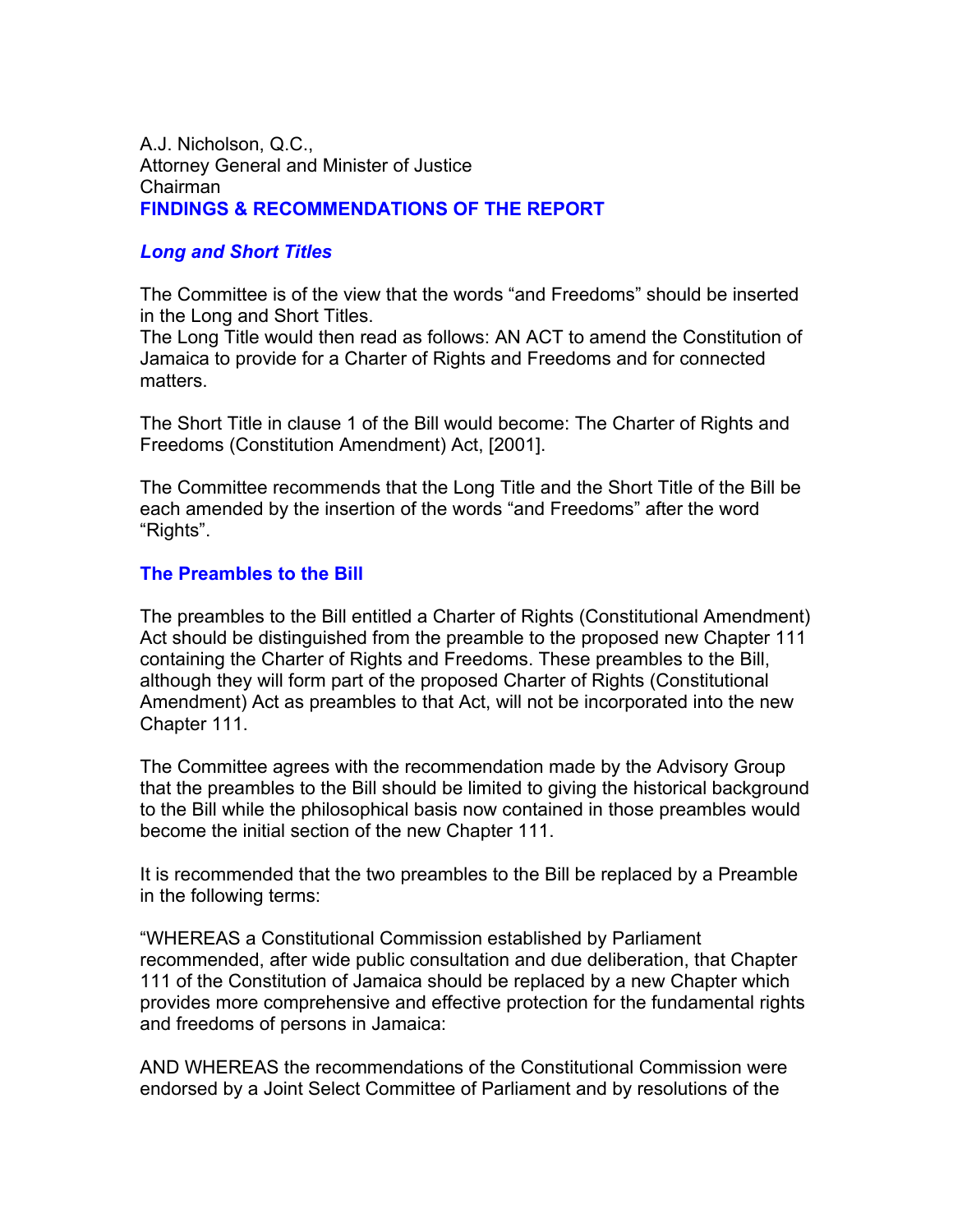House of Representatives and of the Senate:

AND WHEREAS a Joint Select Committee of both Houses gave further consideration to the recommendations and received and considered representations made by members of the public in relation thereto and made recommendations thereon:".

NOW, THEREFORE, BE IT ENACTED…….

Clause 2 of the Bill **Section 13(1) The Preamble to the Charter of Rights and Freedoms**

The Committee recommends that:

(i) in accordance with the view expressed by the Advisory Group, the preamble to the Charter of Rights and Freedoms contained in the proposed new section 13 of the Constitution, be amended to include a statement to the effect that the State has an obligation to promote universal respect for, and observance of, human rights and freedoms;

(ii) in paragraph (b) of the proposed new section 13(1) of the Constitution the word "individuals" be replaced by the word "persons", and that the words "having duties to other individuals and to the communities to which they belong," be deleted; and

(iii) the word "persons" be substituted for "the individual" in the marginal note to section 13 and in the fourth and third lines from the end of section 13(1).

# **THE FORMAT OF THE CHARTER**

The Charter of Rights in the Bill follows the format of the existing Chapter 111 of the Constitution which, adopting the approach of the European Convention on Human Rights and Fundamental Freedoms, sets out the rights and freedoms which it guarantees in separate sections, each containing its own specific series of qualifying provisions.

Although this is the format adopted in most of the older Constitutions, it is now subject to criticism as one in which rights are stated but are immediately followed by a number of permitted exceptions which considerably reduce the effectiveness of the constitutional guarantee. In essence, the criticism is that where this format is adopted, rights are given with one hand and taken back with the other.

This format is also criticized as one which has the effect of imposing on the person who alleges that his right has been contravened the burden of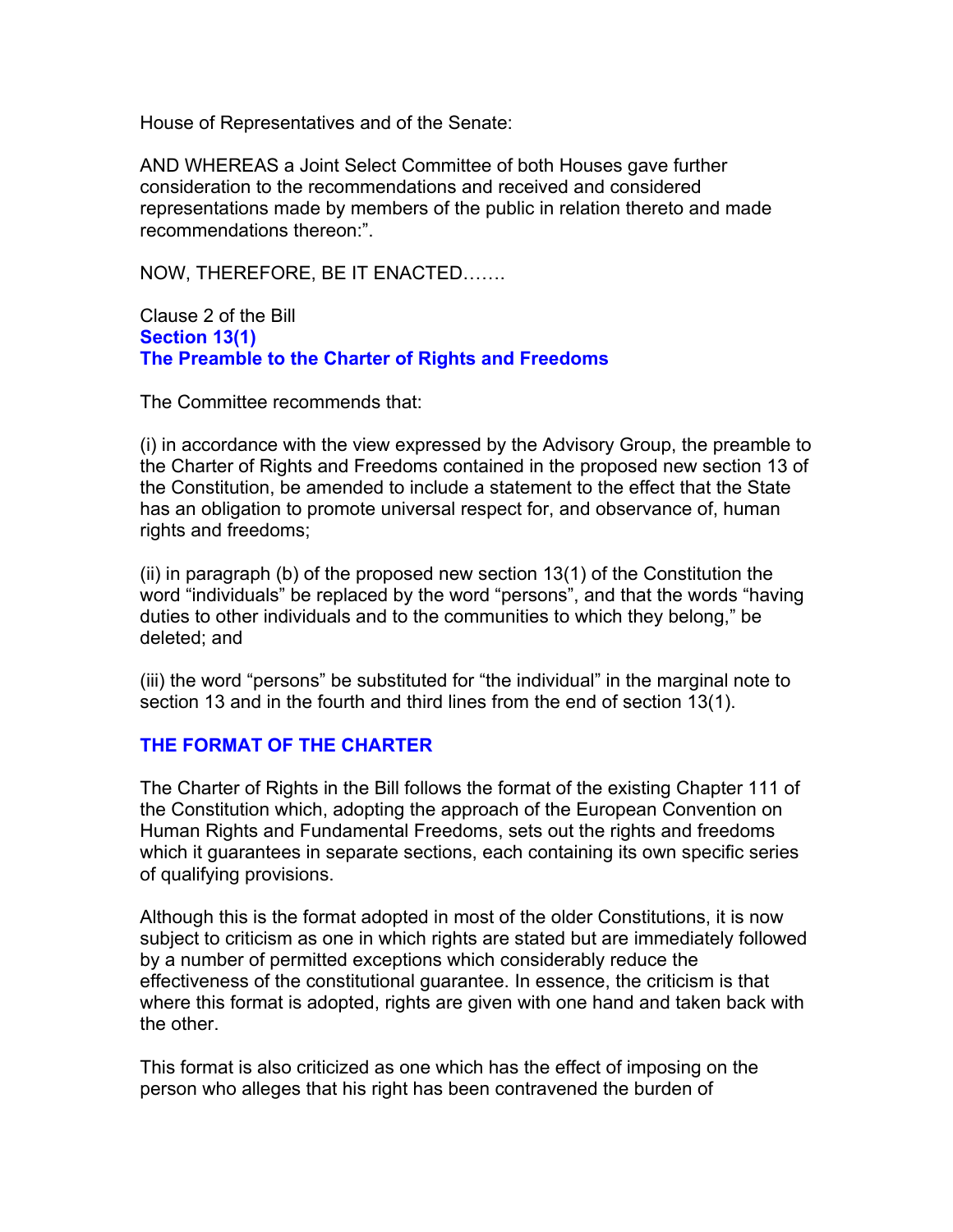establishing, not only the contravention of the right, but also that that contravention is not covered by any of the permitted constitutional exceptions.

It was pointed out to the Committee that most modern Constitutions have avoided that old approach and, at the same time, have tried to arrive at a methodology that would not inhibit the power of the state to make laws for the peace, order and good government of the country. The Canadian Charter of Rights, contained in the Canadian Constitution Act 1981 and the New Zealand Bill of Rights Act 1990, for example, each includes a single qualifying provision which limits all the rights and freedoms guaranteed. In both Acts, the fundamental rights and freedoms are "subject only to such reasonable limits prescribed by law as can be demonstrably justified in a free and democratic society".

The approach in the South African Constitution is a variation of the Canadian and New Zealand approach. Section 36(1) is the limitation of rights provision in that Constitution. Subsection (1) provides that "the rights in the Bill of Rights may be limited only in terms of laws of general application to the extent that the limitation is reasonable and justifiable in an open and democratic society based on human dignity, equality and freedom" taking into account certain listed factors. Subsection (2) of that section then provides as follows:

Except as provided in subsection (1) or in any other provision of the Constitution, no law may limit any right entrenched in the Bill of Rights.

The Charter recommended by the Constitutional Commission, like the Canadian and New Zealand Acts, avoids the detailed statements of exceptions and limitations to the various rights and freedoms and makes a general exception to the rights and freedoms. It makes the rights and freedoms which it guarantees subject only to "laws that are reasonably required for the governance of the state in periods of peril and emergency or as may be demonstrably justified in a free and democratic society".

In the Commission's Charter, however, four of the fundamental rights or freedoms are specially dealt with. These are:

- (i) the protection from inhuman treatment;
- (ii) the protection of freedom of the person;
- (iii) the right to due process; and
- (iv) the protection of property rights.

It was pointed out by the Advisory Group that those four matters were specifically dealt with for the following reasons:

(i) the protection from inhuman treatment, because of special issues relating to capital punishment;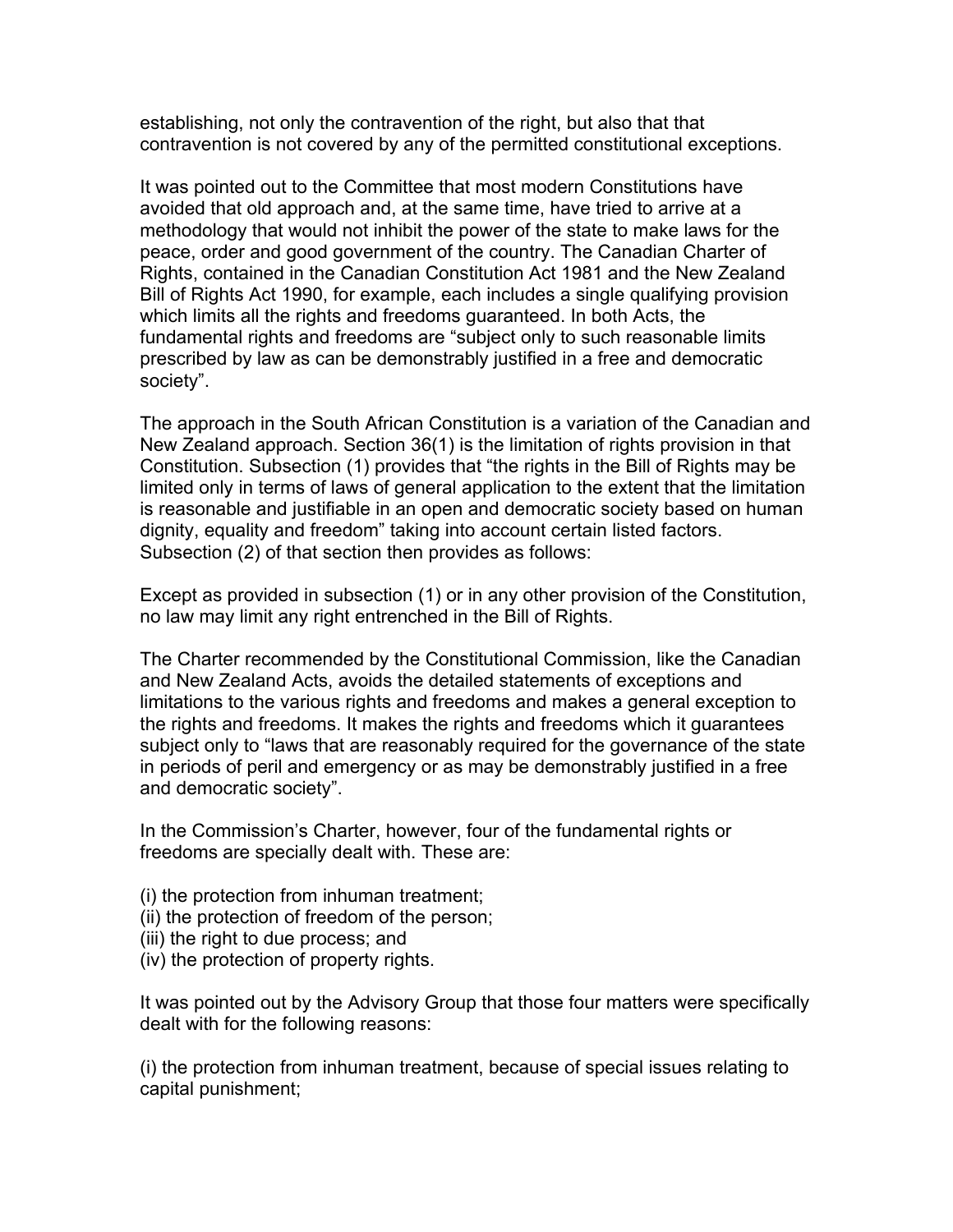(ii) the protection of freedom of the person and the right to due process, because of the detailed and highly developed rules relating to these two matters which are usually stated in relative detail in Constitutions; and

(iii) the protection of property rights, because it demands special treatment in order to preserve the ability of the State to deal with social and developmental issues.

They recommended that the approach adopted in the Commission's draft, including the special treatment of the four maters mentioned above, should in general be followed in the Bill.

Concern, however, was expressed by the Advisory Group that the fundamental rights and freedoms should not be so construed as to prevent the state from passing laws or taking action for "the peace, order and good government in a free and democratic society". In order to deal with those concerns, they recommended that the guarantee of rights and freedoms should be expressed to be "subject only to such reasonable limits prescribed by law as can be demonstrably justified in a free, peaceful, orderly and democratic society"

The Committee has considered whether the words "peaceful and orderly" add anything to the concepts implicit in the expression "free and democratic". One view is that the matters imported by the words "peaceful and orderly" are already encompassed in the concept of a free and democratic society. Another view is that the inclusion of those words help to clarify the extent of the Parliamentary power to legislate for the peace, order and good government of the country. There is general agreement, however, that, as no harm would be done by the inclusion of those words in the general derogation, there is no objection to such inclusion.

The Committee also examined the Limitation of Rights provision included in the Constitution of the Republic of South Africa which refers to "an open and democratic society based on human dignity, equality and freedom". The Committee has come to the conclusion, after discussing the matter, that, despite the difference in wording between the Canadian and South African Constitutions, the approach is essentially the same and that it is unnecessary to add to the formulation recommended by including the words "based on human dignity, equality and freedom".

It is noted that, where the fundamental rights and freedoms are affected in any way by legislation, the use of the words "demonstrably justified" would have the effect of placing on the state an onus of demonstrating that that legislation was justified in a free and democratic society.

This being so, the view was expressed that the adoption of the "demonstrably justified" formula would mean that legislative practices would have to change and that every piece of legislation would need to have attached to it a human rights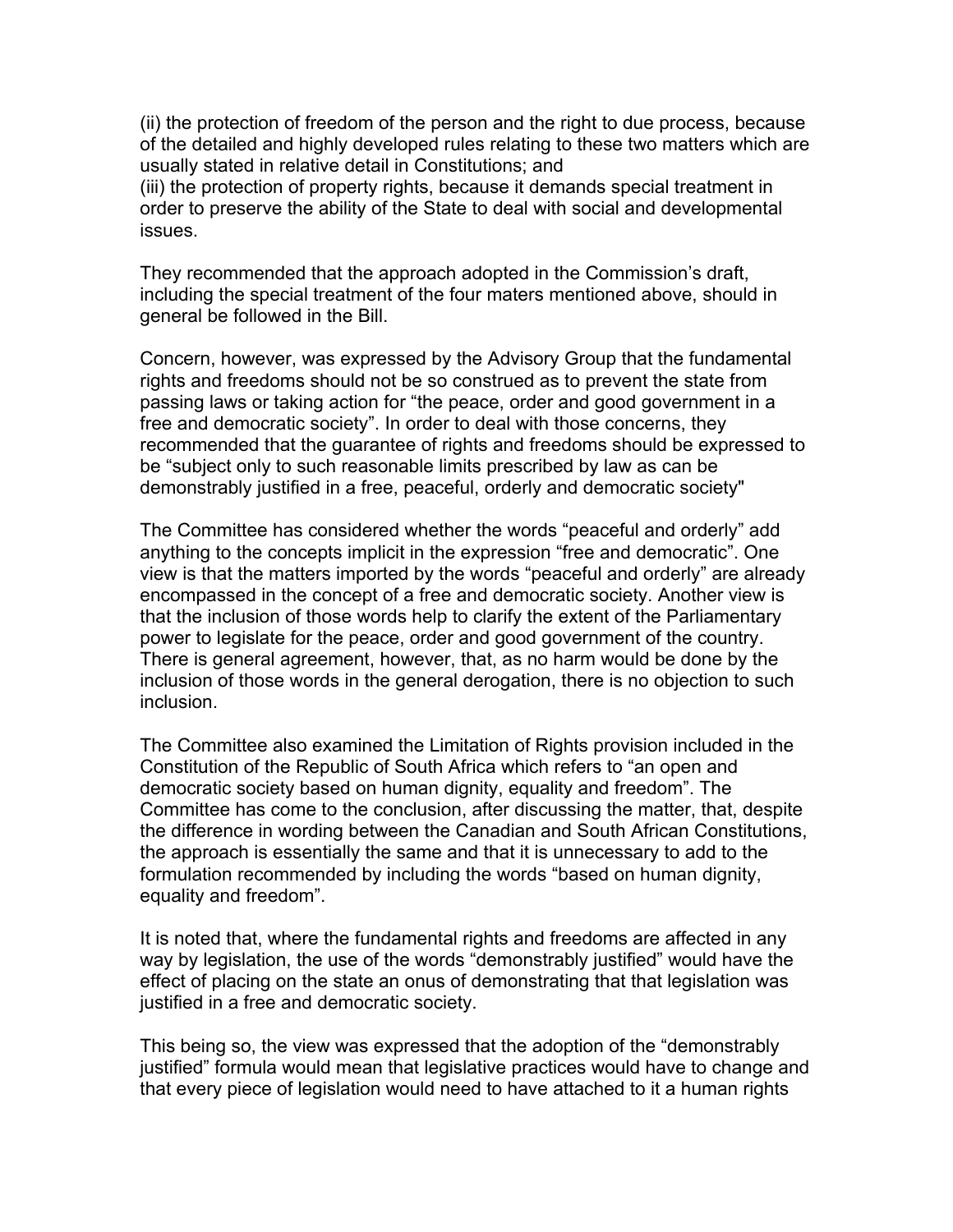impact statement.

The Committee recommends that the format of the Commission's Charter of Rights be adopted and, hence, that:-

(i) save as regards the four matters referred to earlier, (i.e., the protection from inhuman treatment, freedom of the person, the right to due process and the protection of property rights), the fundamental rights and freedoms be set out in the proposed new section 13(2) of the Charter;

(ii) the four matters referred to earlier, be dealt with in separate sections;

(iii) the provisions contained in the proposed new sections 14,16,17,19, 21, 22, 23 and 24 of the Charter be deleted; and

(iv) save as is otherwise provided in the proposed new Chapter 111, the fundamental rights and freedoms set out in section 13(2) of this Chapter be made subject only to such reasonable limits prescribed by law as can be demonstrably justified in a free, peaceful, orderly and democratic society.

# **Who will be Bound**

The Committee discussed, extensively, the question whether the constitutional protection of fundamental rights and freedoms afforded by the proposed new Chapter 111 of the Constitution should be extended to cases of infringement by private persons. The Bill, unlike the Commission's draft, does not give this extended protection.

# *The Commission's draft states as follows:*

AND WE FURTHER DECLARE that any person whose right, freedom or entitlement here stated, has been abrogated, abridged or denied whether by action of the State or by the act of any other person or body may seek redress before a court of law.

The Report of the Joint Select Committee, in support of the Commission's approach states as follows:

The new Chapter 111 …. ensures much greater protection to the individual against abuse by the State or other persons or organizations and provides easier access to more persons and organizations to the Court to facilitate the protection and preservation of the protected rights and freedoms. It should be noted that, in the new Chapter 111, individual rights are protected not only from the State but from "any other person or body".

The new section 13(2) which the Bill would insert into the Constitution, after stating a general derogation, provides that "Parliament shall pass no law and no public authority or any essential entity shall take any action which abrogates, abridges or infringes" any of a number of listed rights. The terms "public authority" and "essential entity" are defined in the proposed new section 26.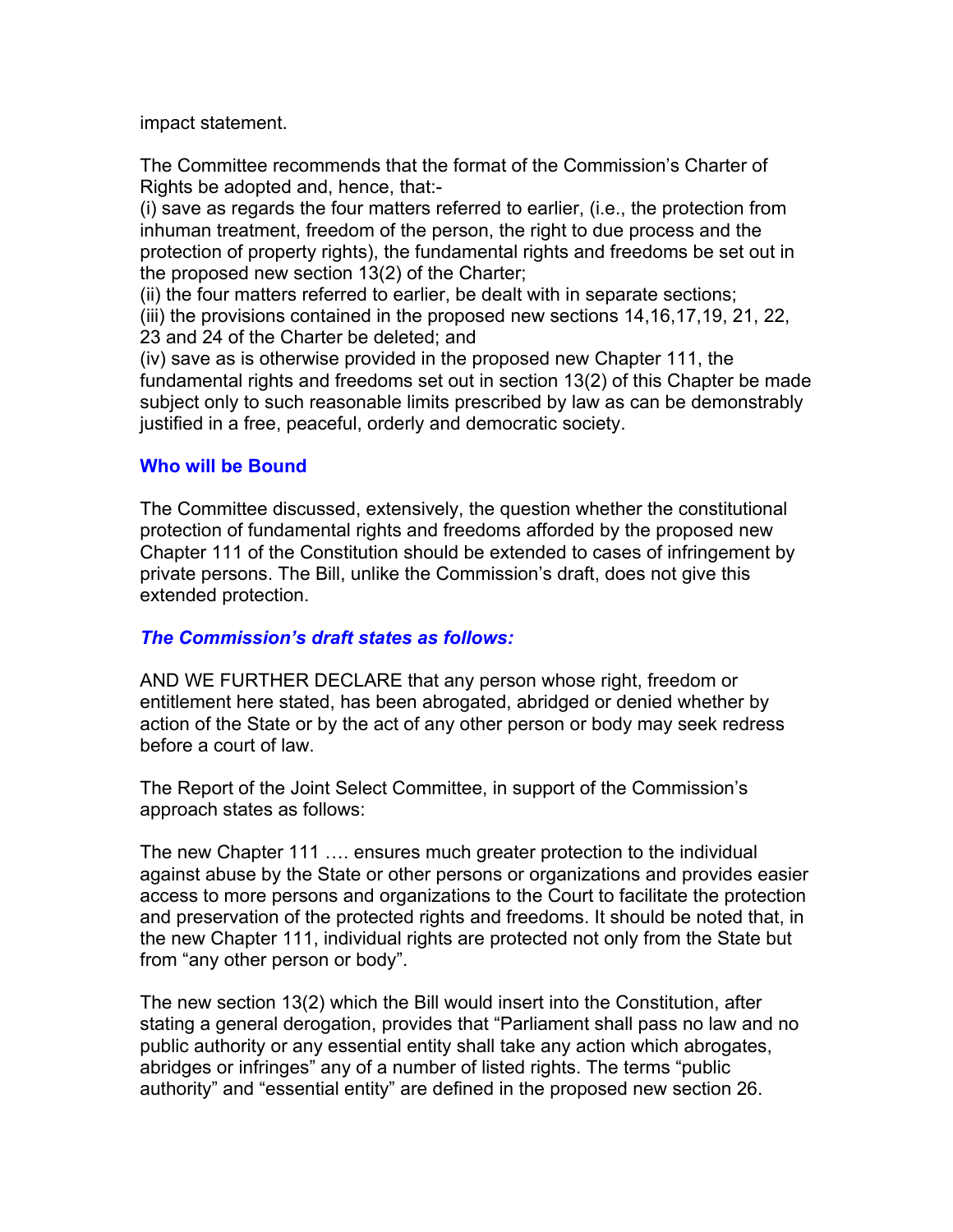The bodies listed at (d) of the definition of "public authority", and the bodies which will constitute essential entities, will fall within those definitions by virtue of being so declared by a resolution of each House of Parliament.

The Advisory Group recommended that the approach taken by the Commission on this issue should be adopted. The reasons given for that recommendation were as follows:

1. The concept of human rights is based on the inherent dignity and equal and inalienable rights of all members of the human family;

2. The promotion of respect for human rights must be predicated on the creation of a culture of human rights in which it is recognized that individuals as well as the state have the responsibility to respect the human rights of all members of the society.

3. In the modern state, private persons and entities often command great resources and exercise far-reaching powers which are capable of having an adverse impact on the rights and freedoms of other persons and entities.

4. Modern development has largely involved the privatization of traditional Government activity.

They also referred to the provisions of the Bill which would permit Parliament from time to time to vary the scope of the constitutional protection by passing resolutions to specify companies or persons which are to be treated as "public authorities" or "essential entities" and expressed the view that that was undesirable.

The Advisory Group went on to state, however, that, if the approach of the Bill were to be adopted, "public authorities" should be defined in such a way that it would extend to persons or entities in respect of their performance or functions of a public nature and, in any event, should include:

(a) a court or tribunal; and

(b) persons or entities in respect of their performance of functions of a public nature.

For the purpose of its discussions of these issues, the attention of the Committee was directed to developments in certain other jurisdictions, and in particular to:-

(i) Article 5, section 15 and section 8 of the Constitutions of the Republics of Namibia, Malawi, and South Africa respectively;

(ii) Section 29 of the New Zealand Bill of Rights Act 1990 and section 6 of the U.K. Human Rights Acts 1998; and

(iii) the Canadian Charter of Rights and Freedoms;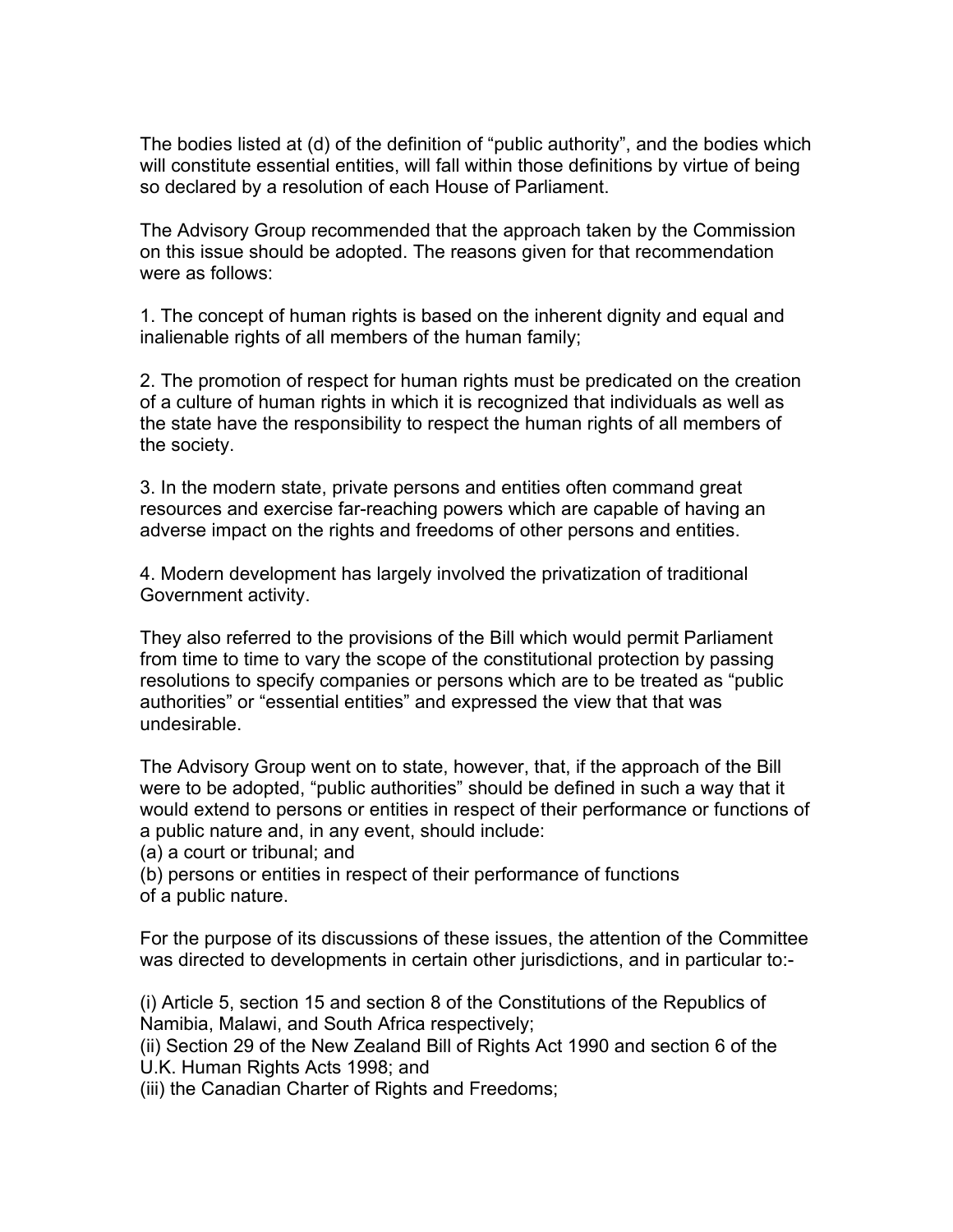the terms of which are set out in Appendix 2.

The Committee noted that the traditional constitutions allow for constitutional remedies to be available against infringement of the fundamental rights and freedoms provisions by the state ("the vertical approach"). The Constitutions of the Republic of South Africa, Namibia and Malawi allow for constitutional remedies to be available against infringement of the fundamental rights and freedoms provisions by the state or a natural or juristic person ("the horizontal approach").

The Committee examined the approach of traditional constitutions in which the rights have vertical application. The Committee's attention was directed to the approach taken in the Canadian Charter of Rights and Freedoms, and in particular, to several Canadian cases and academic works, which discussed the issue of to whom does the Charter apply. The Canadian Supreme Court has held that the Charter does not apply to private conduct and noted that the task of regulating and advancing the cause of human rights in the private sector is therefore left to the legislative branch. The arguments supporting the notion that the Canadian Charter of Rights and Freedoms applies only to governmental activity highlighted some of the difficulties in binding private persons, which could result in the following:

1. Reopening whole areas of settled law in several domains;

2. Diminishing the freedom within which individuals can act;

3. Interfering with freedom of contract and creating havoc in the commercial life of the country;

4. Generating a great deal of litigation in a public forum unsuited to the problem and therein imposing an impossible burden on the courts;

5. Setting up an alternative tort system.

In considering these implications of the horizontal application of the fundamental rights and freedoms provisions, the Committee examined a case that was heard by the Constitutional Court of South Africa. One of the issues the court had to determine was whether the interim Constitution of the Republic of South Africa had vertical application. One of the judges opined as follows:

Direct application of the Chapter 3 rights, quite apart from the undesirable consequences already mentioned, will cast onto the Constitutional Court the formidable ultimate task of reforming the private common law of this country, a consequence which could not have been intended by the drafters. It turns the Constitution, contrary to the historical evolution of constitutional individual rights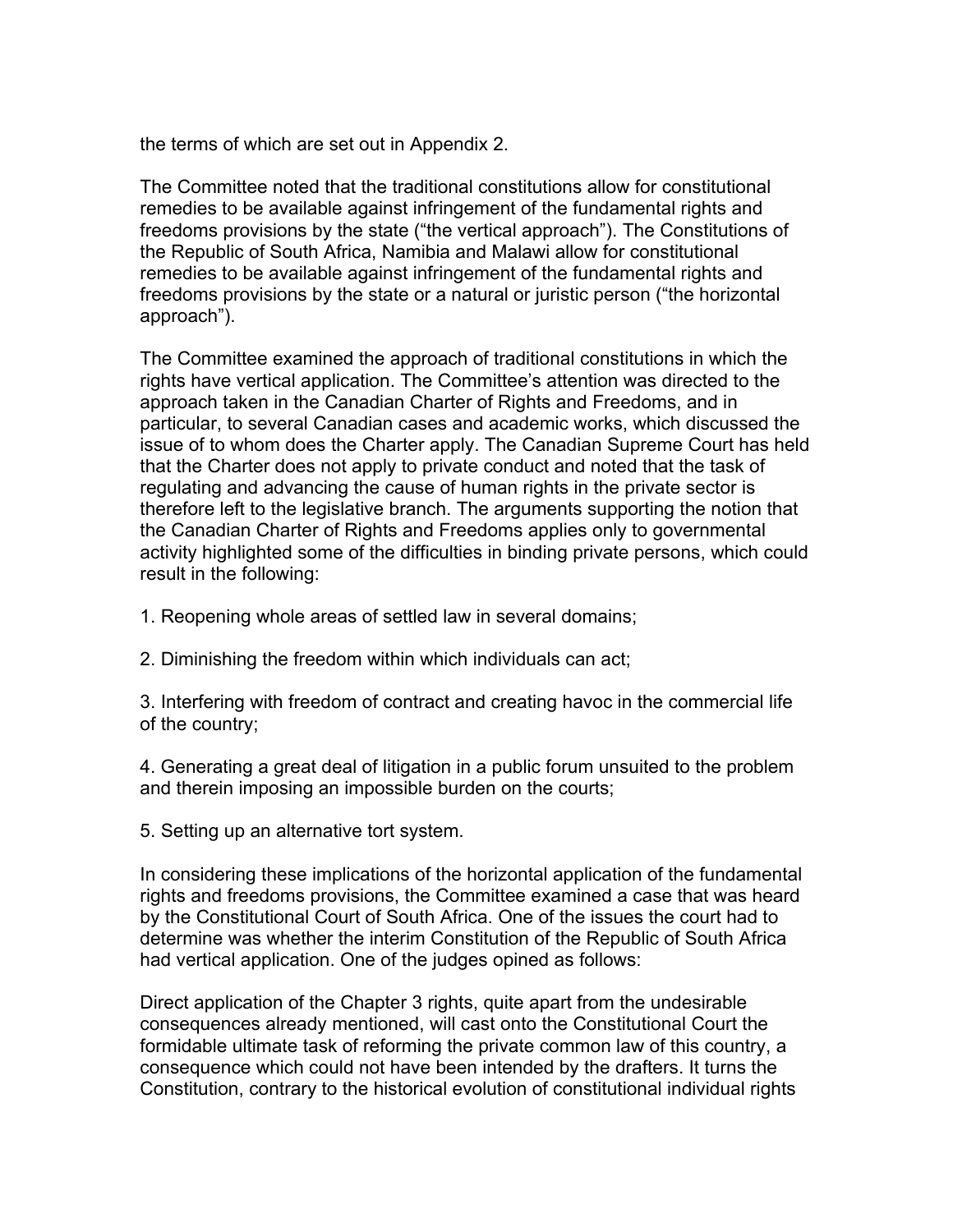protection, also into a code of obligations for private individuals, with no indication in the Constitution as to how clashes between rights and duties are to be resolved, or how clashing rights are to be balanced; section 33(1) was clearly not designed and is quite inappropriate for this purpose. It would also be undesirable in a broader constitutional sense, pre-empting in many cases Parliament's role of reforming the common law by ordinary legislation.

The Committee's attention was further directed to the report by the Barbados Constitution Review Commission. That Commission, after reviewing the Constitution of Barbados, decided to retain the vertical approach, but gave no reasons for this recommendation. They recommended however to pursue another option, which was to provide remedies by ordinary legislation. In their report, the limitation of the traditional approach was acknowledged:

If there is no remedy provided by statute or the common law or where such remedy is inadequate there is a gaping vacuum. There is a wrong without a remedy. This situation may be obviated by the enactment of the requisite remedial legislation to fill the gap, or by extending the application of the fundamental rights and freedoms provisions to private acts.

The Barbados Constitution Review Commission recommended that Parliament, as a matter of urgency, enact remedial legislation in all areas where the Constitution provides a remedy and redress against governmental or state action, but where no law exists to provide an appropriate or adequate remedy against private action of the same character.

The Committee was also made aware of the recent trend of courts trying to apply the rights to private citizens in traditional Constitutions that have vertical application.

The alternative approach suggested in the recommendation of the Advisory Group appears to be the approach taken in the U. K. Human Rights Act 1998, where the definition of a public authority is expanded to include a court or tribunal and "any person, certain of whose functions are functions of a public nature". In that Act, rights are enforceable against a public authority. The Committee notes that this approach would mainly address the concern regarding the privatisation of traditional governmental activity. In using the expansive definition of "public authority", the Charter would have some effect on the private sector.

In discussing the definition of "public authority" the Committee did not agree that the definition should include "a court or tribunal". The Committee feels that actions of the judiciary should not be open to challenge by way of a constitutional action. The Committee is therefore of the view that the provisions of the proposed new Chapter III should not bind the judiciary.

In considering the horizontal approach the Committee noted, in particular, the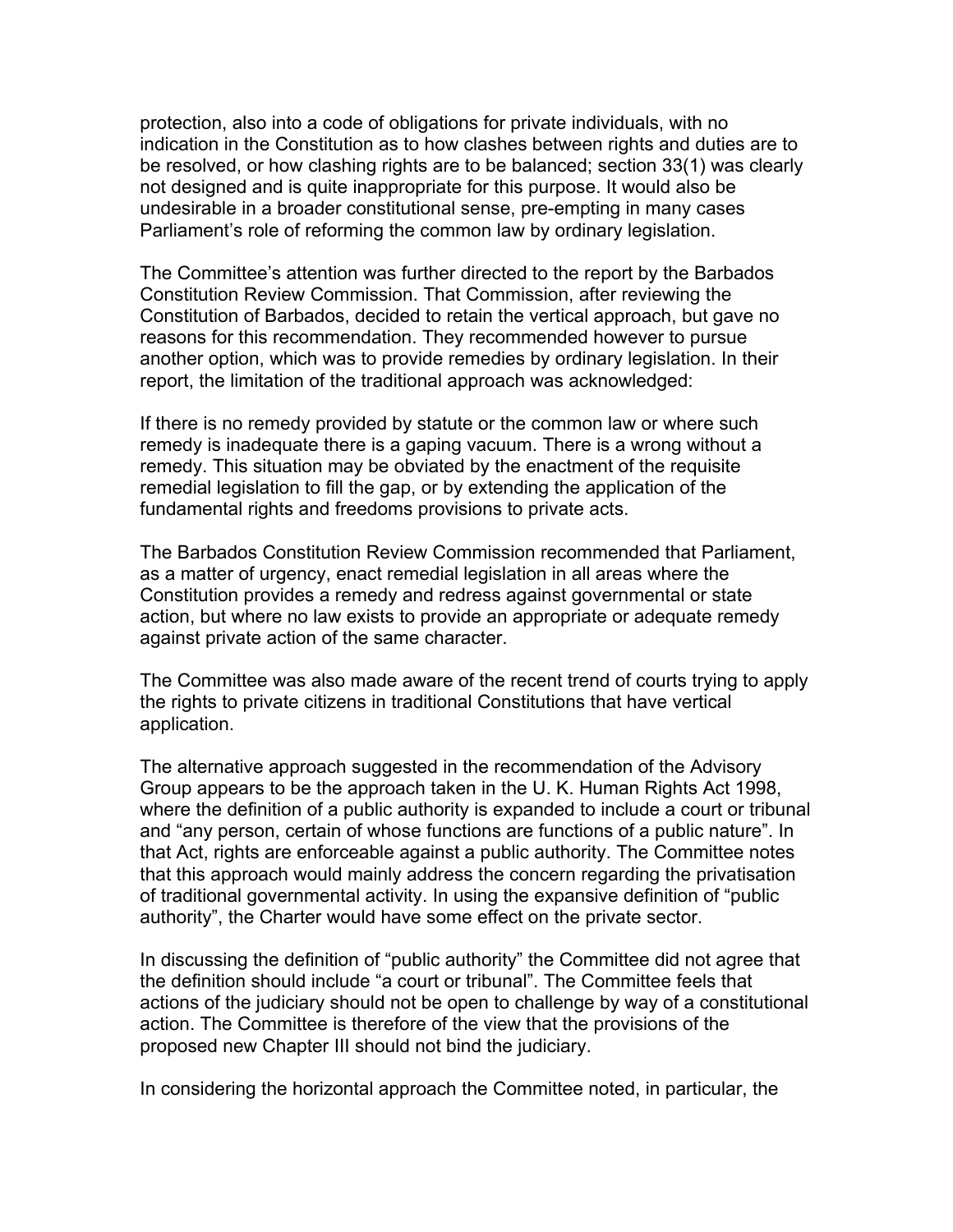following route taken in the Constitution of the Republic of South Africa. Section 8 of the South African Constitution provides:

(1) The Bill of Rights applies to all law, and binds the legislature, the executive, the judiciary and all organs of state.

(2) A provision of the Bill of Rights binds a natural or a juristic person if, and to the extent that, it is applicable, taking into account the nature of the right and the nature of any duty imposed by the right.

(3) When applying a provision of the Bill of Rights to a natural or juristic person in terms of subsection (2), a court

(a) in order to give effect to a right in the Bill, must apply, or if necessary develop, the common law to the extent that legislation does not give effect to that right; and

(b) may develop rules of the common law to limit the right, provided that the limitation is in accordance with section 36(1).

(4) A juristic person is entitled to the rights in the Bill of Rights to the extent required by the nature of the rights and the nature of that juristic person.

Section 8(2) of the Constitution of the Republic of South Africa, therefore, provides that the provisions of the Bill of Rights are applicable to legal relationships between private citizens, subject to the determination of applicability, that is, "if, and to the extent that, it (the provision) is applicable", and the suitability of the application, taking into account the nature of the duty imposed by the right.

Once the Court is satisfied that the provision is applicable to a private person, it must determine whether there is no legislation that gives effect to the right as between private persons, or the extent to which the legislation does not give effect to the right. If there is a common law rule that gives effect to the right, then the Court must apply the common law rule. If there is no legislation or common law rule giving effect to the right, the court must develop rules of common law to give effect to that right. In applying or developing a common law rule, the court may limit the right, provided that the limitation is in accordance with section 36(1). The Committee noted that this approach relies heavily on judicial interpretation and creativity in determining whether the right conferred is capable of being applied and whether it is suitable for horizontal application.

It was also brought to the attention of the Committee that, in South Africa, only certain constitutional issues (those involving the State in some way) have to be heard by the Constitutional Court. Other constitutional matters may be dealt with by the High Courts or another court of a similar status assigned by an Act of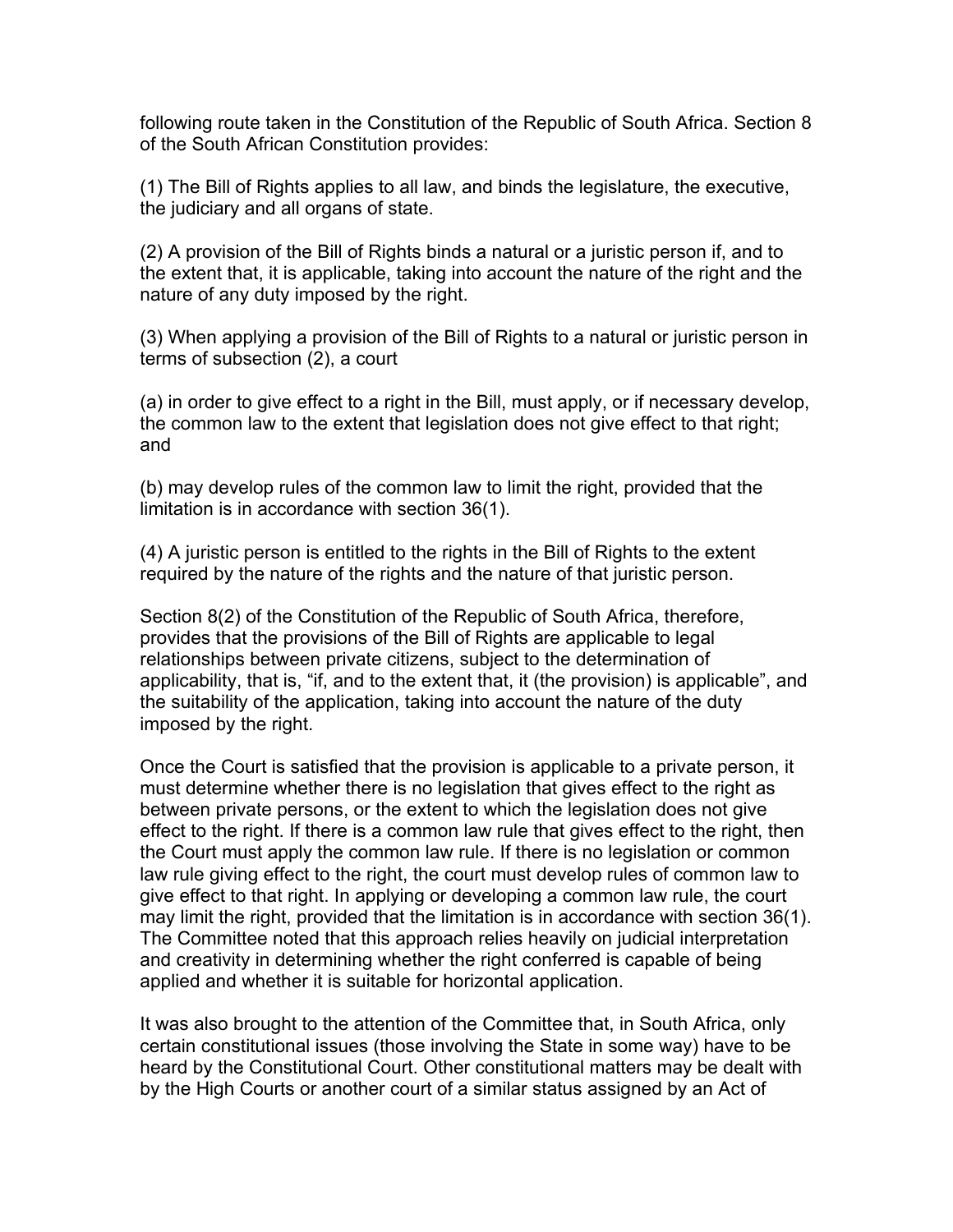Parliament. The Committee is of the view that whether an action is brought against an individual or the state, the procedure for seeking remedy should be the same.

In the Committee's discussions on the approach taken by South Africa, a concern was raised regarding the role of the court. In South Africa, the Court is mandated to develop rules of common law to give effect to the right where there is a gap, that is, if there is no common law rule or legislation that gives effect to the right. The Committee feels that that is the prerogative of the legislature. The Committee is of the view that the courts do not have the jurisdiction to "make law", and is therefore not in agreement with a provision that directs the court to act in a similar manner as the legislature.

The approach taken in the Constitution of Namibia regarding the role of the court was also discussed. That Constitution provides that the role of the court is not to make law but to allow the law making or executive authority to do what is necessary to remedy the situation. Article 25(1) of that Constitution provides:

(1) Save in so far as it may be authorised to do so by this Constitution, Parliament or any subordinate legislative authority shall not make any law, and the Executive and the agencies of Government shall not take any action which abolishes or abridges the fundamental rights and freedoms conferred by this chapter, and any law or action in contravention thereof shall to the extent of the contravention be invalid; provided that:

(a) a competent Court, instead of declaring such law or action to be invalid, shall have the power and the discretion in an appropriate case to allow Parliament, any subordinate legislative authority, or the Executive and the agencies of Government, as the case may be, to correct any defect in the impugned law or action within a specified period, subject to such conditions as may be specified by it. In such event and until such correction, or until the expiry of the time limit set by the Court, whichever be the shorter, such impugned law or action shall be deemed to be valid;

(b) any law which was in force immediately before the date of Independence shall remain in force until amended, repealed or declared unconstitutional, it may either set aside the law, or allow Parliament to correct any defect in such law, in which event the provisions of Paragraph (a) shall apply.

The Committee is not in agreement with this approach, and is of the view that the constitution should not expressly provide that where there is no legislation to give effect to the right, Parliament should be given time to enact legislation.

The Committee is however cognizant of the fact that even where the constitutional provision exists, there will still be a need for legislation for the particular subject area to give effect to the right. The Committee's attention was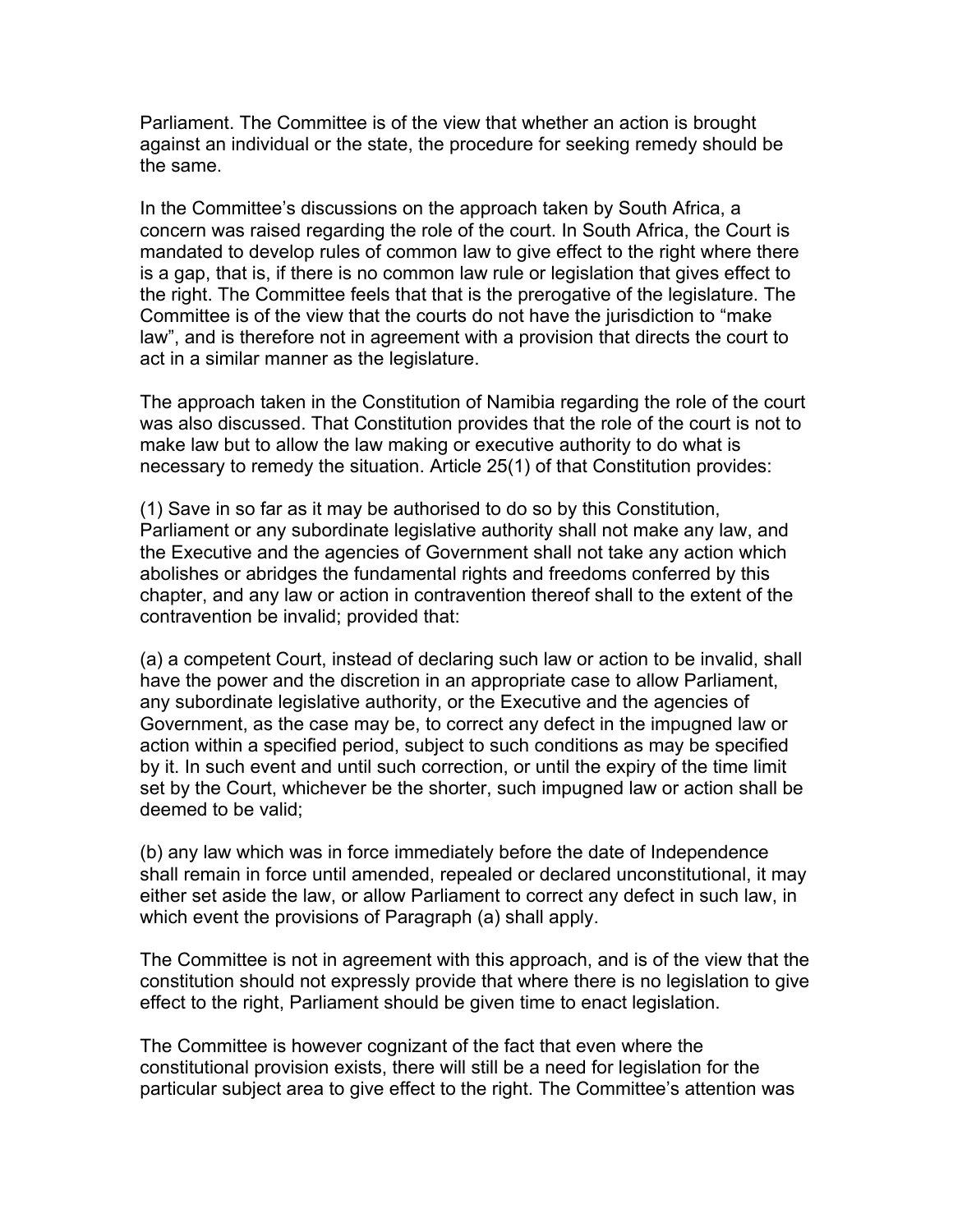directed to the Constitution of South Africa, where sections 9(4)(discrimination) and 32(2) (access to information) placed a duty on the legislature to enact supporting legislation within three years of the date in which the new Constitution would take effect. The Committee is not in agreement with the approach of placing, in the Constitution, a time limit within which legislation must be enacted.

In discussing another of the implications of adopting the horizontal approach, namely the increase in the workload of the constitutional court that could result, the issue of the mechanism for a citizen going to the constitutional court for redress was raised. In this regard, the Committee examined the proposed new section 25 of the Bill. The proposed new section 25(3) provides that the court may refuse to exercise its powers if it feels that adequate means of redress are available under any other law. The Committee is also recommending an amendment to the Bill to include a provision to give the Supreme Court the power to remit an application for redress under the new proposed section 25 of the Bill to the appropriate court, tribunal or authority, where the Supreme Court is satisfied that adequate means for redress are available under any other law.

The Committee also referred to the proposed new subsection (5) where there is provision for Parliament to authorise the making of provisions with respect to the practice and procedure of the court. The Committee feels that subsection (5) is an enabling provision for rules to be made regarding the procedure. A suggestion was made that rules be devised that could address the issue of a potential abuse of the procedure which could indicate that before the matter was dealt with by the full Constitutional Court, an application could be made that it would be heard by a Judge in Chambers, who would determine that question.

The Committee's attention was also directed to the formulation of new rules of the Supreme Court, which will make provision for a case management system and which would, at a very early stage, permit an evaluation on how best the case could be dealt with. The Committee is satisfied that the proposed new section 25 and any rules made thereunder will be adequate in dealing with the issue of a flood of litigation.

The Committee is committed to the principle of ensuring that the constitution encompass the widest possible deposit of rights with the most open and liberal form of justiciability for those rights. The Committee agrees that, in order to have respect for human rights, a culture of respect for human rights has to be created, and that can only take place when all persons are treated as being obliged to respect the constitutional provisions.

The Committee does not agree that an individual's right to question an action against his interest whether by another individual or by the State, should be curtailed on the ground that it would result in too much litigation or uncertainty. The Committee feels that it would be difficult to justify a distinction as to a constitutional remedy arising on the same set of facts, one which would be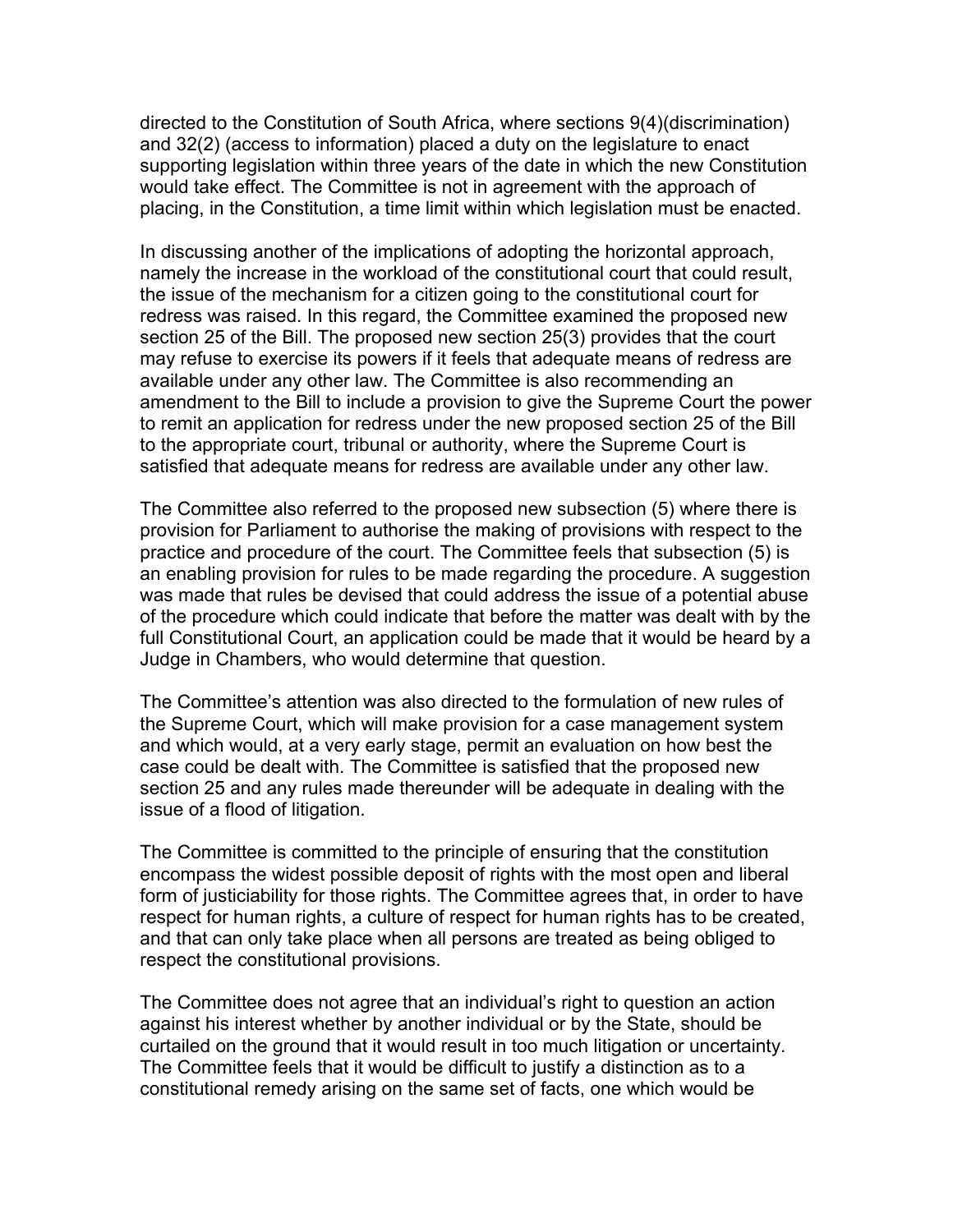available against the State and one not against the State.

The Committee is, therefore, of the view that the constitutional protection of fundamental rights and freedoms afforded in the proposed new Chapter III should be extended to cases of infringement by private persons. In taking this decision, the Committee also discussed the format this would take in the new proposed Chapter III of the Constitution, that is, whether the rights that would bind private persons should be listed.

It was brought to the Committee's attention that, although the Constitution of the Republic of South Africa had a general directive to the court to determine the rights that are to be applicable to legal relationships between private citizens, subject to certain conditions, in the case of section 9 of that Constitution (the discrimination provision), it was clearly indicated that the right was applicable to private persons. Section 9(3) and (4) of the Constitution of the Republic of South Africa provide:

(3) The state may not unfairly discriminate directly or indirectly against anyone on one or more grounds, including race, gender, sex, pregnancy, marital status, ethnic or social origin, colour, sexual orientation, age, disability, religion, conscience, belief, culture, language and birth.

(4) No person may unfairly discriminate directly or indirectly against anyone on one or more grounds in terms of subsection (3). National legislation must be enacted to prevent or prohibit unfair discrimination.

The Committee decided against enumerating the rights that would apply horizontally.

The Committee recommends that the Bill should be amended to provide that the provisions of the proposed new Chapter III will bind:

1. The legislature, the executive, and all public authorities; and

2. A natural or juristic person, to the extent that the provisions are applicable, taking into account the nature of the right and the nature of any duty imposed by the right.

The Committee feels that since it is recommending binding natural or juristic persons, references in the Bill to "organs of state" and "essential entity" will no longer be necessary. The Committee is also of the view that an expanded definition of the term "public authority" is not necessary. In its discussions, the Committee was not in full agreement with the definition of "public authority" and in particular, with the aspect of the definition that refers to the percentage shares held by the Government in a company. After further discussion, the Committee feels that the term "public authority" need not be defined.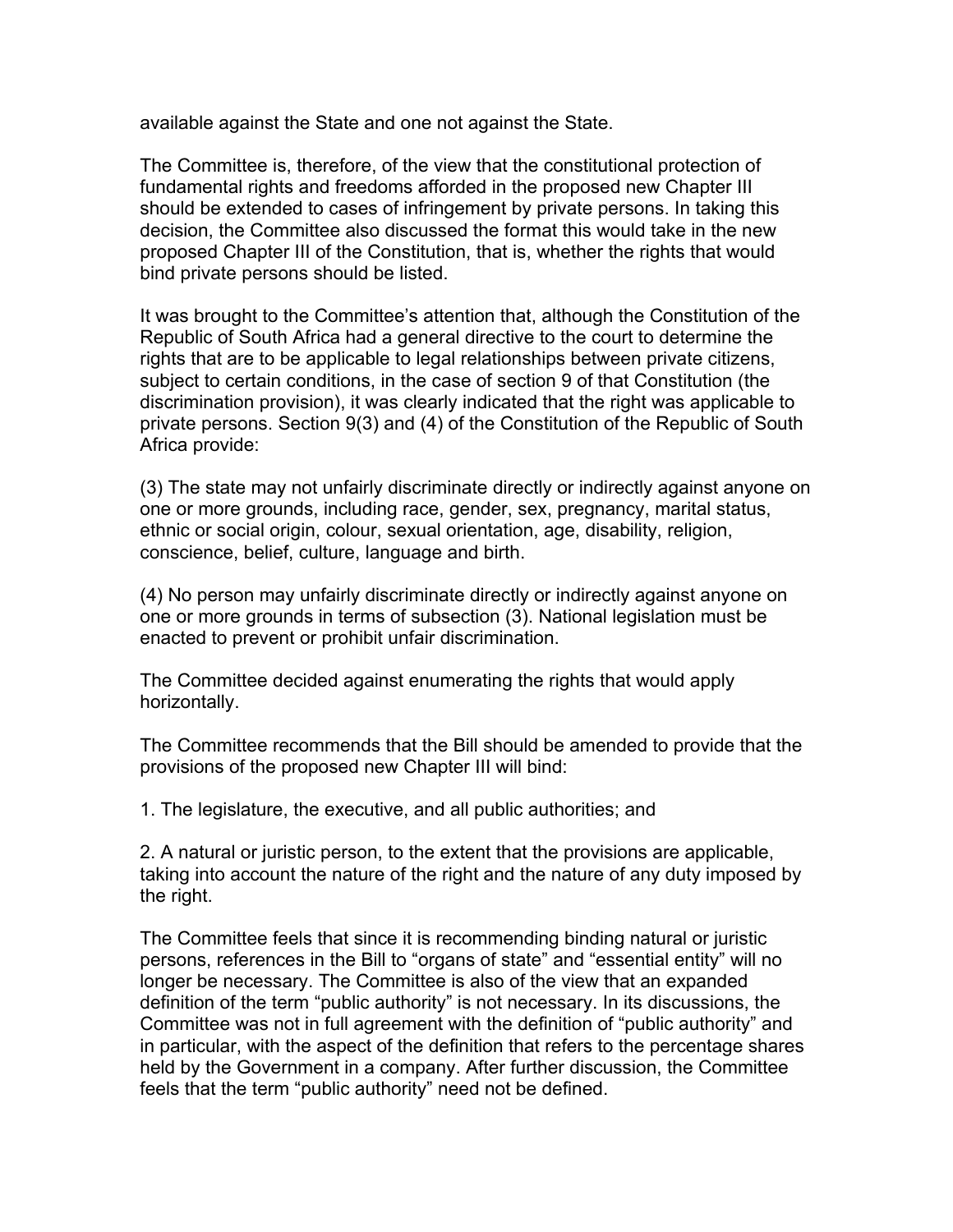The Committee recommends that the Bill should be amended to delete the definition of "public authority" and all references to the terms "organs of state" and "essential entity".

# **Section 13(2)**

The formulation of the provision which the Bill would insert into the Constitution as section 13(2) would restrict the prohibition against contravention of the human rights listed in the subsection by the words "Save only for laws that are required for the governance of the State in periods of public emergency, or as may be demonstrably justified in a free and democratic society".

Two issues arise in relation to those restricting words.

The first of these issues relates to the use of the phrase "periods of public emergency". Where the Bill refers only to "periods of public emergency", the Constitutional Commission's draft refers to "periods of peril and disaster". The view was expressed by the Advisory Group that the phrase "public emergency" "is apt to create national as well as international apprehension which is sometimes irrational" and, therefore, that that phrase should be confined to situations in which the problem is one of security and the phrase "public disaster", or some similar term, should be applied to situations of natural disaster, including outbreak of pestilence and infectious disease.

The Committee shares that view. Accordingly, it will be necessary to replace the reference to "periods of public emergency", now made in the proposed new section 13(2), with a reference to "periods of public emergency or of public disaster". The terms "periods of public emergency" and "periods of public disaster" will, of course, have to be defined to make the necessary distinction. The Committee will make recommendations as to the appropriate definitions when dealing with the proposed new section 26, the interpretation section.

The second issue relates to the effect of the restricting words as used in the proposed new section 13(2). As pointed out by the Advisory Group, the qualifying provision, like the similar qualifying provision in the Constitutional Commission's draft, would make it possible for legislation enacted to deal with public emergency situations to contain provisions inconsistent with any of the fundamental human rights or freedoms provisions.

Under the existing Constitution, legislation dealing with public emergency situations can only derogate from certain of the fundamental human rights or freedoms, namely, the protection from arbitrary arrest or detention now guaranteed by section 15, the protection of law (the right to due process) now guaranteed by subsections 1-6 and 8 of section 20 and the protection of freedom from discrimination now guaranteed by section 24.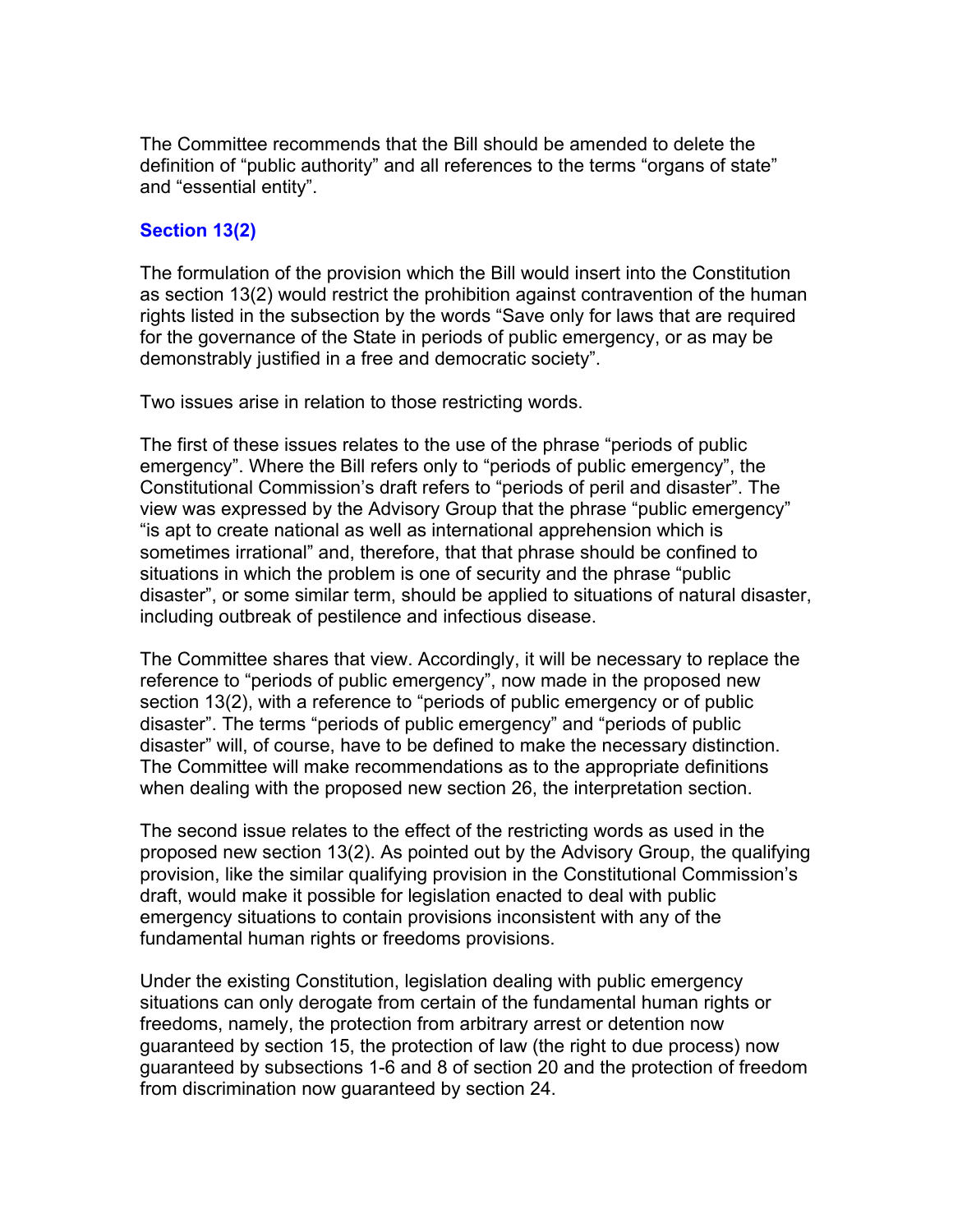The Committee agrees with the Advisory Group that the power in periods of public emergency to override, by legislation, the fundamental rights provisions, should be limited to those rights which, in view of the nature of a state of emergency, may necessarily have to be restricted and that those rights should be limited to the right to freedom of movement (section 13(2)(f), the protection from arbitrary arrest or detention, that is, the protection of freedom of the person (section 15) and the right to public hearing and publicity of trials (section 20(1) and (3)). The Committee, however, does not agree with the opinion of the Advisory Group that a person's allegiance to a hostile state or subversive political opinions could also properly be the basis for restrictions in a state of emergency.

The Committee recommends that the proposed new section 13 be amended:

(i) to ensure that the power to enact legislation, in periods of public emergency or of public disaster, to override fundamental human rights, is limited, so as to make it applicable only to certain specified fundamental rights and freedoms; and

(ii) to ensure that nothing contained in or done under the authority of any law is held to be inconsistent with or in contravention of subsection (2)(f) of section 13, section 15 or what will now become subsections (1),(2) or (3) of section 20, to the extent that the law authorizes the taking, during a period of public emergency or a period of public disaster, of measures that are reasonably justifiable for the purpose of dealing with the situation that exists during that period of public emergency or of public disaster.

Rights Guaranteed by Individual Sections

As indicated earlier, it is recommended that certain rights be dealt with in individual sections of the Constitution. The prohibition in the proposed new section 13(2) against the passing of any law or the taking of action which abrogates, abridges or infringes the rights listed in that subsection should therefore be extended to those individual sections.

The Committee recommends that section 13 be amended to insert a signpost pointing to the applicability of the prohibition in section 13(2) to those individual sections also.

# **Section 13(2)**

The formulation of the provision which the Bill would insert into the Constitution as section 13(2) would restrict the prohibition against contravention of the human rights listed in the subsection by the words "Save only for laws that are required for the governance of the State in periods of public emergency, or as may be demonstrably justified in a free and democratic society".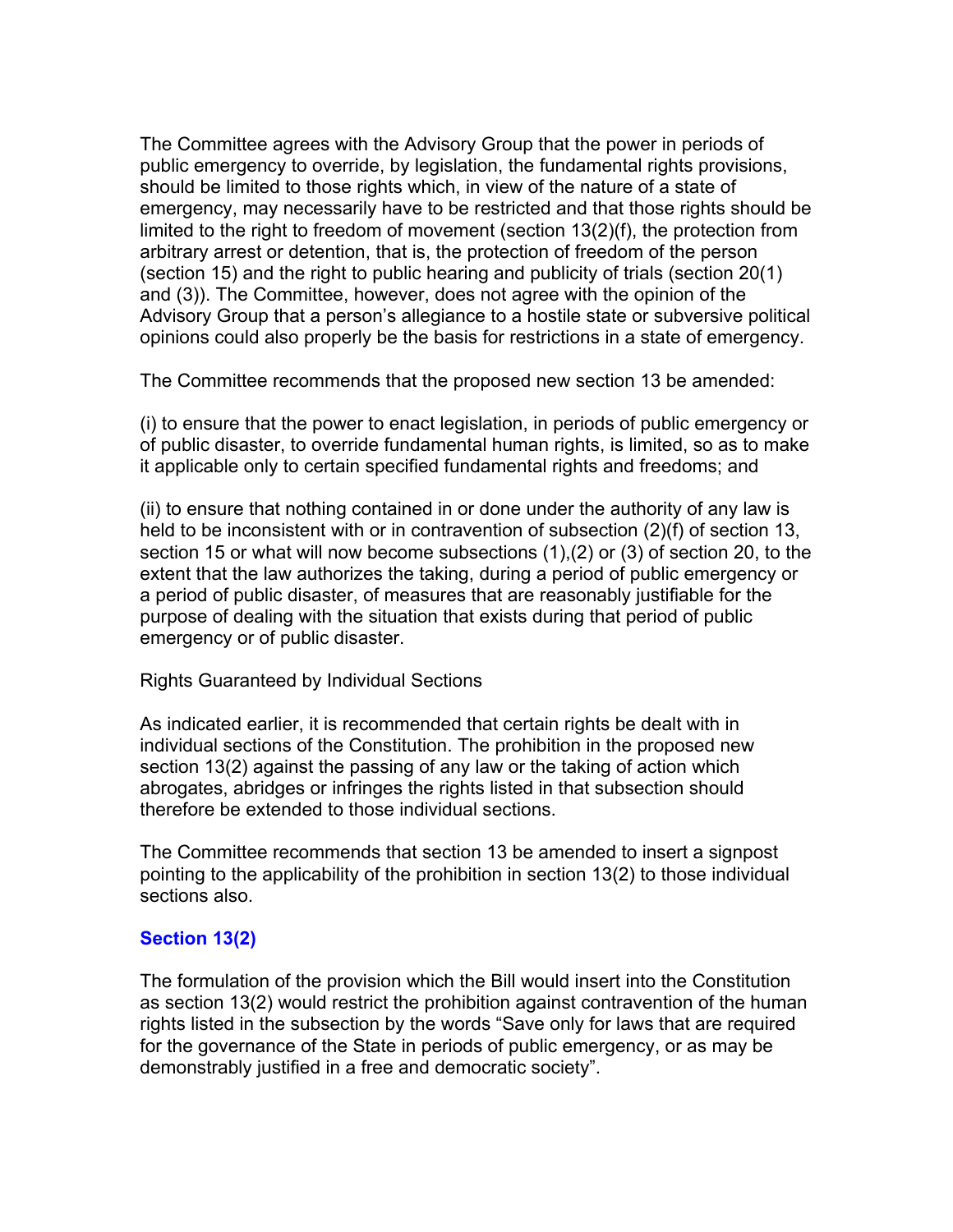Two issues arise in relation to those restricting words.

The first of these issues relates to the use of the phrase "periods of public emergency". Where the Bill refers only to "periods of public emergency", the Constitutional Commission's draft refers to "periods of peril and disaster". The view was expressed by the Advisory Group that the phrase "public emergency" "is apt to create national as well as international apprehension which is sometimes irrational" and, therefore, that that phrase should be confined to situations in which the problem is one of security and the phrase "public disaster", or some similar term, should be applied to situations of natural disaster, including outbreak of pestilence and infectious disease.

The Committee shares that view. Accordingly, it will be necessary to replace the reference to "periods of public emergency", now made in the proposed new section 13(2), with a reference to "periods of public emergency or of public disaster". The terms "periods of public emergency" and "periods of public disaster" will, of course, have to be defined to make the necessary distinction. The Committee will make recommendations as to the appropriate definitions when dealing with the proposed new section 26, the interpretation section.

The second issue relates to the effect of the restricting words as used in the proposed new section 13(2). As pointed out by the Advisory Group, the qualifying provision, like the similar qualifying provision in the Constitutional Commission's draft, would make it possible for legislation enacted to deal with public emergency situations to contain provisions inconsistent with any of the fundamental human rights or freedoms provisions.

Under the existing Constitution, legislation dealing with public emergency situations can only derogate from certain of the fundamental human rights or freedoms, namely, the protection from arbitrary arrest or detention now guaranteed by section 15, the protection of law (the right to due process) now guaranteed by subsections 1-6 and 8 of section 20 and the protection of freedom from discrimination now guaranteed by section 24.

The Committee agrees with the Advisory Group that the power in periods of public emergency to override, by legislation, the fundamental rights provisions, should be limited to those rights which, in view of the nature of a state of emergency, may necessarily have to be restricted and that those rights should be **Section 13(2)(a)** 

#### **The right to life, liberty and security of the person**

In the Bill, the right stated in the proposed new section  $13(2)(a)$  is "the right to life, liberty and security of the person". The recommendation of the Advisory Group was that the formulation in the Canadian Charter, which adds the words "and the right not to be deprived thereof except in accordance with the principles of fundamental justice", should be adopted. That recommendation had been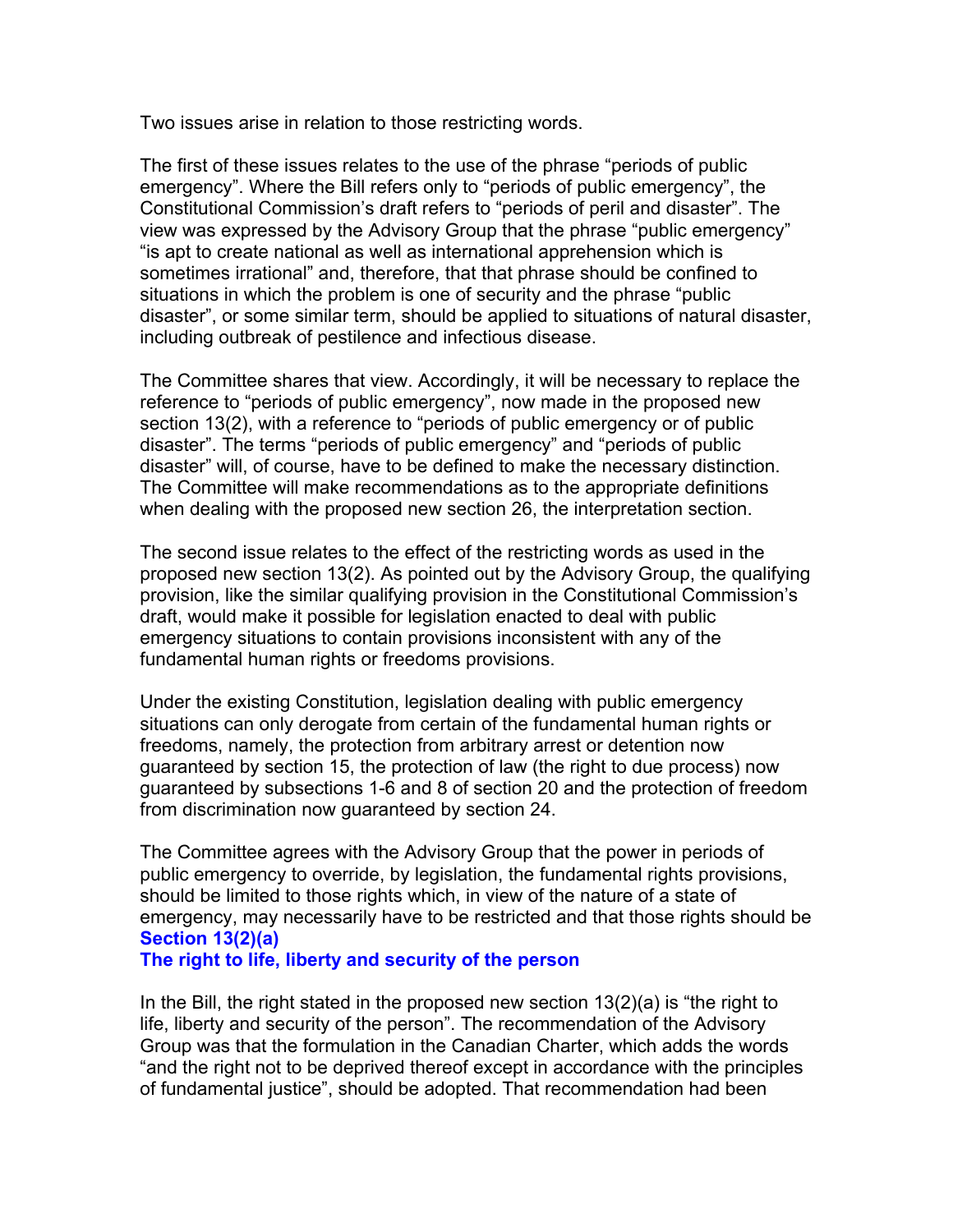made on the basis of a desire by Dr. Rattray to make it clear that the right to life was not an absolute right, and that the exceptions to that right, now set out in section 14(2) of the Constitution, would remain, notwithstanding the repeal of section 14.

During the Committee's discussions, reference was made to academic works which indicate, on the basis of Canadian case law, that "the principles of fundamental justice aim to protect the integrity of the criminal justice system by recognizing not only the legitimate interests of the accused but also the interests of the accuser. They allow the courts to establish a fair balance between the interests of individuals and those of the state.

The principles of fundamental justice which are applicable to criminal justice are said to consist of "a fluid group of rules whose role is to provide the following protection to the accused: the right to the presumption of innocence, the right to a fair trial, the right to a full answer and defence, the right to silence and the protection against self-incrimination, the right to the necessity of proving intention (mens rea), and right to a fair sentence".

There is no clear indication, in the authorities examined, that the inclusion of the words "except in accordance with the principles of fundamental justice" would make the right to life subject to all or any of the exceptions to that right expressly set out in section 14(2) of the existing Constitution. The Committee feels, however, that such of those exceptions as ought to apply would be covered by the broad derogation to the Charter rights which has been agreed on.

The Committee noted that the Canadian Courts follow a three-step process where a violation of section 7 of the Canadian Charter of Rights and Freedoms is alleged. First, the Courts determine whether there has been an infringement of the right to life, liberty or security of the person. If there has been on infringement, the Courts determine also whether the right to fundamental justice has been violated. If so, they then determine whether the violation is justified under section 1 of the Charter.

The Committee considered this a useful and desirable procedure and is therefore of the view that the words "except in accordance with the principles of fundamental justice" should be incorporated into the proposed new section  $13(2)(a)$ .

As regards the death penalty, the Committee notes that section 14(1) of the existing Constitution expresses the right to life as the right of a person not to be "intentionally ….deprived of his life save in execution of the sentence of a court in respect of a criminal offence of which he has been convicted". The adoption of the format recommended by the Constitutional Commission for the Charter of Rights would, however, involve the deletion of section 14 of the Constitution.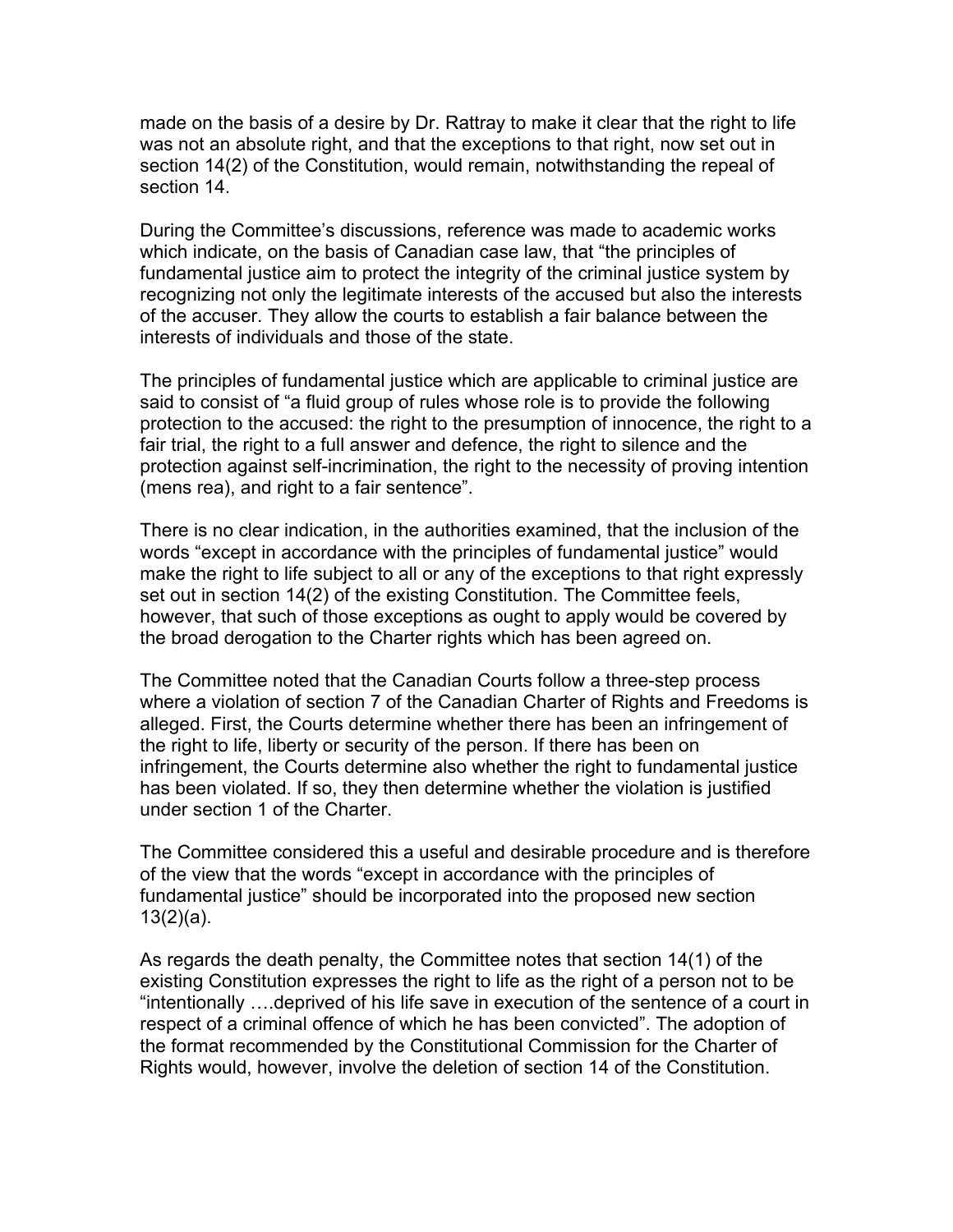The Committee is therefore of the view that the provision now in section 14(1) should be incorporated into the provision which the Bill would insert into the Constitution as the new section 13(2)(a).

## **The Committee recommends:**

(i) that the words "except in accordance with the principles of fundamental justice" be inserted after the word "person" in the proposed new section 13(2)(a) of the Constitution; and

(ii) that the provision now in section 14(1) of the Constitution be incorporated in the proposed new section 13(2)(a).

#### **Section 13(2)(b) Freedom of Conscience**

In the Bill, the right stated in the proposed new section 13(2)(b) is "the right to freedom of conscience, belief and observance of religious and political doctrines".

The provision now in section 21 of the Constitution protects the freedom of conscience, but expressly states that, for the purposes of that section, freedom of conscience includes freedom of thought and freedom of religion. Various other constitutions and Bills of Rights, for example, the Canadian Constitution and the New Zealand Bill of Rights, like article 18(1) of the International Covenant on Civil and Political Rights, refer to freedom of thought, conscience and religion.

The Committee agrees with the recommendation made by the Advisory Group, that "thought," be inserted before the word "conscience" in the proposed new section 13(2)(b) of the Constitution.

## **Section 13(2)(c) Freedom of Expression**

The formulation in the Bill of the right to freedom of expression is the same as that recommended by the Constitutional Commission.

The Committee recommends that the formulation of the right to freedom of expression in the proposed new section 13(2)(c) of the Charter remain unchanged.

# **Section 13(2)(d)**

The formulation of the right set out in the proposed new section 13(2)(d) of the Charter differs from that recommended by the Constitutional Commission, in that, in the Bill, the words "to any other person" are substituted for the words "to other persons and members of the public".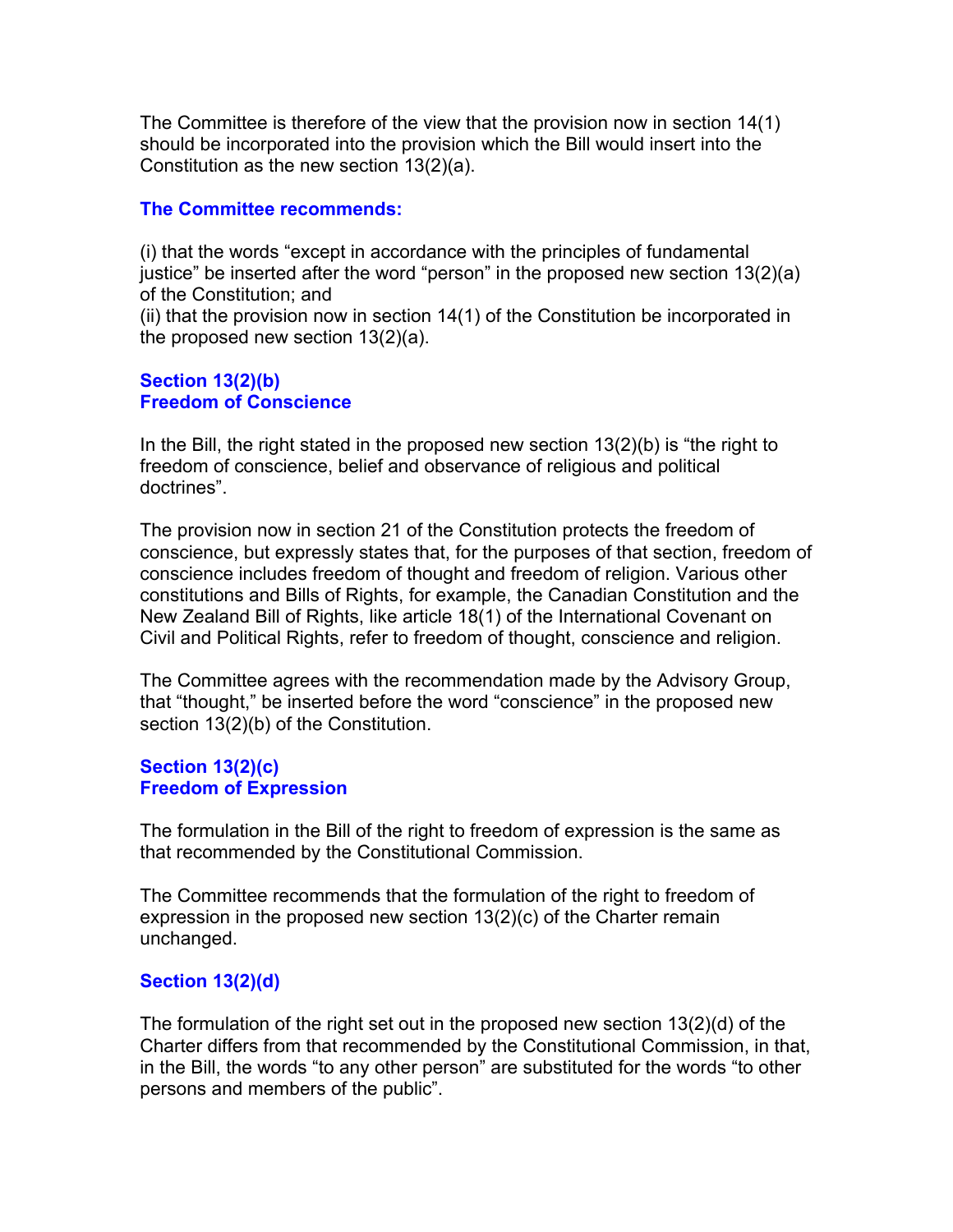The recommendation made by the Advisory Group in relation to the proposed new section 13(2) (d) would have the effect of inserting in that provision, as it appears in the Bill, the word "receive" before the word "seek", and the deletion from the provision of the words "to any person".

The Committee is in general agreement with this recommendation but would insert the word "receive" after, rather that before, the work "seek".

The Committee recommends that the words "the right to seek, receive, distribute or disseminate information, opinions and ideas through any media;" be substituted for the provision in the proposed new section 13(2)(d) which the Bill would insert into the Constitution.

## **Section 13(2)(e) Peaceful Assembly and Association**

In the Bill, the provision proposed as section  $13(2)(e)$  of the Constitution is "the right to freedom of peaceful association and assembly".

Section 23 of the existing Constitution refers, however, to the "freedom of peaceful assembly and association". Article 20 of the Universal Declaration of Human Rights, article 18 of the International Covenant on Civil and Political Rights and Article 11 of the European Convention on Human Rights, also, all refer to "peaceful assembly".

The Committee recommends that the words "the right to freedom of peaceful assembly and association" be substituted for the words "right to peaceful association and assembly" now in (e) of the proposed new section 13(2).

#### **Section 13(2)(f) Freedom of Movement**

Section 13(2)(f) guarantees to all persons the right to freedom of movement. In the absence of a definition to the contrary, the freedom of movement would include the right to enter, to remain or reside in, to move freely throughout and to leave the country.

It is noted, however, that, by definition, the freedom of movement guaranteed by the provision which the Bill would insert into the Constitution as section 16, as it is now guaranteed by the existing section 16 of the Constitution, does not include the right to leave Jamaica.

The Advisory Group pointed out that the right to leave a country is recognized by Article 13(2) of the Universal Declaration of Human Rights, Article 12(2) of the International Covenant on Civil and Political Rights and Article 22.2 of the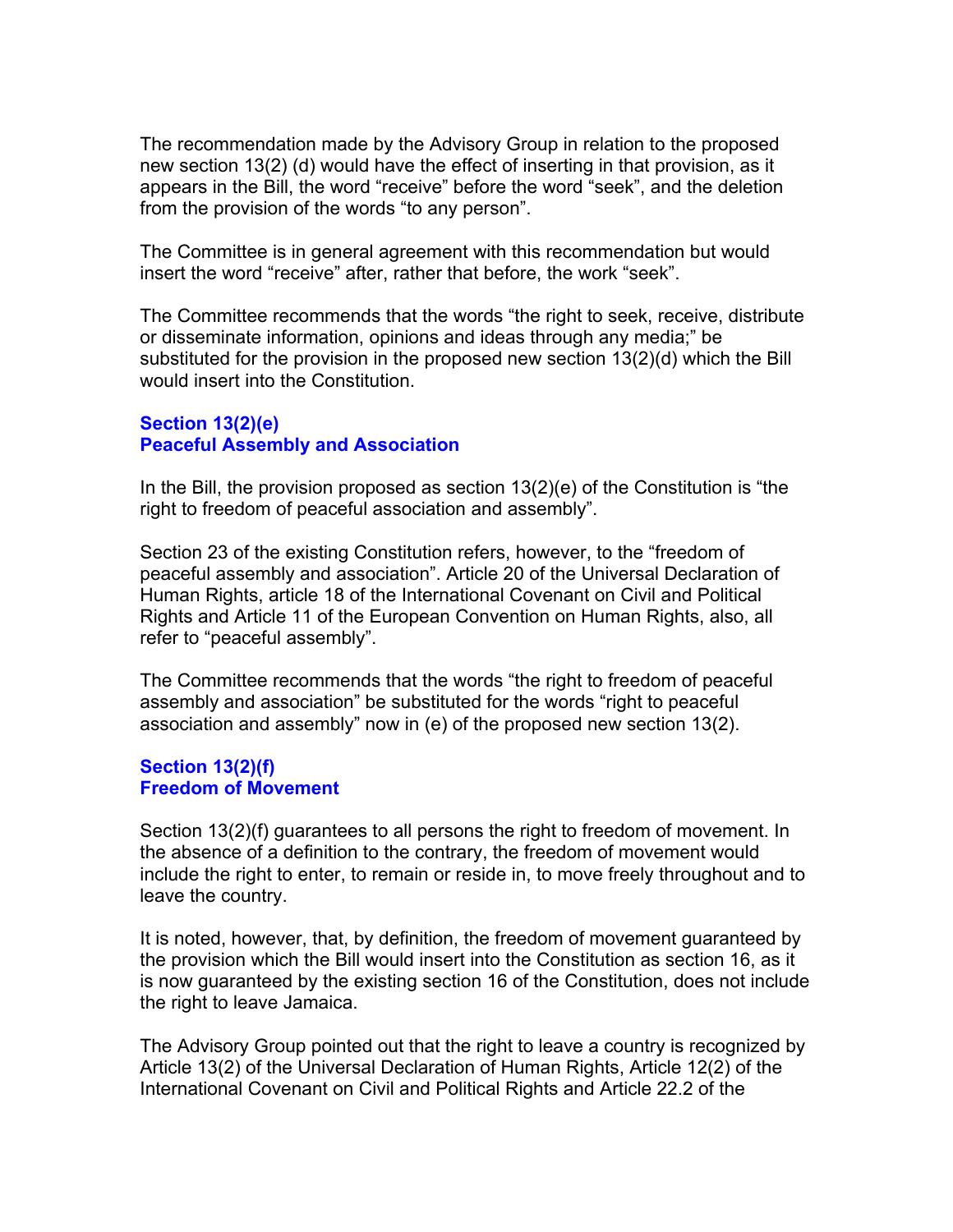American Covenant on Human Rights. They point out, that, under the Canadian Constitution, that right is restricted to citizens while section 21(2) of the Constitution of South Africa and section 18(3) of the Bill of Rights Act of New Zealand give that right to everyone. They recommend that, under the Jamaican Charter of Rights, the right to freedom of movement should include the right of every person to leave Jamaica.

This Committee agrees that every person should have the right to leave Jamaica.

The question then arises, as to whether all the other rights which are included in the freedom of movement should be guaranteed to citizens and non-citizens alike, or whether certain of those rights should be limited to citizens only.

In the Committee's view, the right to enter and to remain in Jamaica should be limited to citizens, but that all persons, that is, citizens and non-citizen who are lawfully in Jamaica, should have, in addition to the right to leave Jamaica, the right to move freely throughout and to reside in any part of Jamaica.

The Advisory Group drew attention to practical problems arising from the activities of deportees and restrictions arising from the Criminal Justice Administration Act and pointed out that consideration would have to be given to those problems.

This Committee is mindful of those problems. It is felt that any restrictions on the freedom of movement of deportees required to deal with those problems should be restricted pursuant to orders made in accordance with legislative provisions.

The Committee recommends that, subject to any restrictions imposed by order of the court pursuant to legislation, the provision to guarantee the freedom of movement be formulated as:

(i) the right of every citizen to enter, remain in, move freely throughout and to reside in any part of Jamaica, and to leave Jamaica; and

(ii) the right of every person lawfully in Jamaica to move freely throughout and to reside in any part of Jamaica, and to leave Jamaica.

# **Section 13(2)(i) Fair and Humane Treatment**

The proposed new section 13(2)(i) which the Bill would insert in the Constitution guarantees "the right to fair and humane treatment by any public authority or any essential entity in the exercise of any function". The terms "public authority" and "essential entity" are defined in the proposed new section 26(1) of the **Constitution**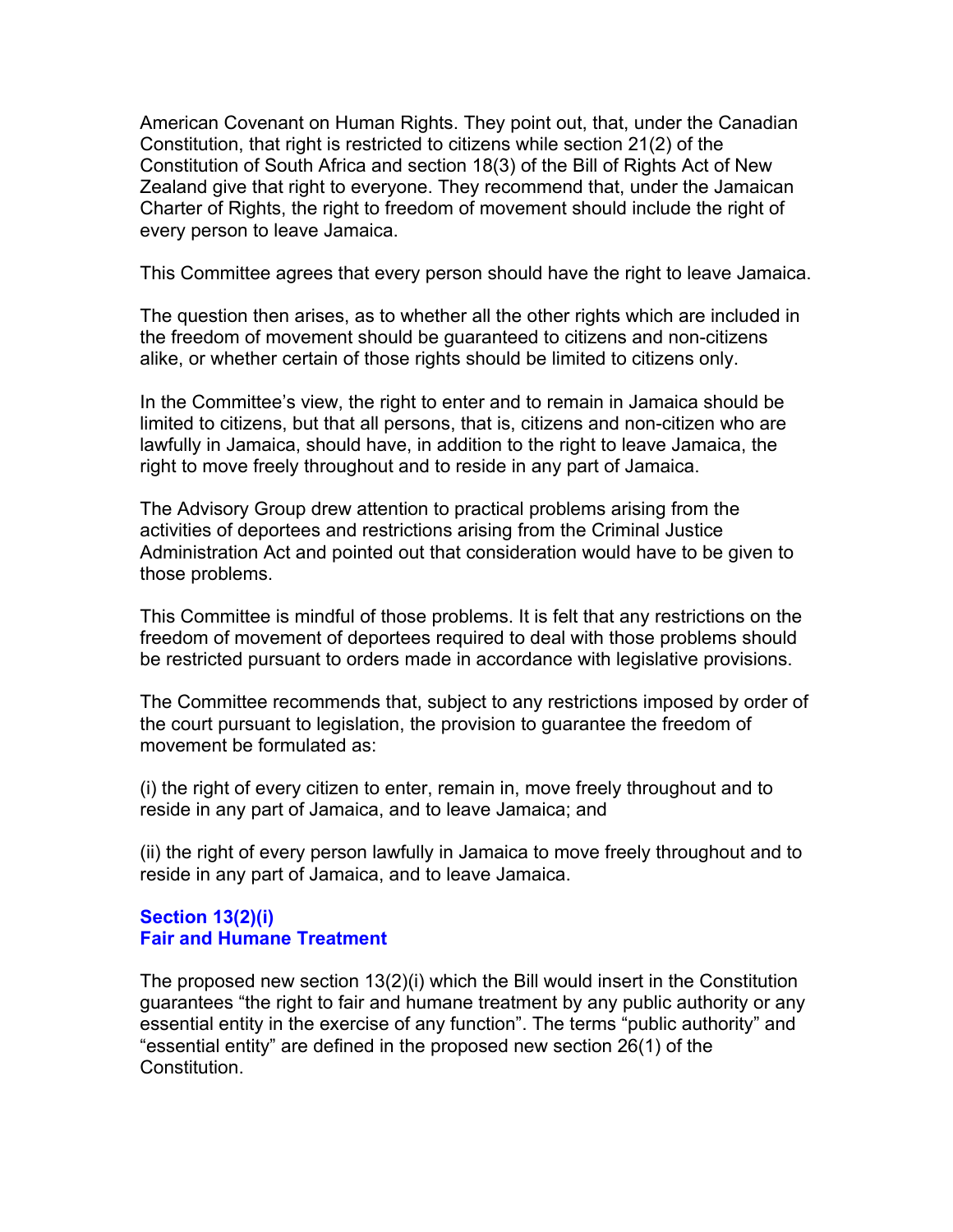The provision in the new section 13(2)(i) differs from the provision recommended by the Constitutional Commission in article 1(9) of its draft. Article 1(9) provides for the "right to fair, humane and equal treatment from any public authority in the exercise of any function".

The change was made because it was felt that the requirement for equal treatment from any public authority was inappropriate as, in each instance, treatment would have to be adapted to the circumstances of the case. The example of inmates in correctional institutions, committed for different crimes and with varying sentences, may be cited.

The Advisory Group recommended, however, that the words "fair, humane and equitable" be substituted for the words "fair and humane" now in section 13(2)(i).

In the Committee's view, there is not much difference, if any, between the meaning of the word "fair" and that of the word "equitable". In fact, the word "equitable" is defined as meaning fair or just. It is felt, therefore, that questions would arise as to the added effect of the use of the word "equitable" in addition to the word "fair" and, hence, that both words could not be retained. In the end, the Committee was of the view that the word "fair" should be omitted and the word "equitable" retained.

The Committee recommends that in the proposed new section 13(2)(j) the words "equitable and humane" should replace the words "fair and humane".

## **Section 13(2)(j) Freedom from Discrimination**

The right to freedom from discrimination, as formulated in the provision which the Bill would insert into the Constitution as section 13(2)(j), is as follows:

"The right to freedom from discrimination on the ground of:-

(i) gender;

(ii) race, place of origin, social class,

colour, religion or political opinions;".

The only differences in substance between this formulation of the right and its formulation by the Constitutional Commission are the addition to the specified non-discrimination grounds of "place of origin" and the substitution of "political opinions" for "political preference". The Committee agrees with these changes.

A recommendation was made in a written submission by the Coalition for Community Participation in Governance, which was signed by its chairperson, Mrs. Linette Vassel, that the word "gender" as used in the proposed section  $13(2)(j)(i)$  and in section 24(8) should be replaced by the word "sex". The submission is attached as Appendix 3.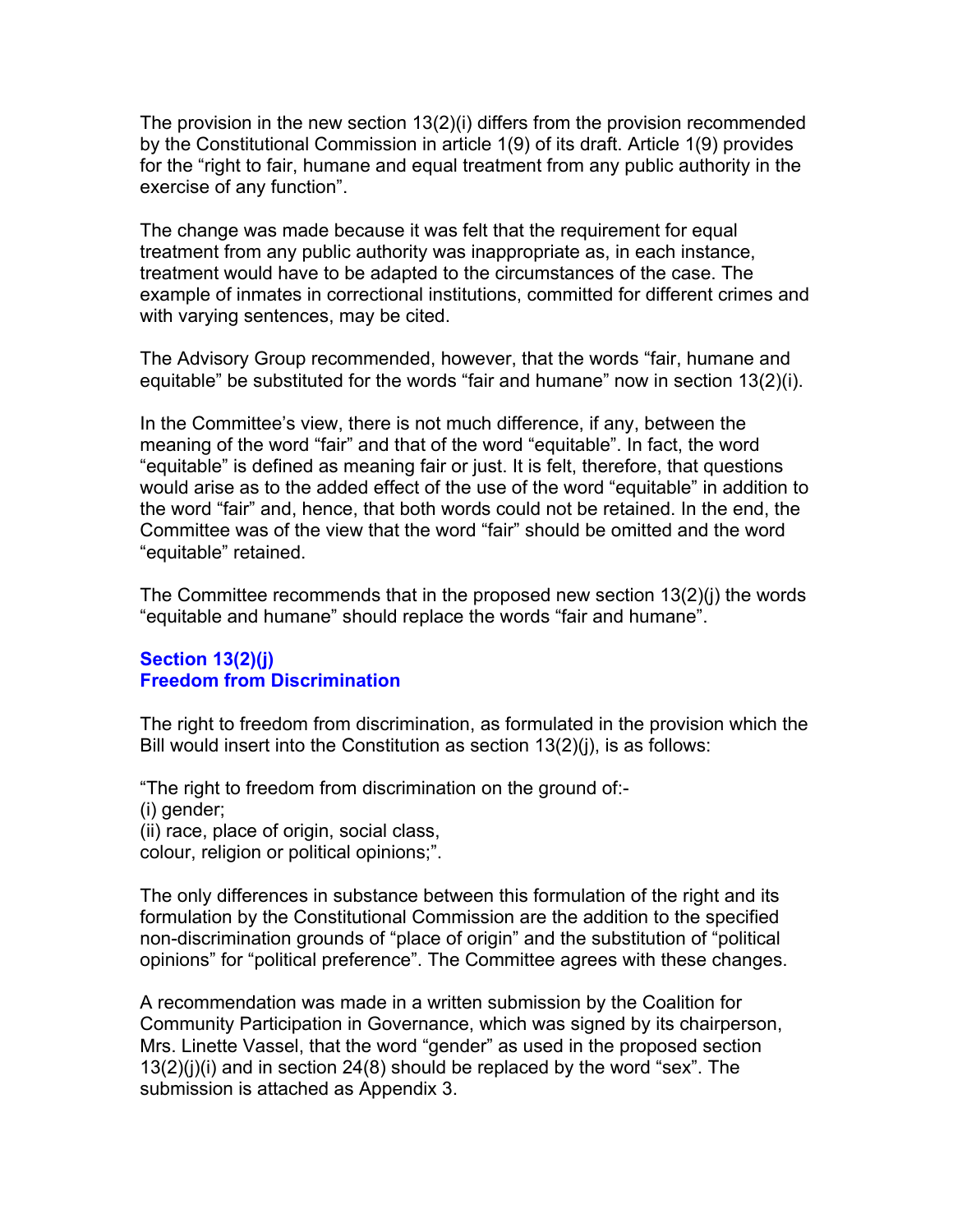In the Concise Oxford Dictionary the word "gender" is defined as meaning the grammatical classification of nouns and related words, roughly corresponding to the two sexes and sexlessness. It defines the word "sex" as meaning either of the main divisions (male or female) into which things are placed on the basis of their reproductive functions and the fact of belonging to one of these.

The Committee agrees with the recommendations that the appropriate word to use in the proposed section 13(2)(j)(i) is "sex" and not "gender". To ensure, however, that the use of the word sex is not interpreted to include "sexual orientation", the Committee would wish that an express indication be given in section 13(2)(j) that the word "sex" is there used as meaning male or female.

The proposed section 24 is one of the sections the deletion of which is recommended in relation to the format of the Charter. The proposed section 24(8) will therefore be deleted.

#### **Discrimination on the ground of language**

The question of protection from discrimination on the ground of language was raised and Professor Hubert Devonish of the Department of Language, Linguistics and Philosophy of the University of the West Indies was invited to address the Committee on the matter.

Professor Devonish presented to the Committee a paper entitled "Language Rights in the Draft Charter of Rights in the Jamaican Constitution: A Proposal", dated 21st May, 2001 and revised 29th May, 2001, and made an oral presentation to the Committee. The paper is attached as Appendix 4.

In these presentations, it was proposed that the Constitution should guarantee freedom from discrimination on the ground of language.

Professor Devonish suggested that, for the purpose of his proposal, the reference to language should be a reference to a language used by at least 10% of the population. On this basis, he pointed out, it could be said that there were two languages in use in Jamaica: English and Jamaican. He indicated, however, that he was not proposing that Jamaican patois be made an official language in Jamaica.

Professor Devonish proposed that a small agency, modelled on the Antillean Linguistic Institute of the Netherland Antilles, be created to standardize, popularize and formalize an already existing standard system for writing Jamaican patois and to assist the Public Defender in establishing standards to be met by public agencies in terms of their ability to communicate in both Jamaican and standard English. Sign language, it was said, could be dealt with on the same basis.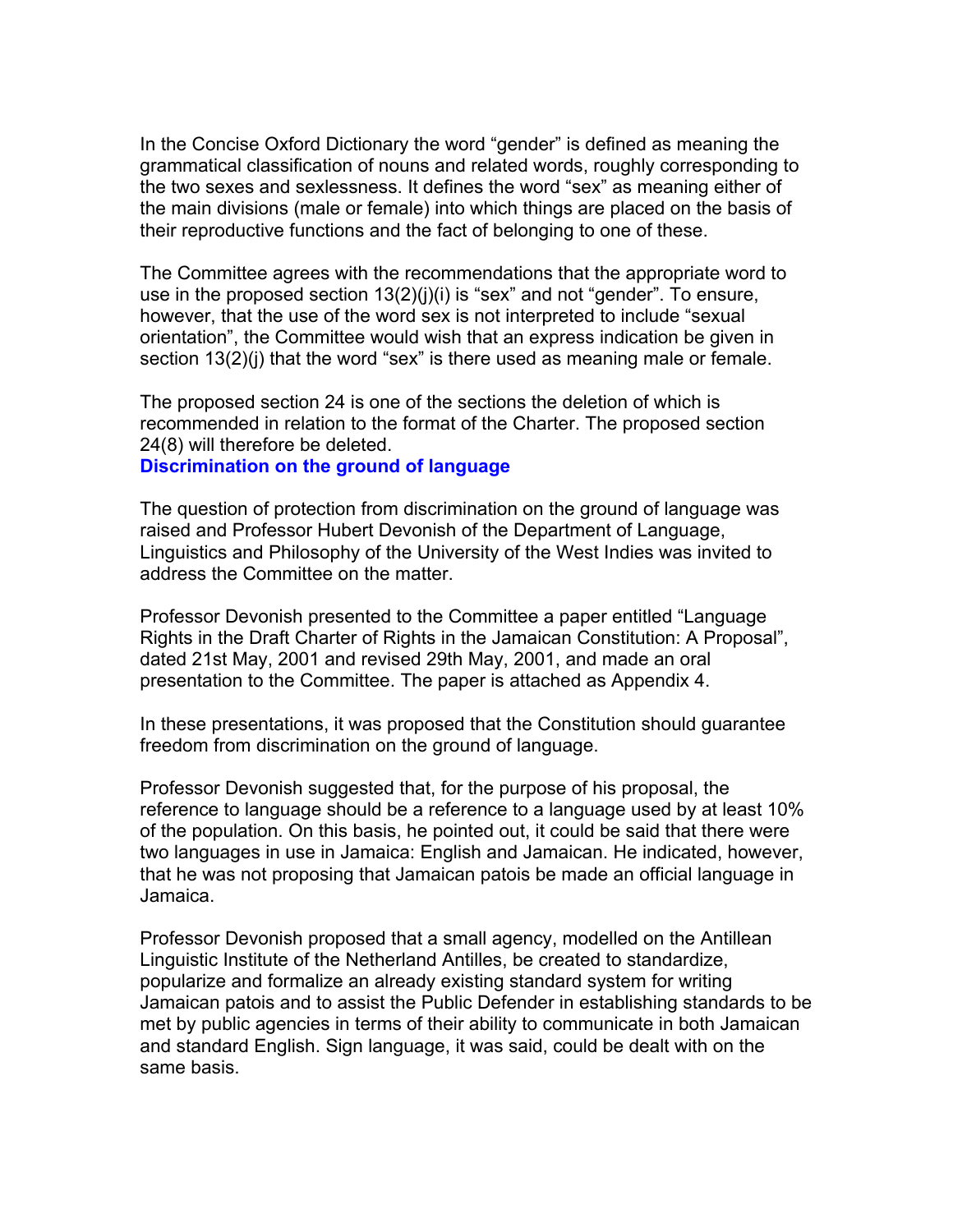An important matter for consideration by the Committee was the matter of the implications of including in the Constitution a guarantee of protection from discrimination on the ground of language and what would constitute a contravention of that guarantee.

The Professor mentioned, in his presentation to the Committee, what he regarded as a direct form of discrimination on the ground of language, namely, the less favourable treatment rendered to persons who spoke the Jamaican patois compared with the treatment of persons who spoke standard English. He illustrated this by reference to the treatment of a researcher who paid two visits to each of six financial institutions, speaking standard English on one occasion and Jamaican patois on the other, and who was treated courteously and helpfully by four of those institutions when he spoke standard English, but indifferently, rudely and in an unfriendly manner when he spoke in Jamaican patois.

Professor Devonish also mentioned, however, a less direct form of discrimination on the ground of language, namely, the use of standard English by agencies of the State in imparting information to the public although sections of the population who spoke the Jamaican patois had only a limited comprehension, approximately only 50% comprehension, of the information provided in English.

The Committee does not have much difficulty with the matter of constitutional protection against the direct form of discrimination on the ground of language mentioned by Professor Devonish.

The likelihood of various problems arising in relation to the less direct form of discrimination outlined, was however, discussed. One of the factors mentioned was the inability of those who could not speak standard English, and who spoke the Jamaican patois, to read the Jamaican patois, whatever the form used for writing it. Another issue related to the question whether all public communications would have to be made in both standard English and Jamaican patois.

The general consensus of the Committee, after discussion of the matter, is that the establishment of an agency of the type mentioned by Professor Devonish would be a pre-requisite to any constitutional guarantee of protection from discrimination on the ground of language and that such an agency should be established. Such an institution would assist in educating and enlightening people on the issue of discrimination on the ground of language so that, eventually, a guarantee of protection from such discrimination would find its place in the Constitution.

The Committee is, therefore, strongly of the view that Parliament should encourage the Department of Language, Linguistics and Philosophy of the University of the West Indies to pursue the work mentioned by Professor Devonish and to report appropriately on that work as it progresses.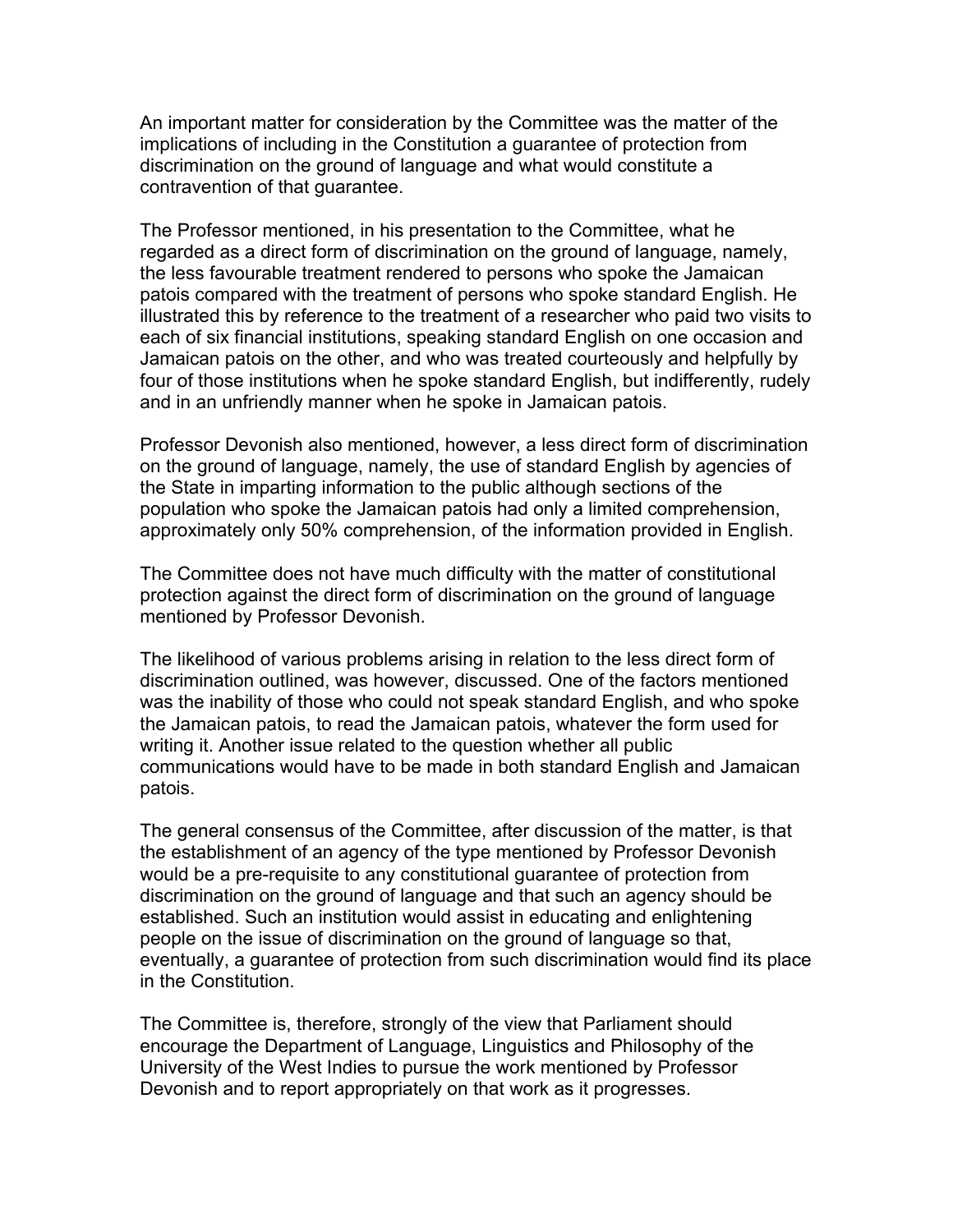# **Discrimination on the grounds of sexual orientation**

Another issue raised was whether the Constitution should also guarantee freedom from discrimination on the ground of sexual orientation. This issue was raised, in written presentation and by oral address to the Committee, by a group called the Jamaican Forum for Lesbians, All-Sexuals and Gays (J. Flag). The written presentation is attached as Appendix 5.

Representatives of J. Flag quoted what was said to be a statement by Professor Edwin Cameron, now a Judge of the South African Constitutional Court, at page 450 of the 1993 volume of the South African Law Times, that "sexual orientation is defined by reference to erotic attraction: in the case of heterosexuals, to members of the opposite sex; in the case of gays and lesbians, to members of the same sex".

They argued that the Constitutional Bill of Rights and Freedoms should seek to protect the inherent human identity from abuse and that what was included in human identity were those features of a person, or characteristics, that that person was born with. Sexual orientation, they said, was one of those features or characteristics of human identity, in the sense that everyone has a sexual orientation and that that sexual orientation was largely, if not entirely, outside the individual's control.

Homosexuality, they said, was, to the homosexual, as natural and unchangeable as heterosexuality was to the heterosexual. The balance of scientific opinion, they argued, was weighted in favour of the view that sexuality, including sexual expression, was indivisible from individual identity, and was in the same category as race, gender, or brown or blue eyes. Furthermore, they said, there was no credible evidence or convincing argument that sexual orientation could be changed.

On that basis, the representatives of J. Flag argued that sexual orientation should not form the basis of discrimination against, or abuse of, any human being and proposed that the best way to achieve this was to include, in the Constitution, provision for protection against discrimination on that ground. That proposal, they added, was consistent with current international trends. The Constitution of South Africa, it is to be noted, includes sexual orientation among the grounds on which the state and persons are prohibited from unfairly discriminating directly or indirectly against anyone.

The Committee is concerned, however, as to the effect which implementation of that proposal would have in relation to the Marriage Act and the institution of marriage and on parenting. The representatives of J. Flag had themselves conceded that the Marriage Act would be inconsistent with such a constitutional provision.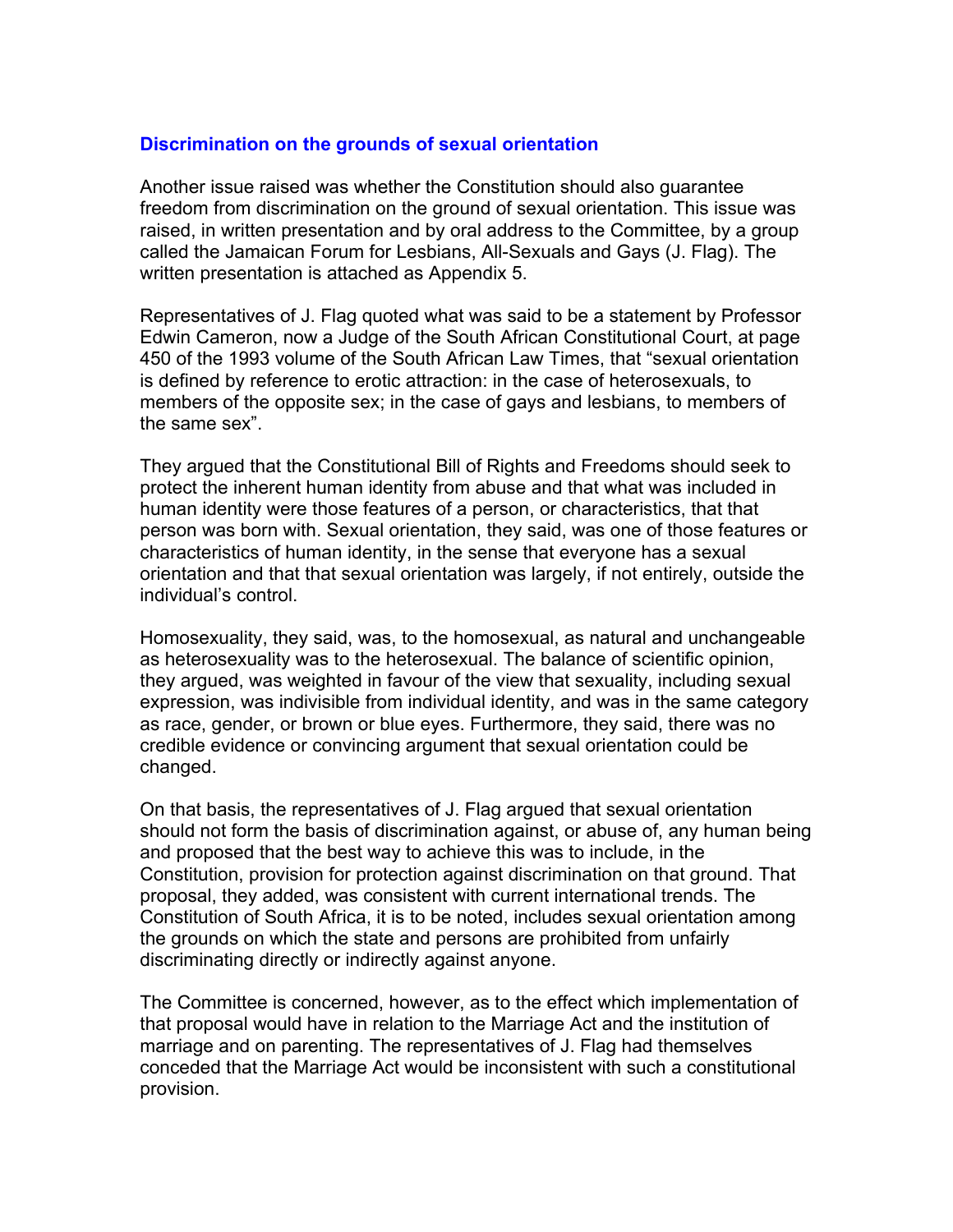Other matters which the Committee has taken into account include the view of some of its members that the proposal by J. Flag challenges Christian society, and that, as heterosexuality is what assures the perpetuation of the human race, homosexuality could be regarded as a challenge to the existence of the human race. These views, of course, are not shared by the representatives of J. Flag.

It is important to record that the representatives of J. Flag have stated that they regard the legislation which criminalizes buggery between persons as the essence of discrimination against homosexuals, particularly in relation to its enforcement against male homosexuals, and, therefore, that if a recommendation for the repeal of that legislation in relation to consenting adults in private is as far as the Committee would be prepared to go, they would be grateful for that concession.

The Committee urges J. Flag to carry out further research as to (i) the Constitutions which guarantee protection against discrimination on the ground of sexual orientation; (ii) the laws which would be inconsistent with such a constitutional provision; (iii) scientific data as to the causes of homosexuality; and (iv) whether there has been an increase in homosexuality following on such a liberalization of the law in other countries.

The Committee is not at present disposed, however, to include in the Charter of Rights a guarantee of protection from discrimination on the ground of sexual orientation, because of the implications which this would have, in particular, its implications in relation to the institution of marriage and questions of parenting. It would, however, bring to the attention of the Government, as a matter for consideration, the issue of the repeal of the provisions of the Offences Against the Person Act in so far as it relates to the offence of buggery between consenting adults in private.

#### **Discrimination on the Ground of Disability**

The Report of the Constitutional Commission did not raise any issue in relation to, or recommend, the inclusion in the Charter of Rights of a guarantee of protection against discrimination on the ground of disability. Accordingly, no provision is made in the Bill for protection against discrimination on that ground. Nor was the matter touched on by the Advisory Group.

The issue of constitutional protection against discrimination on the ground of disability was raised, however, during the deliberations of the Joint Select Committee concerning the constitutional protection against discrimination. It was stated, initially, that the reference made was to physical disability, but this was subsequently widened to include mental disability, and, finally, the term disability was used.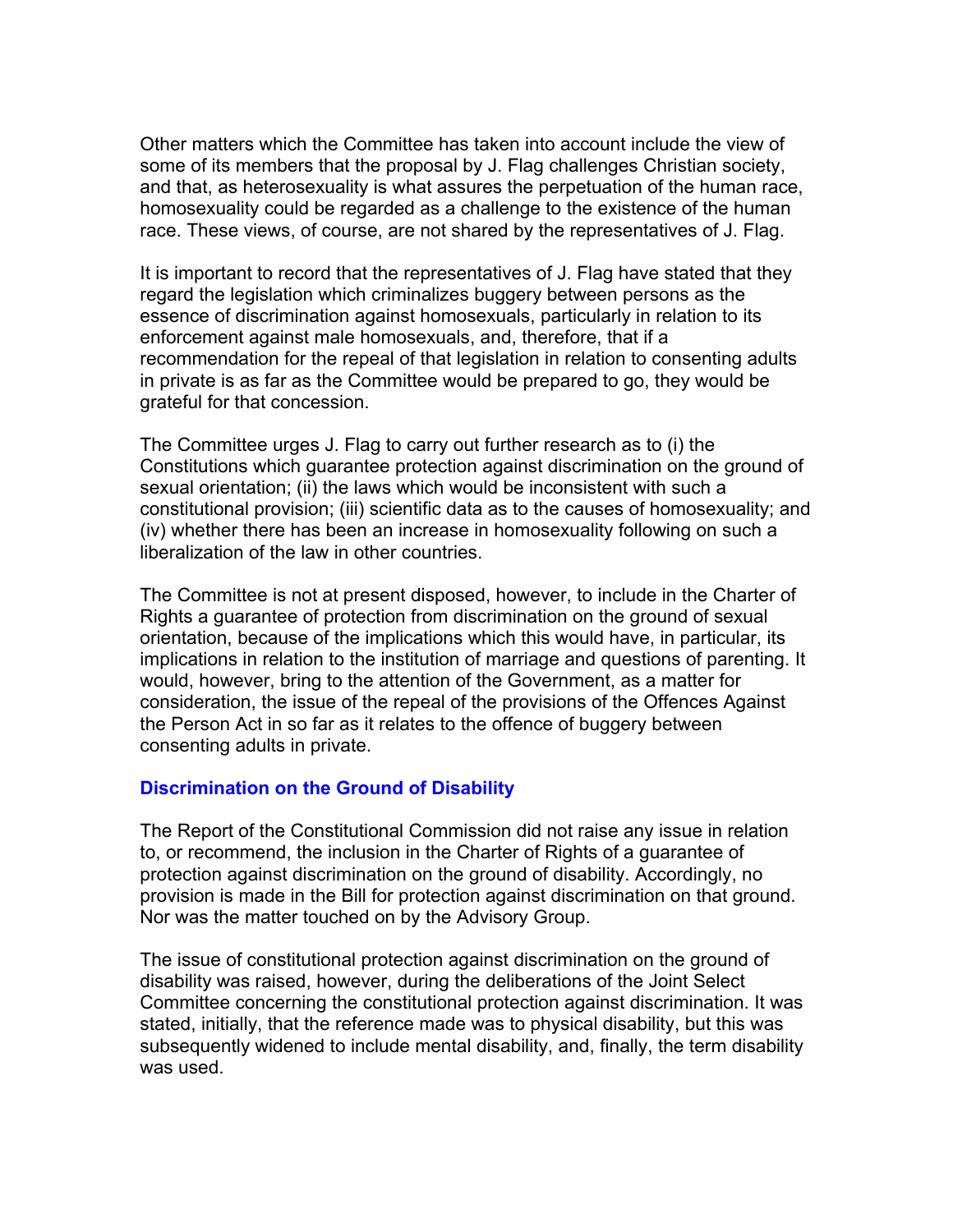Reference was made, in the discussions of this issue, to a policy document published in September 2000 by the Ministry of Labour and Social Security, entitled National Policy for Persons with Disabilities. Members of the Committee were also supplied with a document entitled, "An Overview of the Policy Regarding Persons with Disabilities".

The definition of "disability" given in that document is as follows:

In the context of health experience, a disability is any restriction or lack (resulting from an impairment) of ability to perform an activity in the manner or within the range considered normal for a human being.

The document points out that it is clear that, included in the concept and the definition of "disability", is mental as well as physical disability. The paper lists a number of functional limitations which are summarized in the term "disability" and points out that such functional limitations may be permanent or transitory.

# **Discrimination on the ground of language**

The question of protection from discrimination on the ground of language was raised and Professor Hubert Devonish of the Department of Language, Linguistics and Philosophy of the University of the West Indies was invited to address the Committee on the matter.

Professor Devonish presented to the Committee a paper entitled "Language Rights in the Draft Charter of Rights in the Jamaican Constitution: A Proposal", dated 21st May, 2001 and revised 29th May, 2001, and made an oral presentation to the Committee. The paper is attached as Appendix 4.

In these presentations, it was proposed that the Constitution should guarantee freedom from discrimination on the ground of language.

Professor Devonish suggested that, for the purpose of his proposal, the reference to language should be a reference to a language used by at least 10% of the population. On this basis, he pointed out, it could be said that there were two languages in use in Jamaica: English and Jamaican. He indicated, however, that he was not proposing that Jamaican patois be made an official language in Jamaica.

Professor Devonish proposed that a small agency, modelled on the Antillean Linguistic Institute of the Netherland Antilles, be created to standardize, popularize and formalize an already existing standard system for writing Jamaican patois and to assist the Public Defender in establishing standards to be met by public agencies in terms of their ability to communicate in both Jamaican and standard English. Sign language, it was said, could be dealt with on the same basis.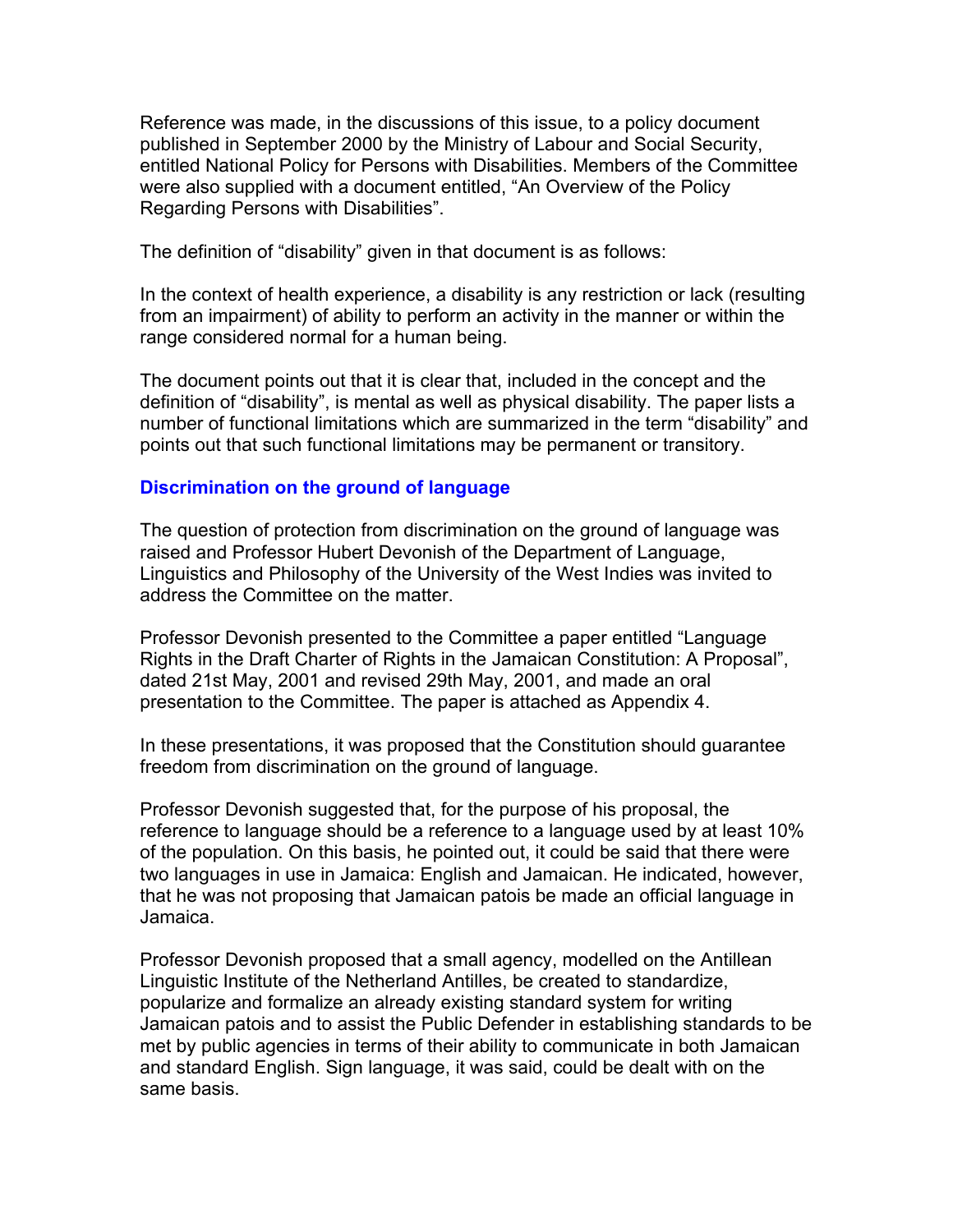An important matter for consideration by the Committee was the matter of the implications of including in the Constitution a guarantee of protection from discrimination on the ground of language and what would constitute a contravention of that guarantee.

The Professor mentioned, in his presentation to the Committee, what he regarded as a direct form of discrimination on the ground of language, namely, the less favourable treatment rendered to persons who spoke the Jamaican patois compared with the treatment of persons who spoke standard English. He illustrated this by reference to the treatment of a researcher who paid two visits to each of six financial institutions, speaking standard English on one occasion and Jamaican patois on the other, and who was treated courteously and helpfully by four of those institutions when he spoke standard English, but indifferently, rudely and in an unfriendly manner when he spoke in Jamaican patois.

Professor Devonish also mentioned, however, a less direct form of discrimination on the ground of language, namely, the use of standard English by agencies of the State in imparting information to the public although sections of the population who spoke the Jamaican patois had only a limited comprehension, approximately only 50% comprehension, of the information provided in English.

The Committee does not have much difficulty with the matter of constitutional protection against the direct form of discrimination on the ground of language mentioned by Professor Devonish.

The likelihood of various problems arising in relation to the less direct form of discrimination outlined, was however, discussed. One of the factors mentioned was the inability of those who could not speak standard English, and who spoke the Jamaican patois, to read the Jamaican patois, whatever the form used for writing it. Another issue related to the question whether all public communications would have to be made in both standard English and Jamaican patois.

The general consensus of the Committee, after discussion of the matter, is that the establishment of an agency of the type mentioned by Professor Devonish would be a pre-requisite to any constitutional guarantee of protection from discrimination on the ground of language and that such an agency should be established. Such an institution would assist in educating and enlightening people on the issue of discrimination on the ground of language so that, eventually, a guarantee of protection from such discrimination would find its place in the Constitution.

The Committee is, therefore, strongly of the view that Parliament should encourage the Department of Language, Linguistics and Philosophy of the University of the West Indies to pursue the work mentioned by Professor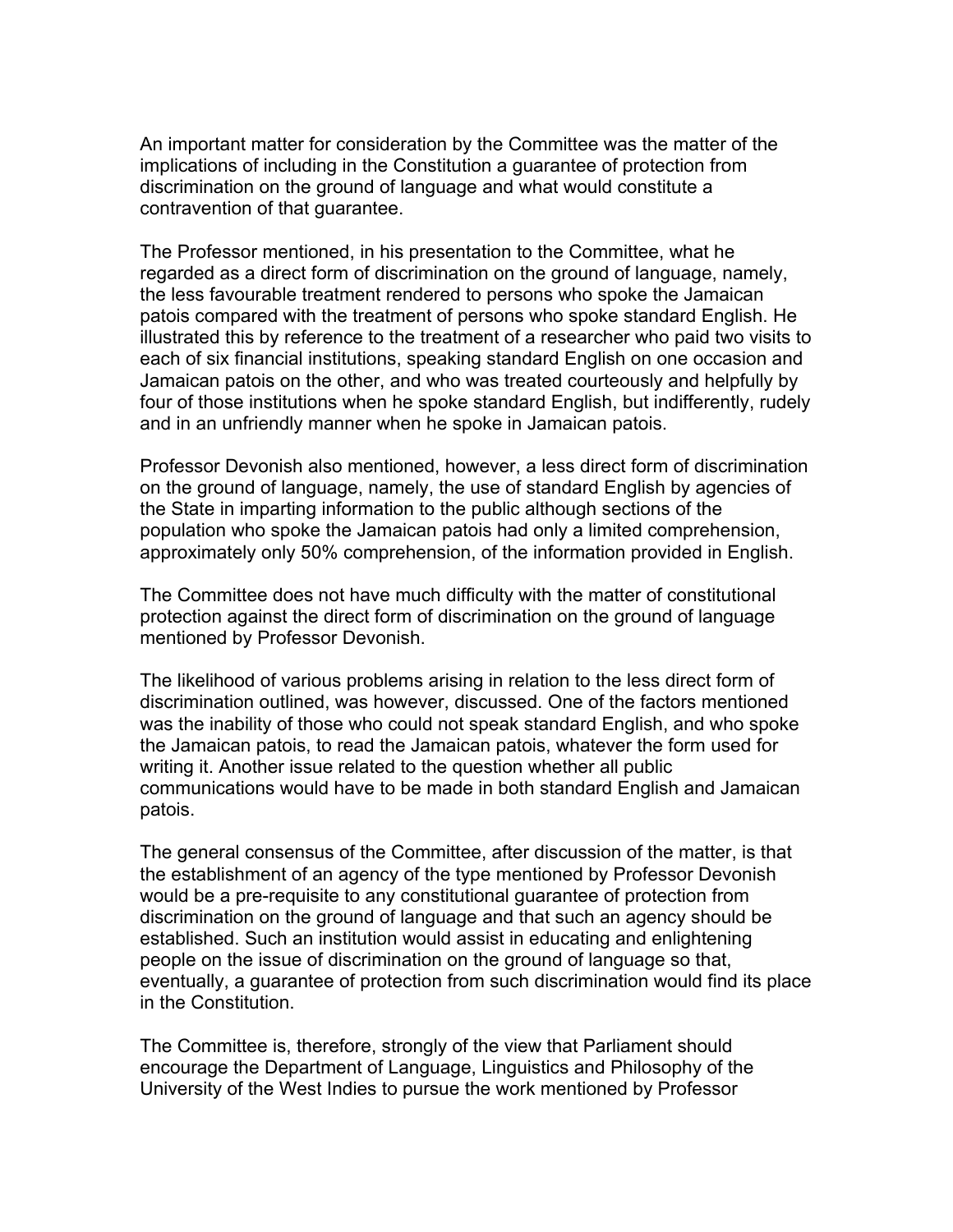Devonish and to report appropriately on that work as it progresses.

# **Discrimination on the grounds of sexual orientation**

Another issue raised was whether the Constitution should also guarantee freedom from discrimination on the ground of sexual orientation. This issue was raised, in written presentation and by oral address to the Committee, by a group called the Jamaican Forum for Lesbians, All-Sexuals and Gays (J. Flag). The written presentation is attached as Appendix 5.

Representatives of J. Flag quoted what was said to be a statement by Professor Edwin Cameron, now a Judge of the South African Constitutional Court, at page 450 of the 1993 volume of the South African Law Times, that "sexual orientation is defined by reference to erotic attraction: in the case of heterosexuals, to members of the opposite sex; in the case of gays and lesbians, to members of the same sex".

They argued that the Constitutional Bill of Rights and Freedoms should seek to protect the inherent human identity from abuse and that what was included in human identity were those features of a person, or characteristics, that that person was born with. Sexual orientation, they said, was one of those features or characteristics of human identity, in the sense that everyone has a sexual orientation and that that sexual orientation was largely, if not entirely, outside the individual's control.

Homosexuality, they said, was, to the homosexual, as natural and unchangeable as heterosexuality was to the heterosexual. The balance of scientific opinion, they argued, was weighted in favour of the view that sexuality, including sexual expression, was indivisible from individual identity, and was in the same category as race, gender, or brown or blue eyes. Furthermore, they said, there was no credible evidence or convincing argument that sexual orientation could be changed.

On that basis, the representatives of J. Flag argued that sexual orientation should not form the basis of discrimination against, or abuse of, any human being and proposed that the best way to achieve this was to include, in the Constitution, provision for protection against discrimination on that ground. That proposal, they added, was consistent with current international trends. The Constitution of South Africa, it is to be noted, includes sexual orientation among the grounds on which the state and persons are prohibited from unfairly discriminating directly or indirectly against anyone.

The Committee is concerned, however, as to the effect which implementation of that proposal would have in relation to the Marriage Act and the institution of marriage and on parenting. The representatives of J. Flag had themselves conceded that the Marriage Act would be inconsistent with such a constitutional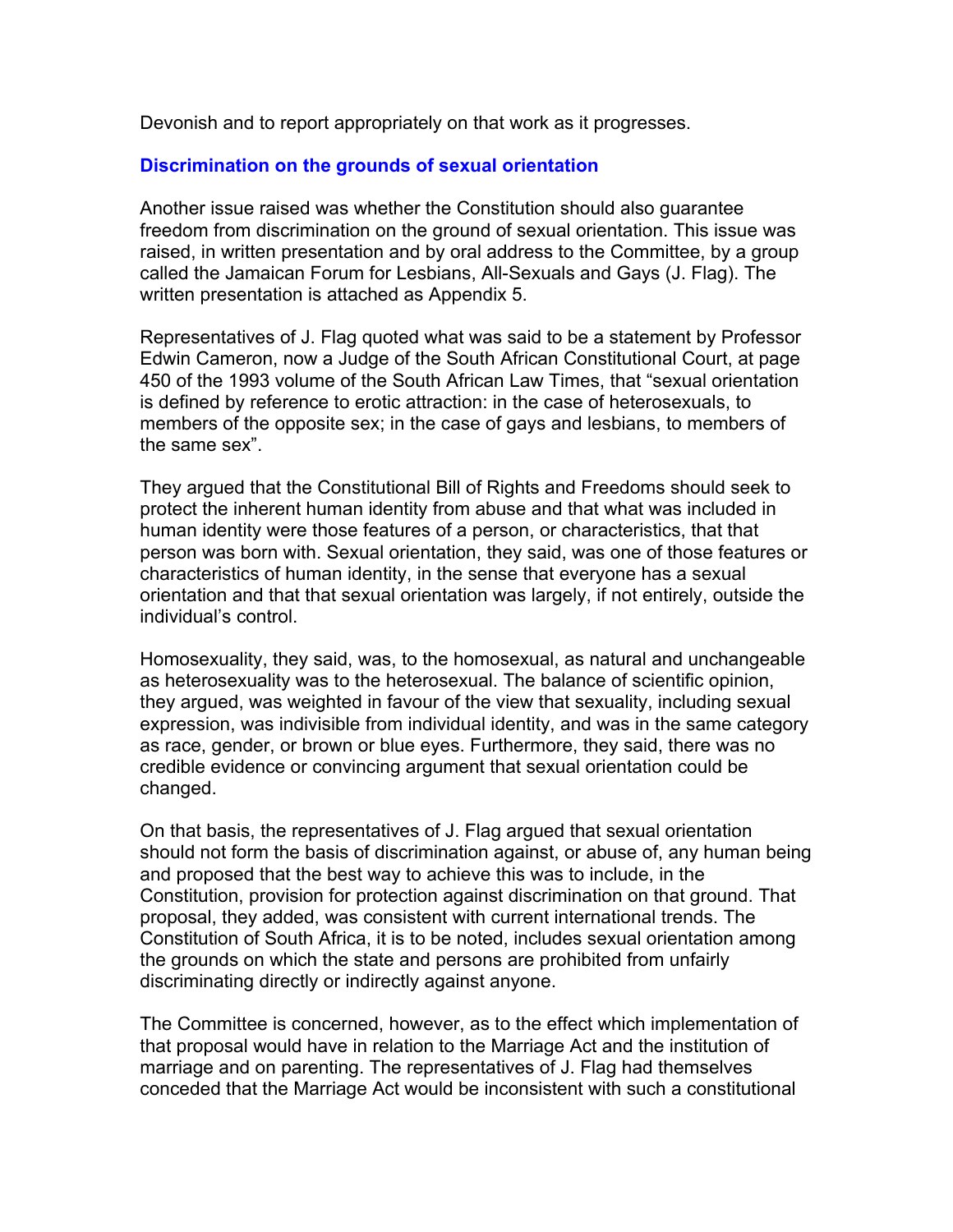#### provision.

Other matters which the Committee has taken into account include the view of some of its members that the proposal by J. Flag challenges Christian society, and that, as heterosexuality is what assures the perpetuation of the human race, homosexuality could be regarded as a challenge to the existence of the human race. These views, of course, are not shared by the representatives of J. Flag.

It is important to record that the representatives of J. Flag have stated that they regard the legislation which criminalizes buggery between persons as the essence of discrimination against homosexuals, particularly in relation to its enforcement against male homosexuals, and, therefore, that if a recommendation for the repeal of that legislation in relation to consenting adults in private is as far as the Committee would be prepared to go, they would be grateful for that concession.

The Committee urges J. Flag to carry out further research as to (i) the Constitutions which guarantee protection against discrimination on the ground of sexual orientation; (ii) the laws which would be inconsistent with such a constitutional provision; (iii) scientific data as to the causes of homosexuality; and (iv) whether there has been an increase in homosexuality following on such a liberalization of the law in other countries.

The Committee is not at present disposed, however, to include in the Charter of Rights a guarantee of protection from discrimination on the ground of sexual orientation, because of the implications which this would have, in particular, its implications in relation to the institution of marriage and questions of parenting. It would, however, bring to the attention of the Government, as a matter for consideration, the issue of the repeal of the provisions of the Offences Against the Person Act in so far as it relates to the offence of buggery between consenting adults in private.

# **Discrimination on the Ground of Disability**

The Report of the Constitutional Commission did not raise any issue in relation to, or recommend, the inclusion in the Charter of Rights of a guarantee of protection against discrimination on the ground of disability. Accordingly, no provision is made in the Bill for protection against discrimination on that ground. Nor was the matter touched on by the Advisory Group.

The issue of constitutional protection against discrimination on the ground of disability was raised, however, during the deliberations of the Joint Select Committee concerning the constitutional protection against discrimination. It was stated, initially, that the reference made was to physical disability, but this was subsequently widened to include mental disability, and, finally, the term disability was used.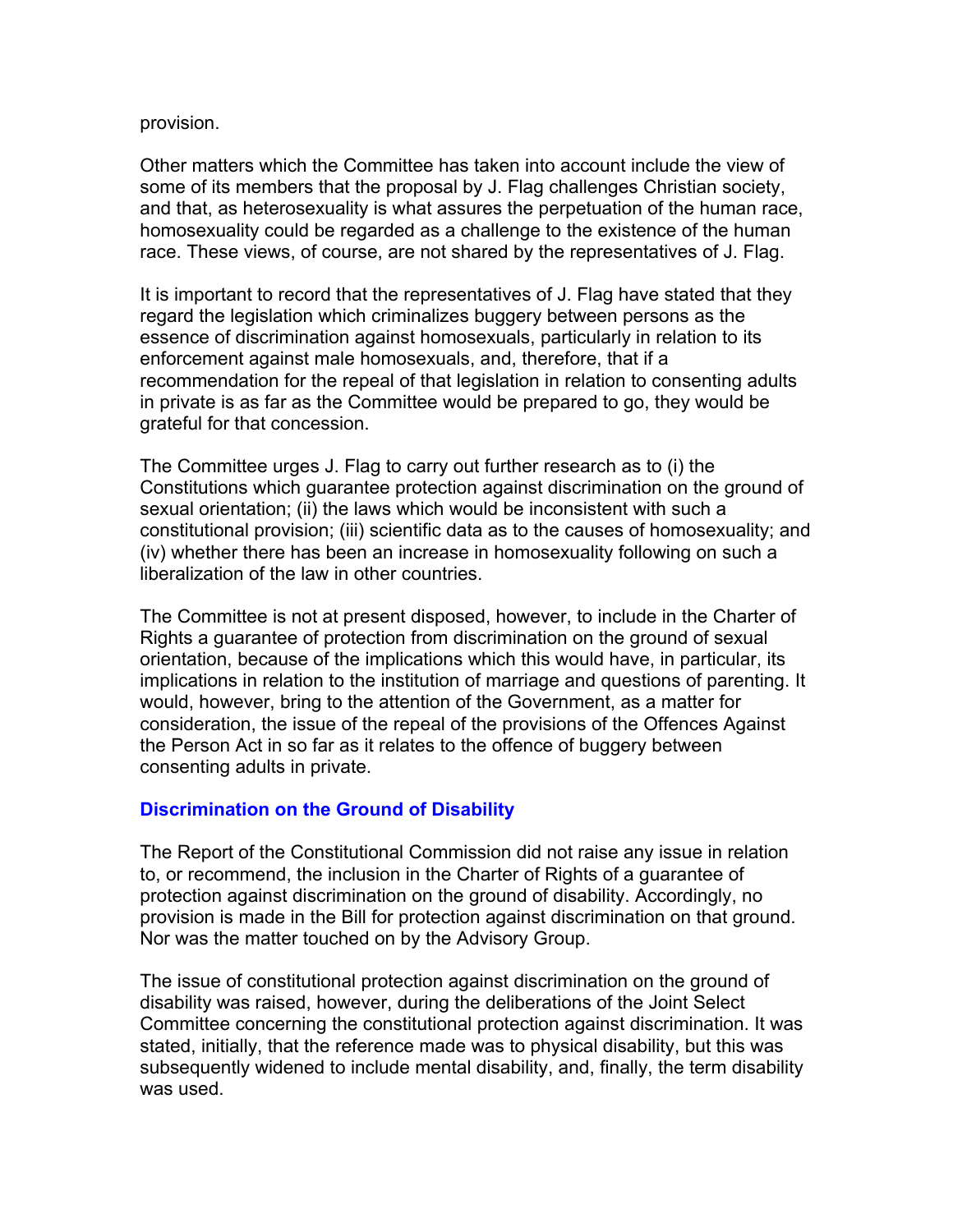Reference was made, in the discussions of this issue, to a policy document published in September 2000 by the Ministry of Labour and Social Security, entitled National Policy for Persons with Disabilities. Members of the Committee were also supplied with a document entitled, "An Overview of the Policy Regarding Persons with Disabilities".

The definition of "disability" given in that document is as follows:

In the context of health experience, a disability is any restriction or lack (resulting from an impairment) of ability to perform an activity in the manner or within the range considered normal for a human being.

The document points out that it is clear that, included in the concept and the definition of "disability", is mental as well as physical disability. The paper lists a number of functional limitations which are summarized in the term "disability" and points out that such functional limitations may be permanent or transitory.

The Committee was informed that the national policy for persons with disabilities was being developed with a view to the enactment of a National Disability Act.

On the invitation of the Committee, Senator Floyd Morris made written and oral presentations on behalf of the disabled, a group estimated as including approximately 250,000 individuals. The disabled, Senator Morris said, had been exposed to the greatest levels of discrimination in the Jamaican society. His written presentation is attached as Appendix 6.

Senator Morris advocated the inclusion in the Constitution of an entrenched provision to protect the disabled from discrimination and the enactment of a National Disability Act to deal with the specific issues of the disabled in Jamaica. He expressed the firm belief that there was a need for such legislation and constitutional protection in various areas, for example, in the areas of education, transportation and employment. Of the estimated 250,000 disabled in Jamaica, he said, only approximately 250 or 0.1% or less were employed.

This, he said, would be in keeping with the direction in which Jamaicans, as a society ought to go, to provide and care for the dispossessed, and will set the stage for a moving away from a welfarist notion of how we treat the disabled to a more pragmatic/developmental approach in catering to the needs of the disabled.

The Committee examined provisions in the Constitutions of South Africa, Uganda and Canada which guarantee protection against discrimination on the ground of disability. Section 9 of the South African Constitution prohibits unfair discrimination by the State or by any person, directly or indirectly on the ground, inter alia, of disability and goes on to provide that national legislation must be enacted to prevent unfair discrimination.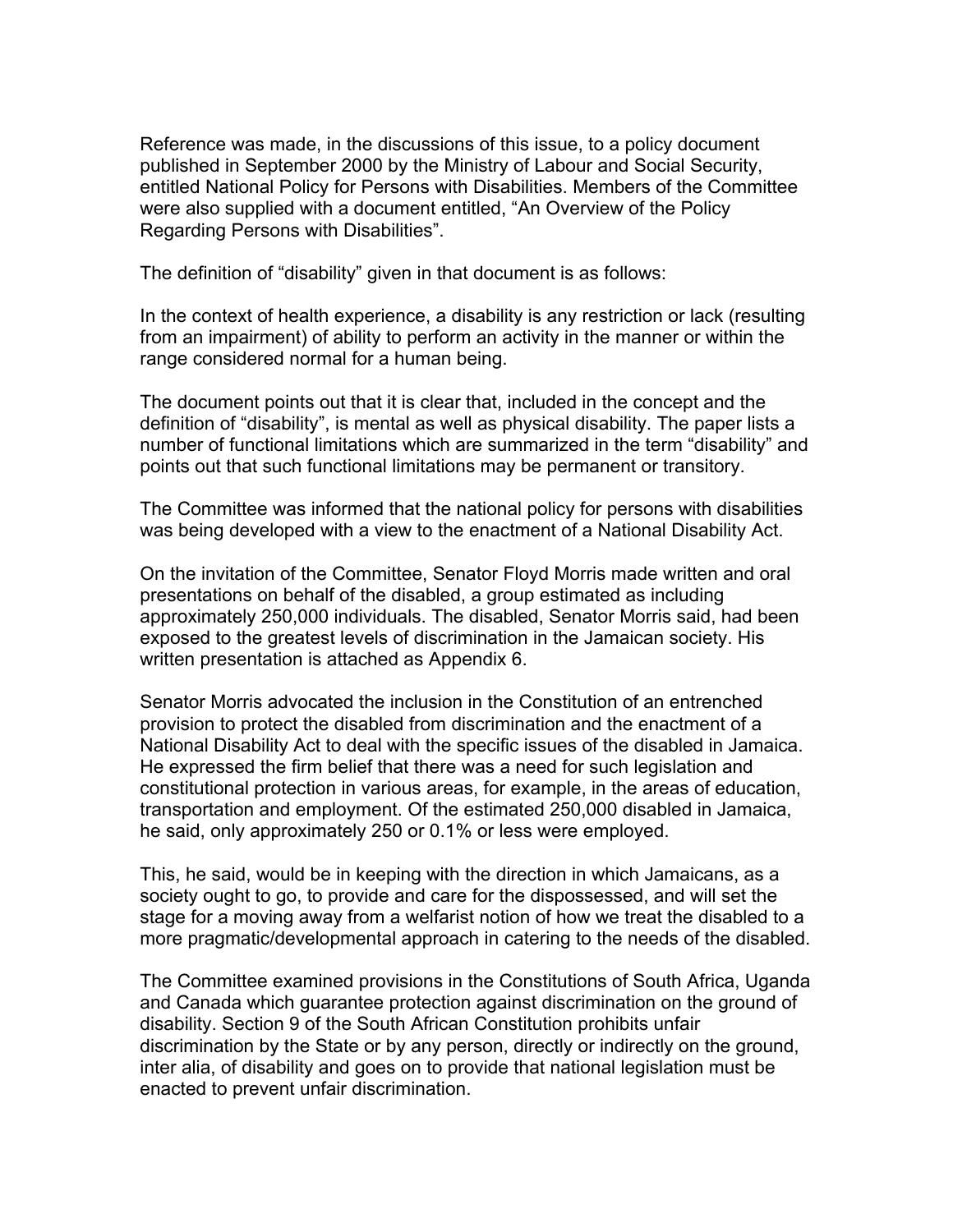Section 15 of the Canadian Constitution deals with protection against discrimination on various grounds in the context of equality before and under the law and equal protection and benefit of law. It provides as follows:

15 (1) Every individual is equal before and under the law and has the right to the equal protection and equal benefit of the law without discrimination and, in particular, without discrimination based on race, national or ethnic origin, colour, religion, sex, age or mental or physical disability;

(2) Subsection (1) does not preclude any law, program or activity that has, as its object, the amelioration of conditions of disadvantaged individuals or groups including those that are disadvantaged because of race, national or ethnic origin, colour, religion, sex, age or mental or physical disability.

Article 21 of the Constitution of Uganda protects persons from being discriminated against on the ground, inter alia, of disability.

The Committee is extremely pleased that policies are being developed, with a view to the enactment of legislation, for the protection of the disabled. It is noted that this will have implications in a number of areas as to the measures, legislative and otherwise, for example, a new building code, which would be required to support those policies.

It is, therefore, a matter of profound regret that the Committee feels unable, at this time, pending the development of these issues and the adoption of the necessary support measures, to recommend the inclusion in the Constitution, as in the Constitutions referred to, of a guarantee of protection against discrimination on the ground of disability. The Committee wishes, however, to bring to the attention of Parliament its deep concern in relation to these issues and urges vigorous action towards the development of the protective policies and the implementation of support measures in this regard.

#### **The Committee recommends:**

(i) that the grounds of discrimination specified in paragraph (j) of the proposed new section 13(2) of the Constitution remain unchanged, save for the replacement of the word "gender" in subparagraph (i) of that paragraph by the word "sex", with an indication that that word is there used as meaning male or female.

(ii) that, as a preparatory measure, to pave the way toward the eventual inclusion in the Constitution of a guarantee of the protection against discrimination on the ground of language, an agency modelled on the Antillean Linguistic Institute of the Netherland Antilles be established to standardize, popularize and formalize the already existing standard system for writing patois, to assist the Public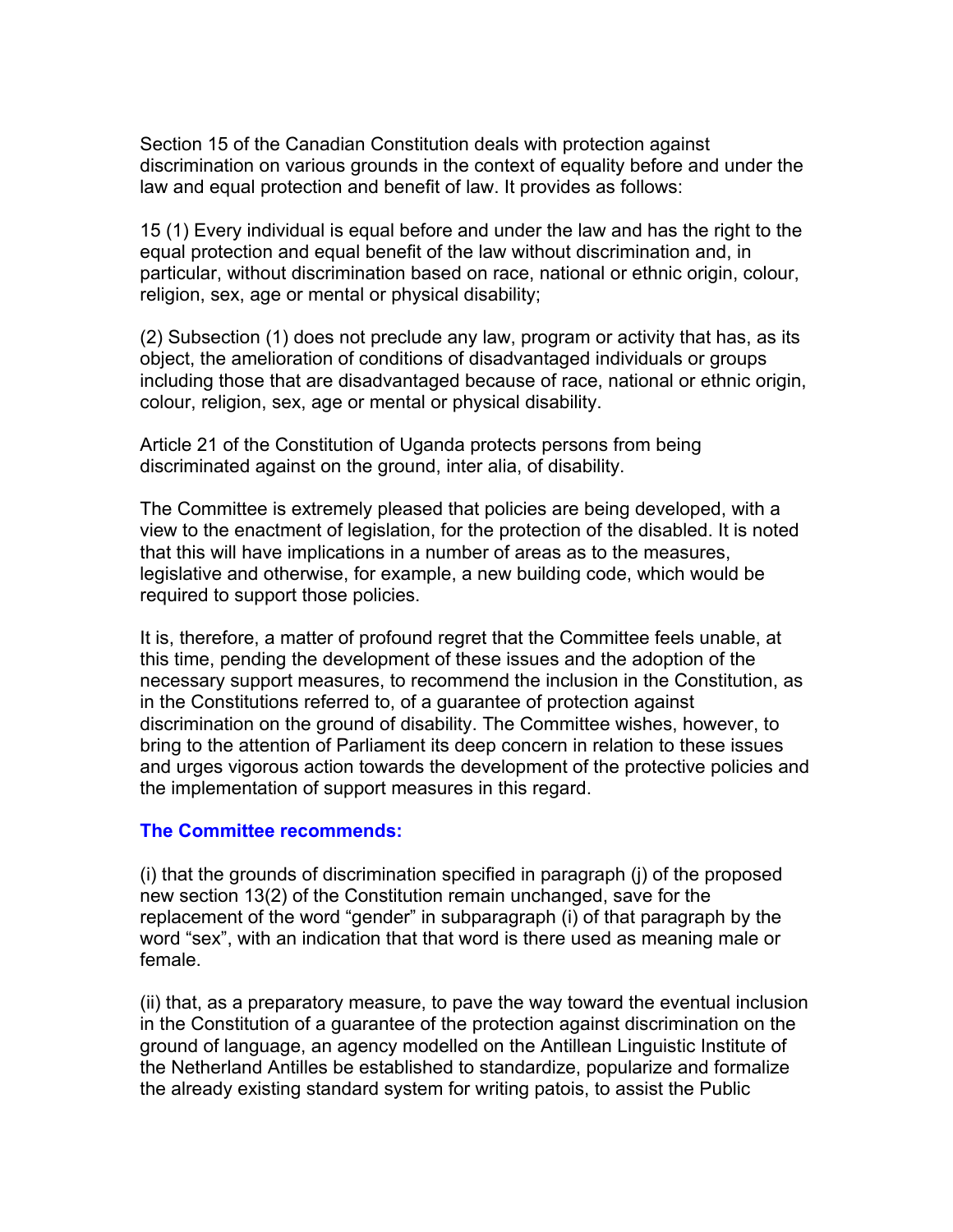Defender in establishing standards to be met by public agencies in terms of their ability to communicate in both Jamaican and standard English and to deal also with sign language.

(iii) that the Department of Language, Linguistics and Philosophy of the University of the West Indies be encouraged to pursue its work on standardization, popularization and formalization of the Jamaican patois and to report appropriately on that work as it progresses.

(iv) that the Government be invited to consider the matter of the repeal of the provisions of the Offences Against the Person Act which relate to the offence of buggery, in so far as those provisions relate, to the acts of consenting adults in private.

(v) that the Government vigorously pursue the development of policies for the protection of the disabled and the implementation of legislative and other measures in support of those protective policies.

# **Section 13(2)(l) Protection of Privacy**

The right to privacy, as formulated in the Bill, is "the right to protection for privacy of home and other property".

In the Constitutional Commission's draft, that right is formulated as "the right to respect for private and family life, privacy of the home and communication".

The Advisory Group recommends the formulation of that right as "the right [of every person] to protection of privacy including respect for private and family life, privacy of the home and communication and against unlawful attacks on his honour and reputation", a formulation which they state, conforms more closely to the provisions in the international instruments.

The formulation by the Advisory Group is broader than the formulation in the Constitutional Commission's Report in that it would give full protection to the right to privacy and goes further by listing certain things which that right includes. The former formulation can be said to be one which would make it clear that the protection of a specific right to privacy is being afforded by the Constitution.

Questions arise, however, as to what would be included in the right to privacy other than the matters specifically listed as included. Some caution was urged regarding the adoption of the wider formulation of the right without a full understanding of all that would be covered by it, bearing in mind that the matter of a general tort of invasion of privacy has proved highly controversial in some jurisdictions, particularly because of its impact on the freedom of expression.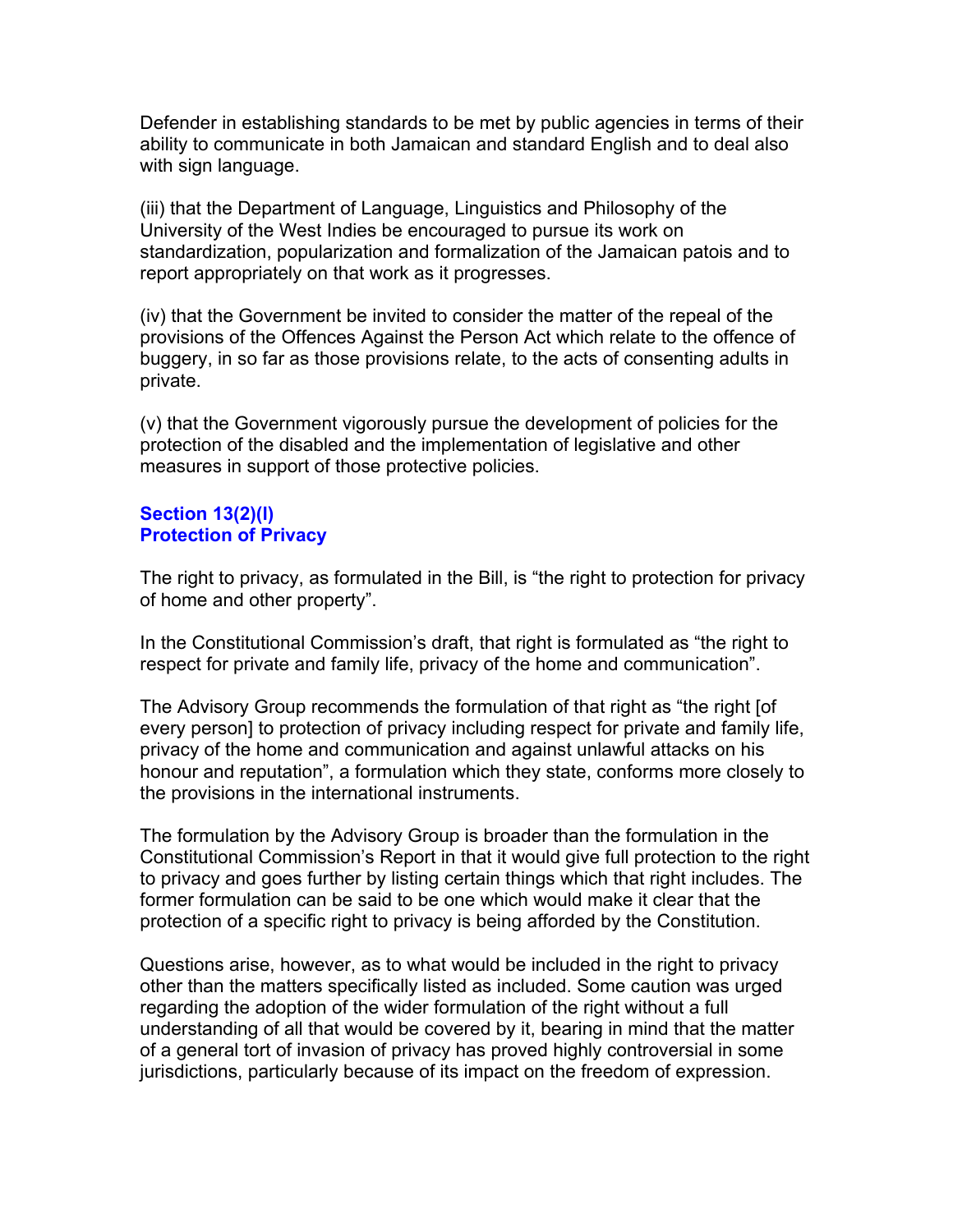Attention is drawn to the privacy protection afforded in the existing Constitution, by section 19, which protects a person from search of his person or property and from the entry by others on his premises, and by section 22 which protects correspondence and other means of communication from interference.

Having discussed these matters, the Committee prefers the formulation by the Constitutional Commission with the addition of a provision for the protection from search of the person and a reference, not only to privacy of the home, but also of other property. It is further agreed that the reference to protection from unlawful attacks on one's honour and reputation, included in the recommendation made by the Advisory Group, should be omitted.

The Committee recommends that section 13(2)(1) guarantee the right to protection from search of the person, and respect for private and family life, privacy of the home and other property and of communication.

## **Section 13(2)(m) and (6) Rights of the Child**

The Committee has no problem with the provision which the Bill would insert into the Constitution as subparagraph (i) of section 13(2)(m). Issues arise, however, in relation to the provision in subparagraph (ii) of that provision, read with the definition of "public educational institution" in the proposed new section 13(6).

The provision in the proposed new section 13(2)(m)(ii) would guarantee the right of every child "who is a citizen between the ages of six and fifteen years to free tuition in a public educational institution, at the primary level". The term "public educational institution" is defined in the Bill as meaning an educational institution which offers primary level education and is maintained or assisted by the Government.

The Constitutional Commission had expressed the view that the right to free primary education was a socio-economic right which, at the minimum, should be accepted as a state obligation. It therefore recommended that the Constitution guarantee "the right of every child who is a citizen to free education, at least throughout the primary level".

It was recommended, however, by the Advisory Group, that provision should be made for every child who is a citizen between ages three – fifteen to be provided by the State with free tuition at the pre-primary and primary levels. This would add to the provision now in the Bill the requirement that the State provide free tuition for every child who is a citizen and is between the ages of three to six years.

The inclusion of education at the pre-primary level was on the basis of a view that the ages three to six years were critical in the development of the mind of a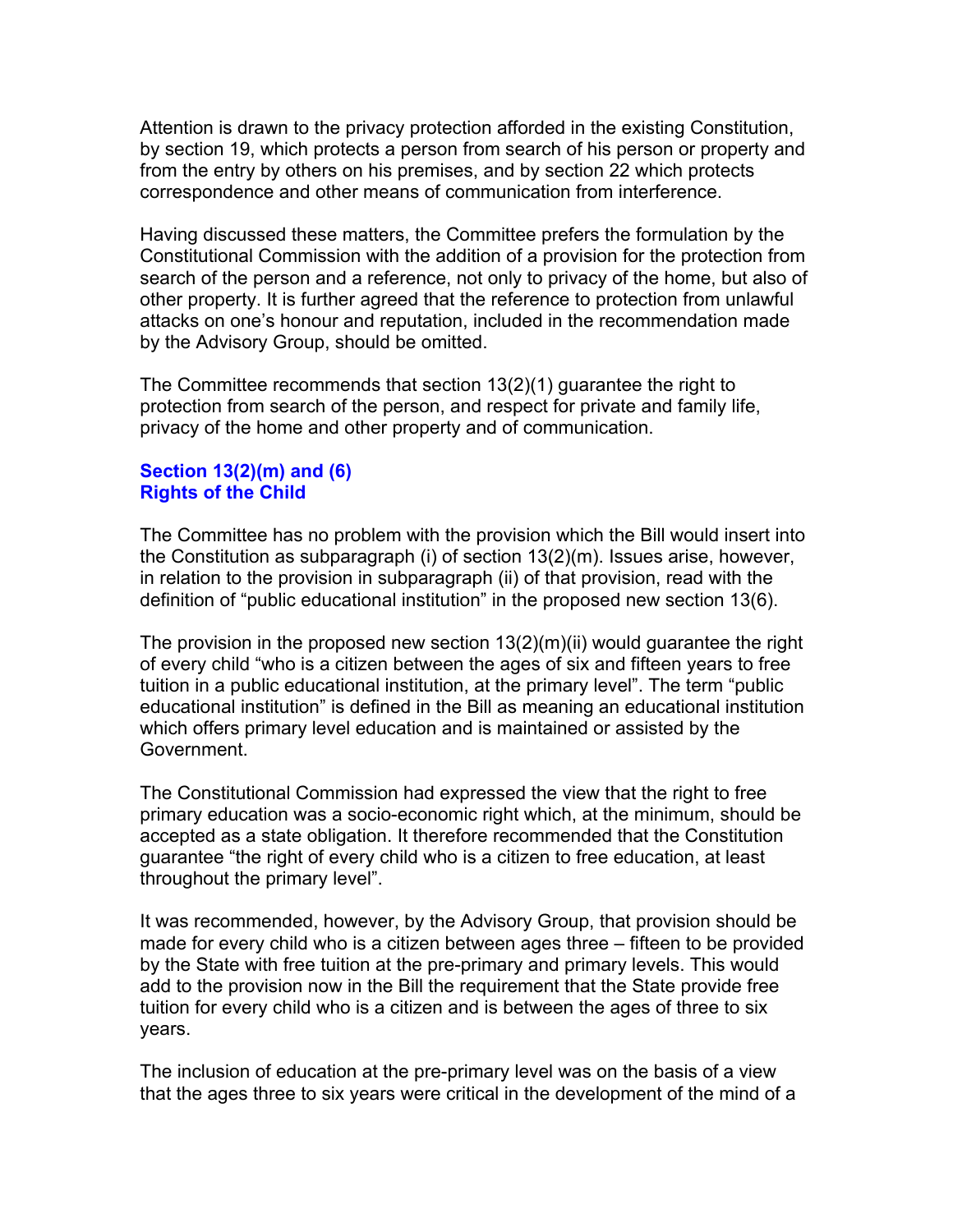child and, hence, that education at that level was essential to the success of the education system and, consequently, to the development of Jamaica.

The Committee understands the recommendation of the Advisory Group to relate to the responsibility of the Government to ensure that education is available, free of cost, to those citizens who fall within the designated age group, and not to require that education be provided free of cost by those private institutions which offer education at that level.

The Committee considered issues involving the questions whether:

(i) the constitutional guarantee should relate (a) to certain levels of education or (b) to children falling within certain age groups;

(ii) if the guarantee is to relate to a particular level or particular levels of education, it should relate to primary education only, should cover pre-primary education also, or should extend further to cover secondary education; (iii) if the guarantee is to relate to a certain age group, that age group should begin at age six or age three and should continue to age twelve or to age fifteen.

The term "public education institution" is defined in the Education Act as meaning any educational institution which is maintained by the Minister and as including any educational institution which the Minister assists in maintaining.

Under the existing provisions of the Education Act, primary education consists of full-time education generally suitable to the requirements of students who are not over the age of twelve years and includes, for the purposes of that Act, education at a pre-primary school. A pre-primary school is a school (or department of a school) which offers a course of educational training and experience for students who, at the commencement of any school year, have not attained the age of six years.

A primary school is a school (or department of a school) that offers not less than a five year course of educational training and experience for students of ages six to twelve years and a primary student is a student who, at the commencement of any school year, has not attained the age of twelve years.

There also exist, at present, schools known as all-age schools. These are schools that offer a course of educational training for students of ages six to fifteen years.

Presentations were made to the Committee by representatives of the Jamaica Teachers Association and of the Ministry of Education.

The representatives of the Jamaica Teachers Association (J.T.A.) regarded the proposed new section 13(2) (m)(ii) of the Constitution which is contained in the Bill as a provision expressing what was affordable at the present time but which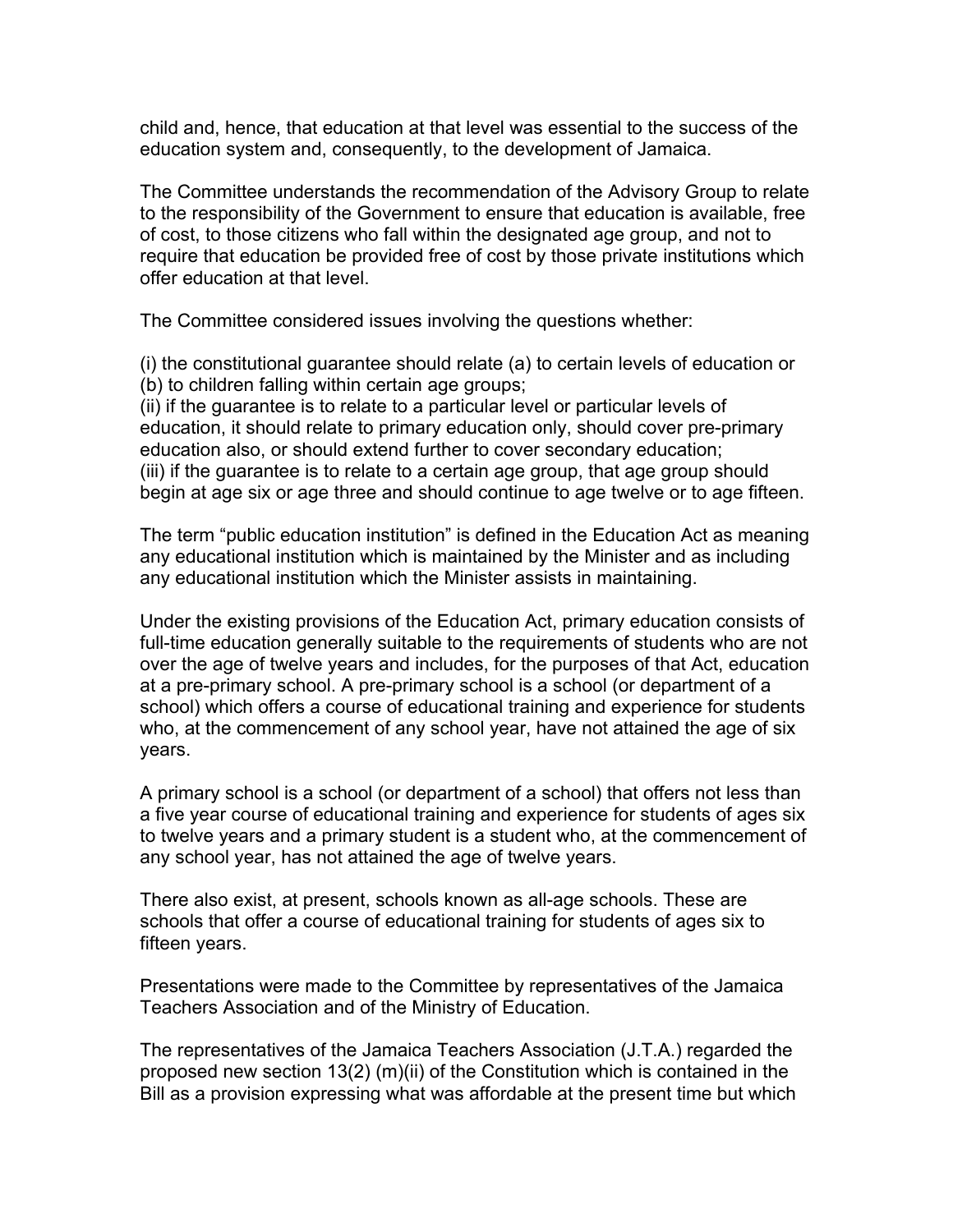was too narrow. They had a vision of a Charter which included early health care for children from birth to three years, early mental stimulation for children aged three to six years, effective primary education for those aged six to eleven years and diverse secondary education for those over seventeen years.

This vision was based on the view of the J.T.A. that the Charter of Rights should focus on the ideal rather than what was affordable at the time of writing, and should seek to capture the resolutions of international bodies, especially those to which Jamaica was a signatory.

The J.T.A. representatives referred to Articles 28 and 29 of the International Convention on the Rights of the Child which state, inter alia, that the child has a right to education, that the state must ensure that primary education is free and compulsory, and that the state should encourage different forms of secondary education to be available to every child. They urged that the Charter should set the goal and that the Government, with the cooperation of the society, should manage the process as best as possible. Specifically, they urged that early childhood education should get the Government's full support.

The representatives of the Ministry of Education, on the other hand, suggested that the children to be covered by the constitutional guarantee should be those in the six to eleven years age group, but that it would be preferable to make no reference to age in the constitutional provision and to create, instead, a constitutional entitlement to free tuition in public educational institutions at the primary level. They explained that the suggestion was made because, although the age group six to eleven years was the normal age group for primary education, there were, in fact, many children over the normal age who were still receiving primary education.

The attention of the representatives of the Ministry of Education was directed to the fact that the provision in the Bill and the provision recommended by the Advisory Group both cover children aged up to fifteen years although they also refer to either primary education or to pre-primary and primary education. It was explained to them that this was so because of an understanding that all-age schools offer a course of education which is not secondary education for children aged six to fifteen years, and that the intention behind the provision in the Bill was that the right given by the proposed section 13(2)(m)(ii) should include, in its coverage, those children under fifteen years of age who, although not in a primary school, are receiving education which is not secondary education.

The Committee understands that there are schools known as infant schools, which are the basic school departments of primary schools which are fully funded by the government. There are, however, schools known as basic schools, which are private institutions but which may be assisted to some extent by the government. The concept which this reflects is that pre-primary education is a community responsibility in which the State assists where possible. The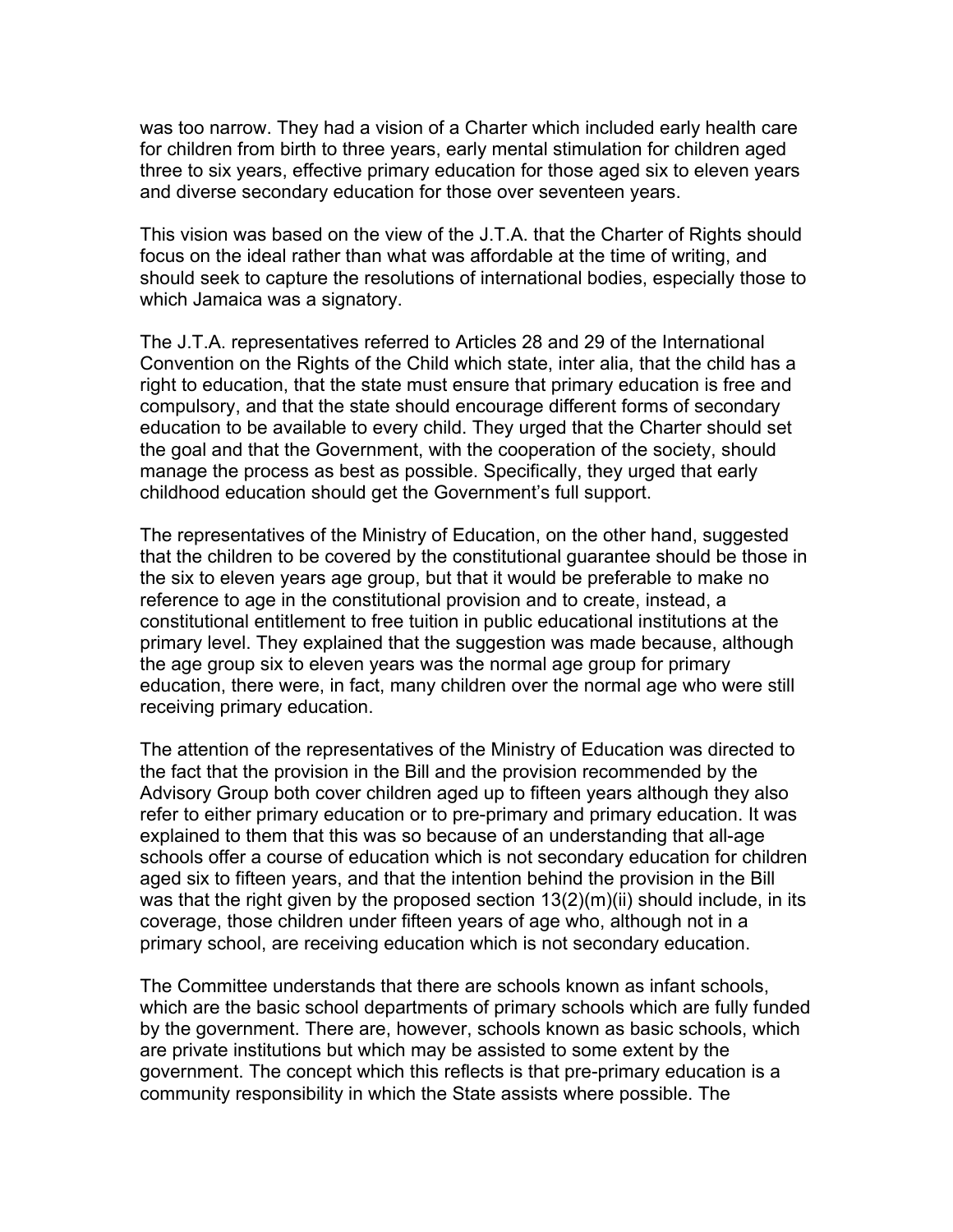recommendation made by the Advisory Group is based, however, on a concept that pre-primary education, like primary education, should be the responsibility of the State.

It appears (from statistics given to the Committee by the representatives of the J.T.A.) that the current enrolment of children at the pre-primary level is 131,000 but that the government has responsibility for only 15, 000 of them. It also appears that there are some 1,600 basic schools, which provide education at the pre-primary level, for which the government has no responsibility.

The representatives of the Ministry of Education were asked whether it was the policy of the Ministry that, as regards pre-primary education, the mix of government and private sector involvement should continue so that the government would not have the responsibility for that level of education.

The representatives of the Ministry of Education pointed out that if the Constitution were to include a provision which had the effect of giving children an entitlement to attend basic schools free of cost that would mean that the Ministry of Education would have to provide the funds which the students now pay and would also have to provide the necessary accommodation and facilities for those schools. They said that the Ministry was of the view that although it had recently increased the salary subsidy to basic school teachers, and it was possible that at some time in the future it could be able to assume full responsibility for the basic schools, it was not yet able to do so.

With reference to all-age schools, the representatives of the Ministry of Education also explained that they regarded primary education as ending at grade 6, the grade for children aged eleven to twelve years, and regarded grades 7 to 9 as offering education at the secondary level. They informed the Committee that the existing policy of the Ministry is to convert the grades 7 to 9 departments of the all-age schools to junior high schools or to remove them altogether from the allage schools. In other words, they said, the policy now is to convert all-age schools to primary schools or to take the "tops" of those schools, i.e. the ages of twelve to fifteen, and to send them to secondary schools or convert them to departments of junior high schools.

The Committee sought assistance by looking at other Constitutions which guarantee a right of the child to education and the ways in which this was done. It was referred to the Constitutions of Zambia, Uganda, South Africa and Namibia.

The Constitution of Zambia lists in Article 112 a number of what are called directive principles of State policy, one of which is that "the State shall endeavour to provide equal and adequate educational opportunities in all fields and at all levels for all". The Constitution goes on to make it clear that the directive principles of state policy are intended as a guide to the executive, the legislature and the judiciary but that they are not justiciable or, by themselves, legally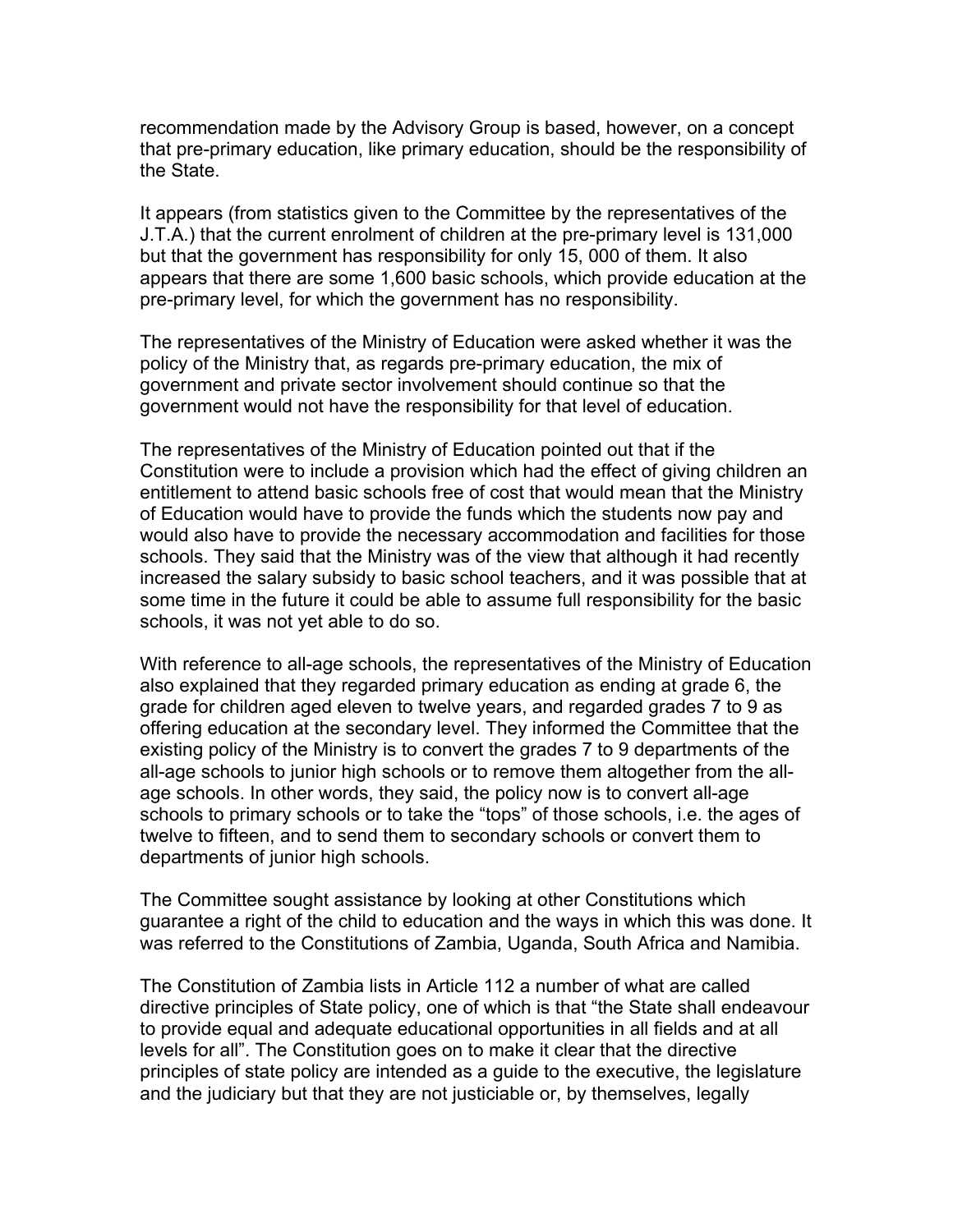enforceable in any court, tribunal or administrative entity.

The Constitution of Uganda guarantees the entitlement of a child to "basic education", a term which it does not define, and provides that basic education shall be the responsibility of the State and of the parents of the child, child being defined as a person under the age of sixteen years.

Section 29 of the Constitution of South Africa provides as follows:

(1) Everyone has the right –

(a) to a basic education, including adult basic education; and (b) to further education which the state must take reasonable measures to make progressively available and accessible. (2) Everyone has the right to receive education in the official language or languages of their choice in public educational institutions where that education is reasonably practicable. In order to ensure the effective access to, and implementation of, this right, the state must consider all reasonable educational alternatives, including single medium institutions, taking into account –

(a) equity;

(b) practicability; and

(c) the need to redress the results of past discriminatory law and practice.

Under Article 10 of the Constitution of Namibia all persons have the right to education. It makes primary education compulsory and requires the State to "provide reasonable facilities to render effective this right for every resident within Namibia, by establishing and maintaining State schools at which primary education will be provided free of charge". Further, under the article, children are not allowed to leave school until they have completed their primary education or have attained the age of sixteen years, whichever is the sooner, save so far as may be authorised by Act of Parliament on grounds of health or other considerations pertaining to the public interest.

As regards the directive principles of State policy set out in the Constitution of Zambia, the Committee notes that the Constitutional Commission referred, in its Final Report, to a recommendation made in its first report that there should be reference in the Constitution to certain social and economic aspirations, but that these should not be included as part of the enforceable fundamental rights. No such reference was made, however, in the draft Charter contained in that Report.

Certain of the modern Constitutions, for example, the Constitution of South Africa, do indeed go beyond political rights and civil liberties and speak of such social and economic rights as the right to housing and the right to employment; and include among such rights, the right to education.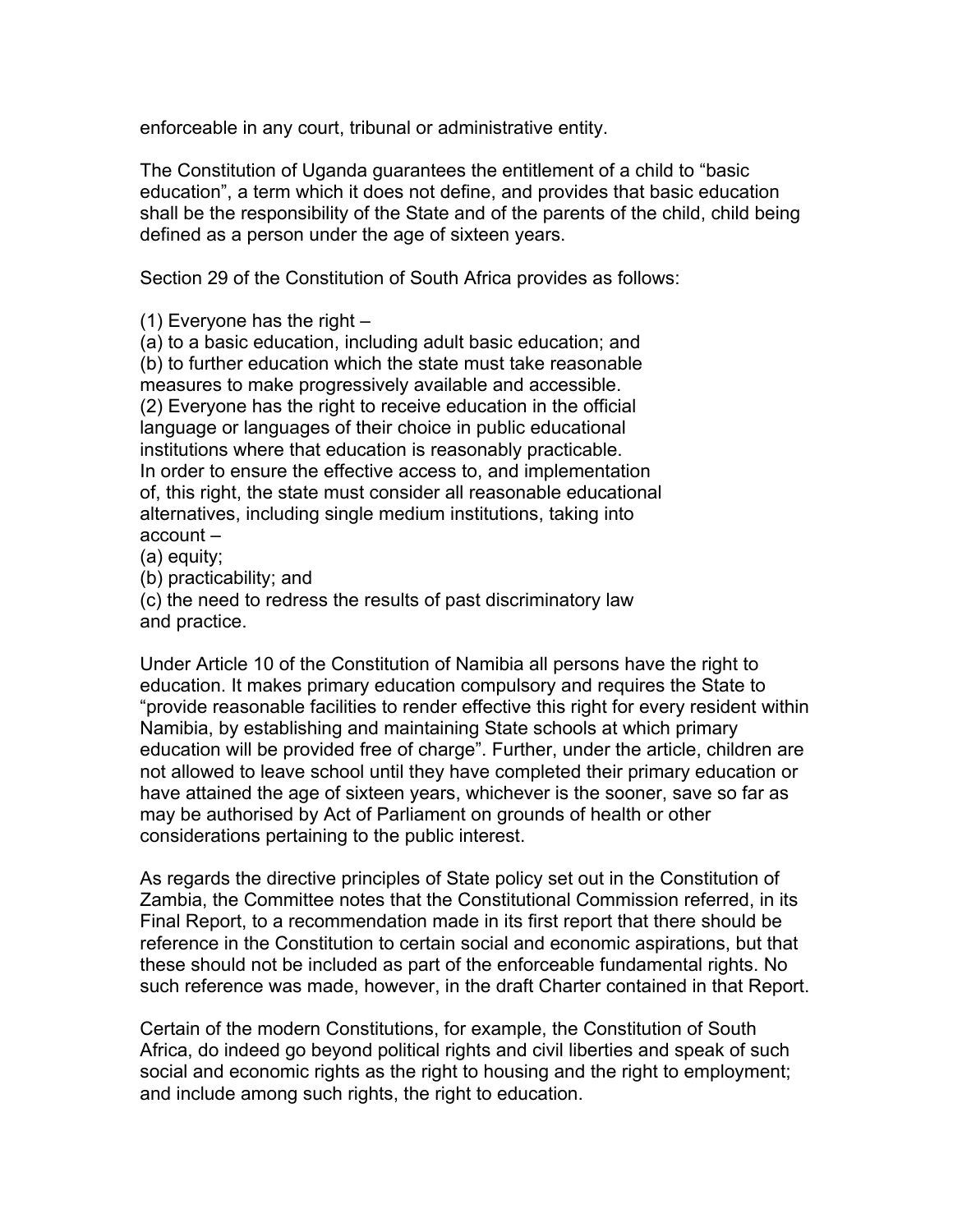It is to be noted, however, that the philosophy behind the existing Constitution and which, to a large extent, permeates the proposed new Charter, is one which focuses on political rights and civil liberties and avoids what are regarded as social and economic rights.

During the Committee's discussions, some Committee members strongly urged that pre-primary and primary education, at the very least, should be a responsibility of the State. In support of that view it was said that the money spent by the State in carrying out such a responsibility would be justified by the fact that the existing need for remedial education at the secondary and tertiary levels would diminish, and by the fact that the education system would produce more rounded individuals who would be able make a more meaningful contribution to national development. It was also pointed out that, if necessary, the education tax could be increased to assist in the provision of the required funding.

Another strong view, however, was that to go further, in relation to education than is done in the Bill, by imposing on the State complete responsibility for secondary education and for the pre-primary education now provided in the basic schools run by private individuals, would open up the philosophical question whether rights to such matters as housing, health and employment should not also be constitutionally guaranteed.

No cost figures were given in relation to the provision of pre-primary education. The concerns of the representatives of the Ministry of Education were, moreover, related to a complete take-over of the responsibility for the provision of preprimary education in the basic schools which is now regarded as a community responsibility. The guarantee of tuition free of cost at the primary level is to be distinguished, however from such a complete take-over of responsibility for basic schools.

The guarantee of tuition free of cost at the pre-primary level would not mean that the Government would have to take over the maintenance of all basic schools. Indeed, the involvement of the community in the provision of education at that level is regarded by many as desirable, provided it is properly regulated. It is the view of the Committee, although it has not been provided with any cost analysis, that Government funding to ensure that children receive tuition free of cost at the pre-primary level would not be prohibitive, and would not be beyond the financial capacity of the Government.

There was also a suggestion that the responsibility of the government for the provision of education should extend to secondary education. This matter was given serious consideration. The view which prevailed after discussion by the Committee was, however, that, notwithstanding the desirability, as an ultimate goal, of a constitutional guarantee of a right to secondary education, it would be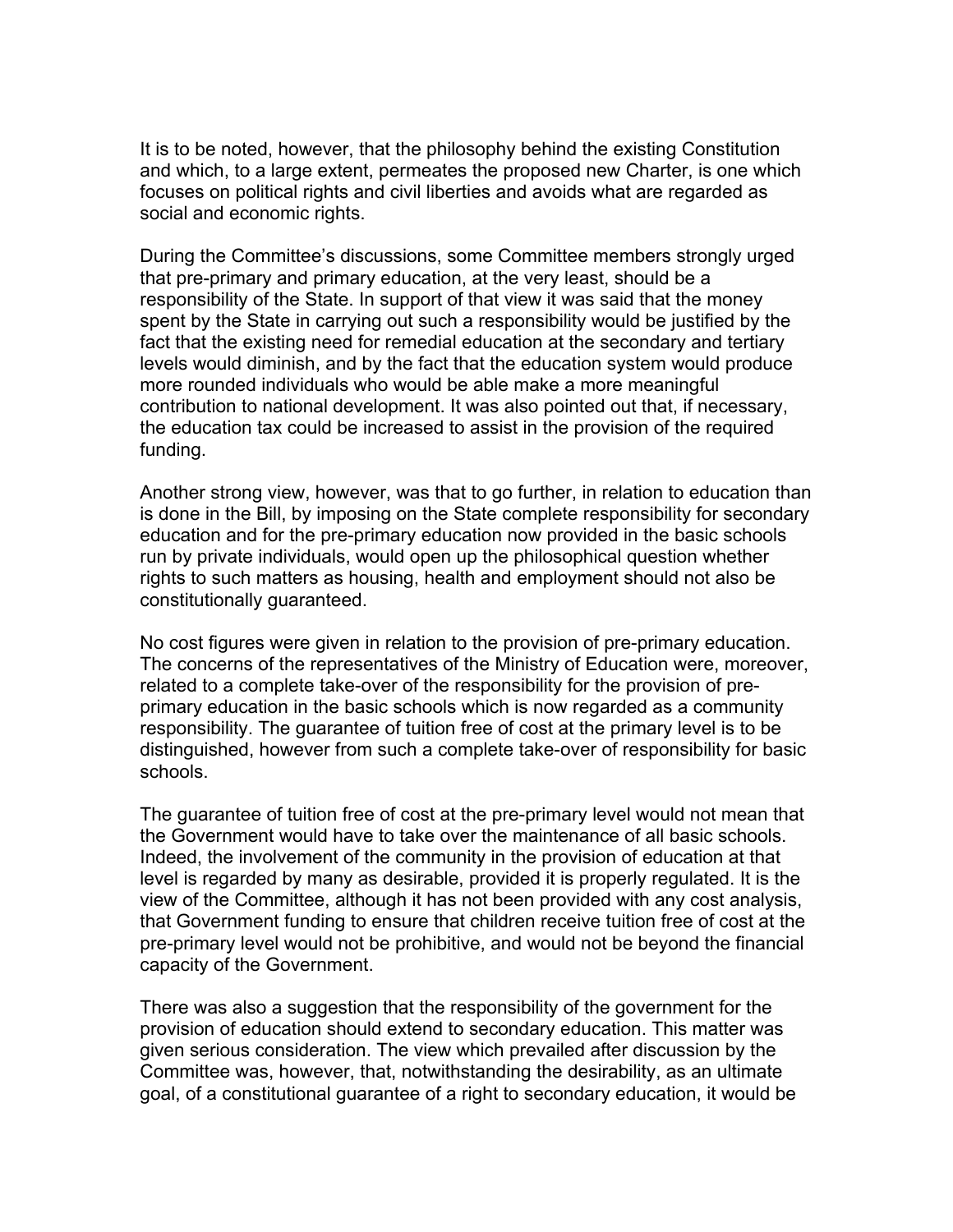unwise to give such a guarantee as one intended to be legally enforceable, unless there was persuasive evidence of the capacity to fund it. Without such a capacity the guarantee would be no more than a paper guarantee and would merely lay a foundation for consideration litigation. However much one might wish to achieve such a goal it is therefore not, at this time, a practical proposition.

All members of the Committee are acutely aware of the importance of education at the pre-primary level. The Committee understands also that the provision of education at the pre-primary level is very high on the Government's list of priorities, and that policies are being developed by the Ministry of Education with regard to the assumption of responsibility for the provision of a greater level of basic school education. It does not, however regard itself as having the capacity to assume such responsibility at the present time. The Committee looks forward to the government's achievement of this goal but doubts the feasibility, at the present time, of the constitutional guarantee which would involve a government assumption of such responsibility.

It is the view, therefore, of the Committee that the constitutional guarantee of the right to education which the Bill before Parliament should give is a guarantee of a right formulated as a right of every child who is a citizen to tuition free of cost at particular levels of education, namely, the pre-primary and primary levels, in a public educational institution.

The Committee recommends that subparagraph (ii) of the proposed new section 13(2)(m) be amended to provide for the right of every child who is a citizen to tuition free of cost in a public educational institution at the pre-primary and primary levels.

# **Sections 13(2)(n) and 15**

The Committee, adopting proposals made by the Advisory Group, recommends that the words "arrested or detained" should replace the words "charged with or detained" in section 13(2)(n), and, further, that the provision in section 13(2)(n) should be deleted from section 13 and incorporated in section 15.

# **Section 13(2)(o), Protection of the Environment**

The Constitutional Commission recommended that the right of protection of the environment should be formulated as "the right to enjoy a healthy and productive environment free from the threat of injury or damage from environmental abuse and degradation of the ecological heritage". The right included in the Bill as section 13(2)(o) of the Charter, is, however, "the right, compatible with sustainable development, to enjoy a healthy and productive environment". The Committee understands the words "sustainable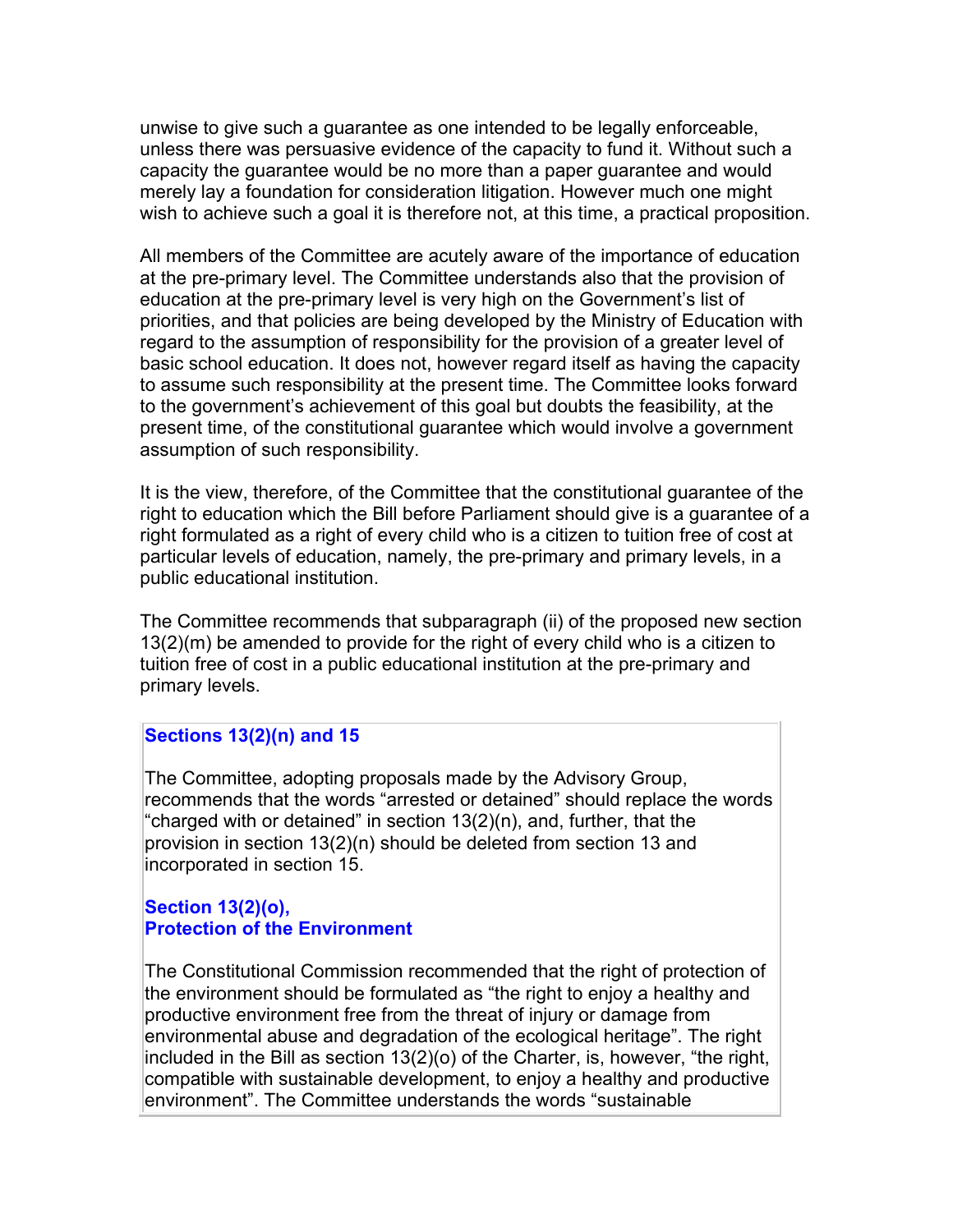development" to mean development that meets the needs of the present generation without compromising the ability of future generations to meet their own needs.

The Committee, in agreement with the Advisory Group, is of the view that the words "compatible with sustainable development" should be inserted in the provision recommended by the Constitutional Commission. It is also of the view that that provision, as so amended, should replace the provision appearing in the Bill.

The Committee recommends that the right in the proposed section 13(2)(o) of the Charter be formulated as "the right, compatible with sustainable development, to enjoy a healthy and productive environment free from the threat of injury or damage from environmental abuse and degradation of the ecological heritage".

# **Section 13(2)(p) The Right to Vote**

The main concern which emerged in the discussion of the formulation of the right to vote in the provision to be inserted in the Constitution as section 13(2)(p) related to the issue of the right to vote in local government elections. Questions were asked as to the reasons why the guaranteed right to vote related only to the right to vote in elections to the House of Representatives and not to the right to vote in local government elections.

The reason why this is so is that there is, at present, no provision in the Constitution for the holding of local government elections. The appropriate time to guarantee the right to vote in local government elections would be when the Constitution is being amended to include provisions relating to local government.

The only change to the provision in the proposed new section 13(2)(p) which the Committee regards as necessary is the insertion of the word "so" before the word "registered" in subparagraph (ii) of that provision.

The Committee recommends that the word "so" be inserted before the word "registered" in subparagraph (ii) of the provision which the Bill would insert in the Constitution as section 13(2)(p).

# **Section 13(2)(q) Right to a Passport**

The Committee recommends that no change be made to the provision, relating to the right to a passport, which the Bill would insert in the Constitution as section 13(2)(q).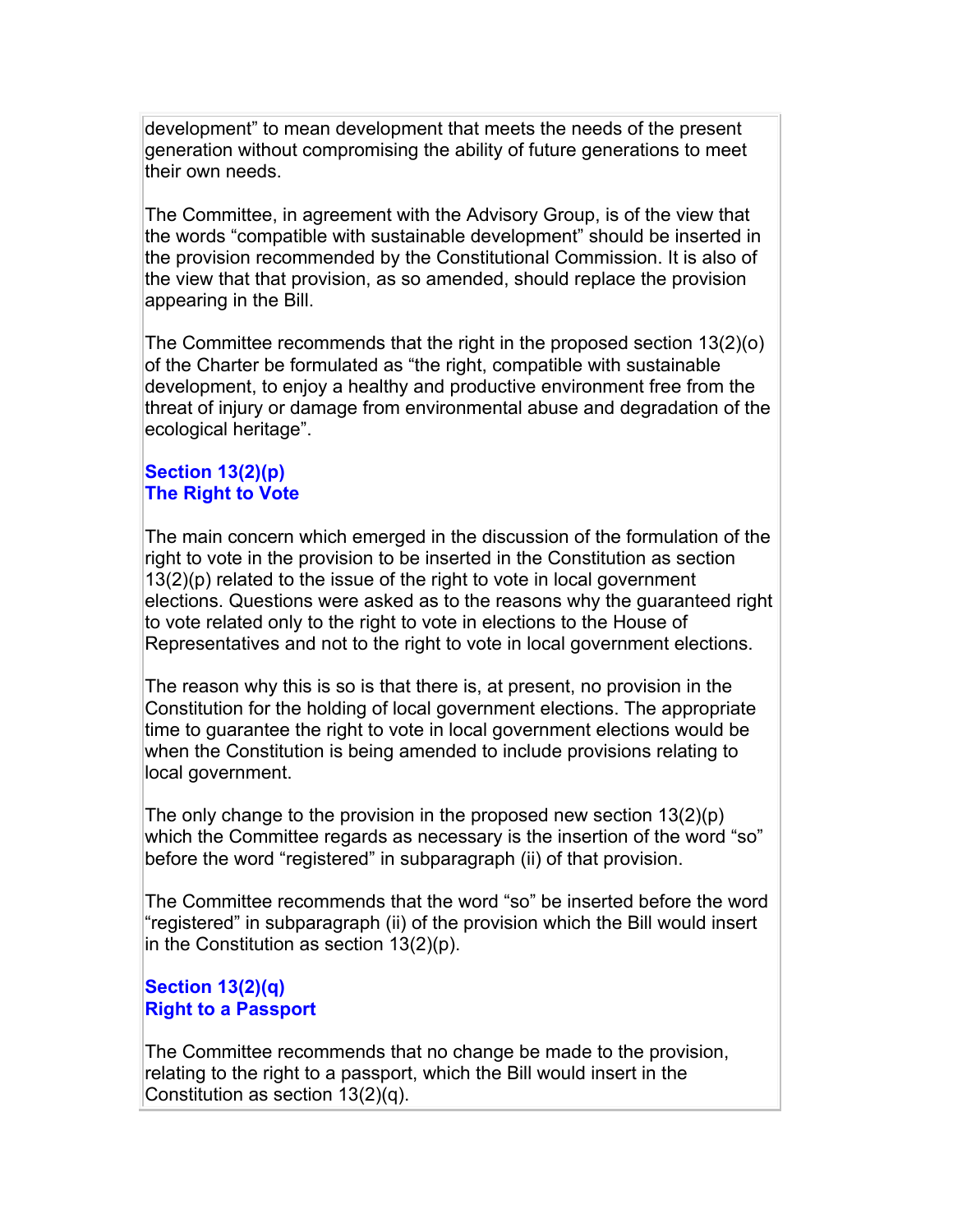# **Section 13(2)(r)**

The Committee recommends that the provision which the Bill would insert in the Constitution as section 13(2)(r) be deleted from section 13(2) and that that provision be incorporated instead in section 15 of the Constitution, but with the words "arrested or detained" substituted for the words "charged with or detained".

Right to Trial by Jury

… … … … … …

The Bill, like the existing Constitution, contains no provision guaranteeing any right to trial by jury.

The draft Charter of Rights set out in the Report of the Constitutional Commission had, however, included in the provisions relating to the right to due process, the following provision:

Every person charged with a criminal offence has the following minimum rights:

(g) shall, when charged on information or indictment in a Superior Court have the right to trial by jury;

As regards that provision, the Advisory Group stated as follows:

It was accepted in principle that serious criminal offences tried in the Supreme Court should be by jury trial. At present firearm offences and certain related offences specified in the Gun Court Act are tried in the High Court Division of the Gun Court by Judge alone. A question therefore arises, and will have to be determined, as to whether such trials should be retained as an exception to a right to jury trial, and, if so, whether the exception should be limited in time or subject to a specific requirement for review.

The questions for decision are, therefore, whether the Constitution should guarantee a right to jury trial; if so, in relation to what categories of offences, persons or trials should such a right be given; and whether any, and if so which, exceptions should be made to such a right.

The Committee understands that many Constitutions contain no guarantee of a right to jury trial. Such a right is guaranteed, however by the Canadian Charter of Rights and Freedoms and the Constitutions of the U.S.A. and Australia.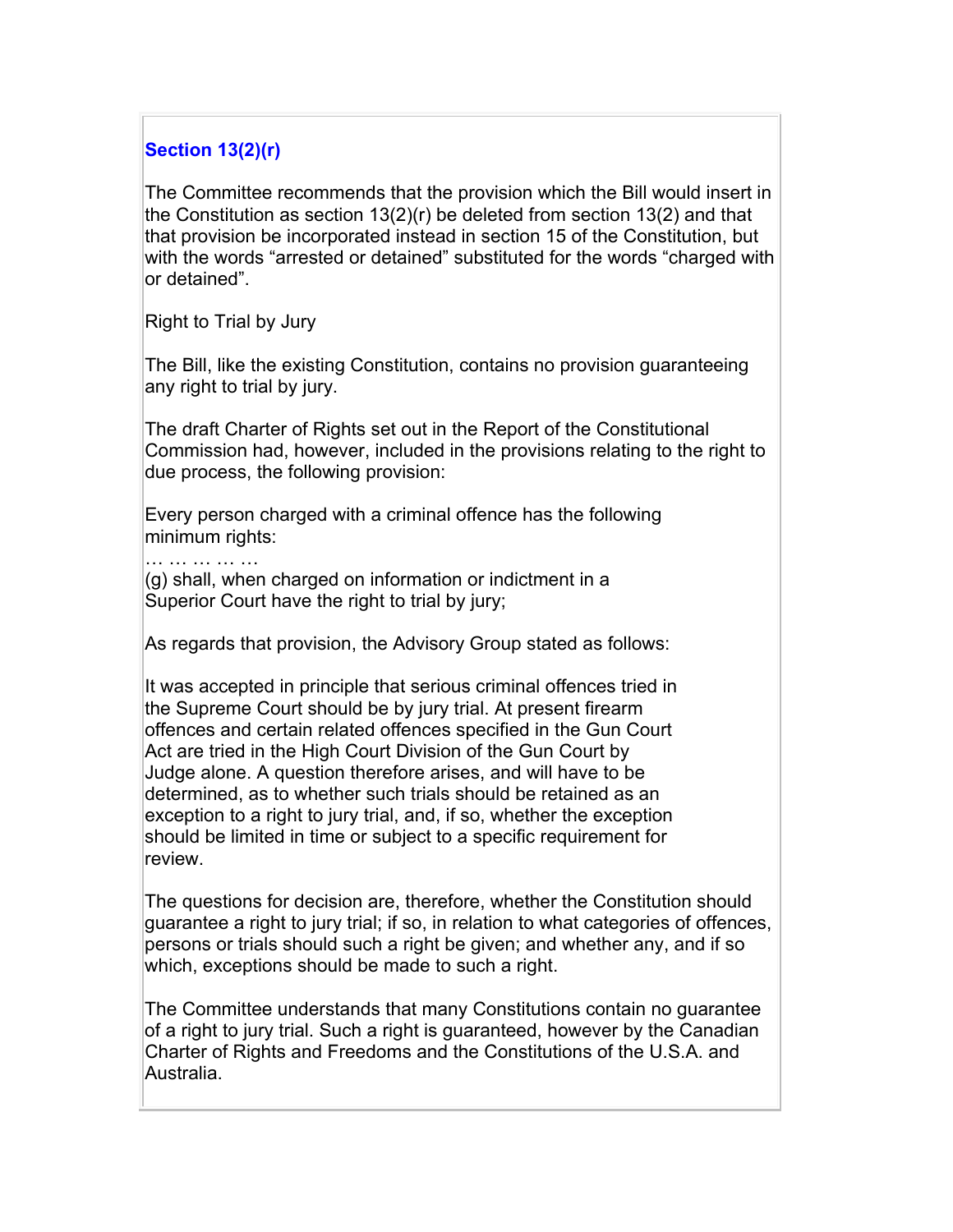Section 11(f) of the Canadian Charter of Rights and Freedoms provides that any person charged with an offence has the right, "except in the case of an offence under military law tried before a military tribunal, to the benefit of trial by jury where the maximum punishment for the offence is imprisonment for five years or a more severe punishment".

Sections 1 and 2 of Article 111 of the Constitution of the U.S.A. contain provisions which relate to the judicial power and to trial procedure. The third paragraph of section 2 provides that "The Trial of all Crimes, except in cases of Impeachment shall be by Jury". Amendment VI of that Constitution then provides that "In all criminal prosecutions, the accused shall enjoy the right to a speedy and public trial, by an impartial jury of the State and district wherein the crime shall have been committed".

Under the Australian Constitution the trial on indictment of any offence against the law of the Commonwealth is required to be a trial by jury held in the Sate in which the offence was committed. That requirement has been interpreted as meaning that if there is a trial on indictment if must be a trial by jury. It was recommended that that Constitution should be amended to provide for a right to trial by jury in all cases where the accused was liable to capital punishment, corporal punishment or imprisonment for two years except in cases of trial for contempt of court or the trial of defence force personnel under defence law. That recommendation has not been implemented.

In considering whether the Constitution should guarantee a right to trial by jury if must be borne in mind, despite the hallowed place which trial by jury occupies in the judicial system, that once that guarantee is given there would be no flexibility regarding the mode of trial in relation to the matters falling within the scope of the constitutional guarantee regardless of any developments in the Jamaican society even, for example, where those developments profoundly affect national security issues. This issue assumes particular significance having regard to the existing situation in relation to terrorism. It is noted that even in the United Kingdom, the cradle of our common law rights, it has been considered necessary in certain cases to mandate trial by judge alone where it was regarded as requisite for national security reasons.

The Constitutions of Canada, the U.S.A. and Australia show the various approaches taken in those jurisdictions in relation to the scope of the various constitutional right to trial by jury. In Canada the scope is determined by reference to the penalty which can be imposed for the offence. This would also be so under the recommended amendment to the jury trial provision in the Australian Constitution. In the U.S.A. the right is allembracing in relation to criminal offences. In Australia the right applies only to trials on indictment.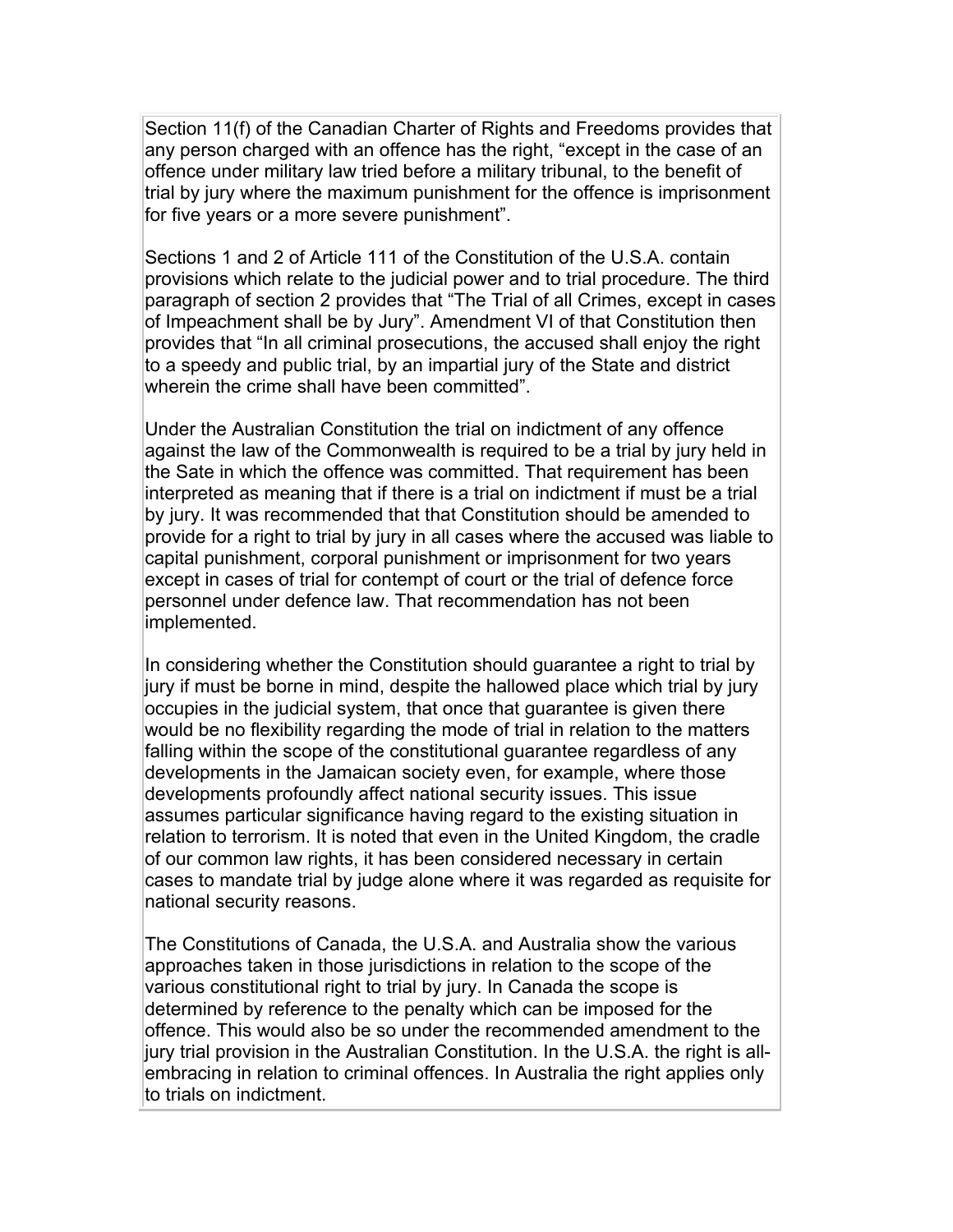The recommendations made by the Constitutional Commission would guarantee that right to persons charged on information or indictment in a Superior Court while the recommendations by the Advisory Group accept in principle that serious crimes tried in the Supreme Court should be tried by jury.

This approach would allow for the flexibility of the provision by the legislature of an option exercisable by the prosecution to elect to have an offence tried in the Resident Magistrate's Court without a jury. Such a legislative option usually carries with it, however, the imposition of a lesser penalty than that which can be imposed by the Supreme Court. It is unlikely, in any event, that this option would be made available in relation to the trial of serious offences which have such fundamental impact on national security issues that one would wish to mandate trial by judge alone.

The Committee appreciates that if a right to jury trial were to be guaranteed subject to such exceptions as may be prescribed by law, this would mean in effect that the right could be whittled away by the legislature. It is therefore of the view that this would not be a desirable method by which to achieve the flexibility it considers desirable to deal with cases which for national security or similar fundamental reasons may, at some time in the future justify trial by judge alone.

The Constitution could, of course, it self state exceptions to the right to jury trial. It is noted that the Constitution of Canada excepts offences under military law tried before a military tribunal. This exception, although relevant where the scope of the right is determined by reference to penalty, is inappropriate where the category of offences to which there is a guaranteed right to jury trial relates to offences tried in the Supreme Court. In any event the offences excepted by the Constitutions looked at are limited to impeachment cases and military offences.

The offences to which the Advisory Group drew attention as offences which the Committee should consider in relation to the issue of the scope of the right to jury trial were the firearm offences and those related offences which, at present, under the Gun Court Act are tried in the High Court Division of the Gun Court by judge alone.

The description, in the Constitution, of those offences as offences excepted from the right to trial by jury would, in itself pose a problem. It must also be appreciated that a constitutional right to the trial by jury of the offences now tried in the High Court by judge alone would result in an inundation of the Circuit Courts with a vast number of additional cases.

In any event, any specification, in the Constitution, of exceptions to the right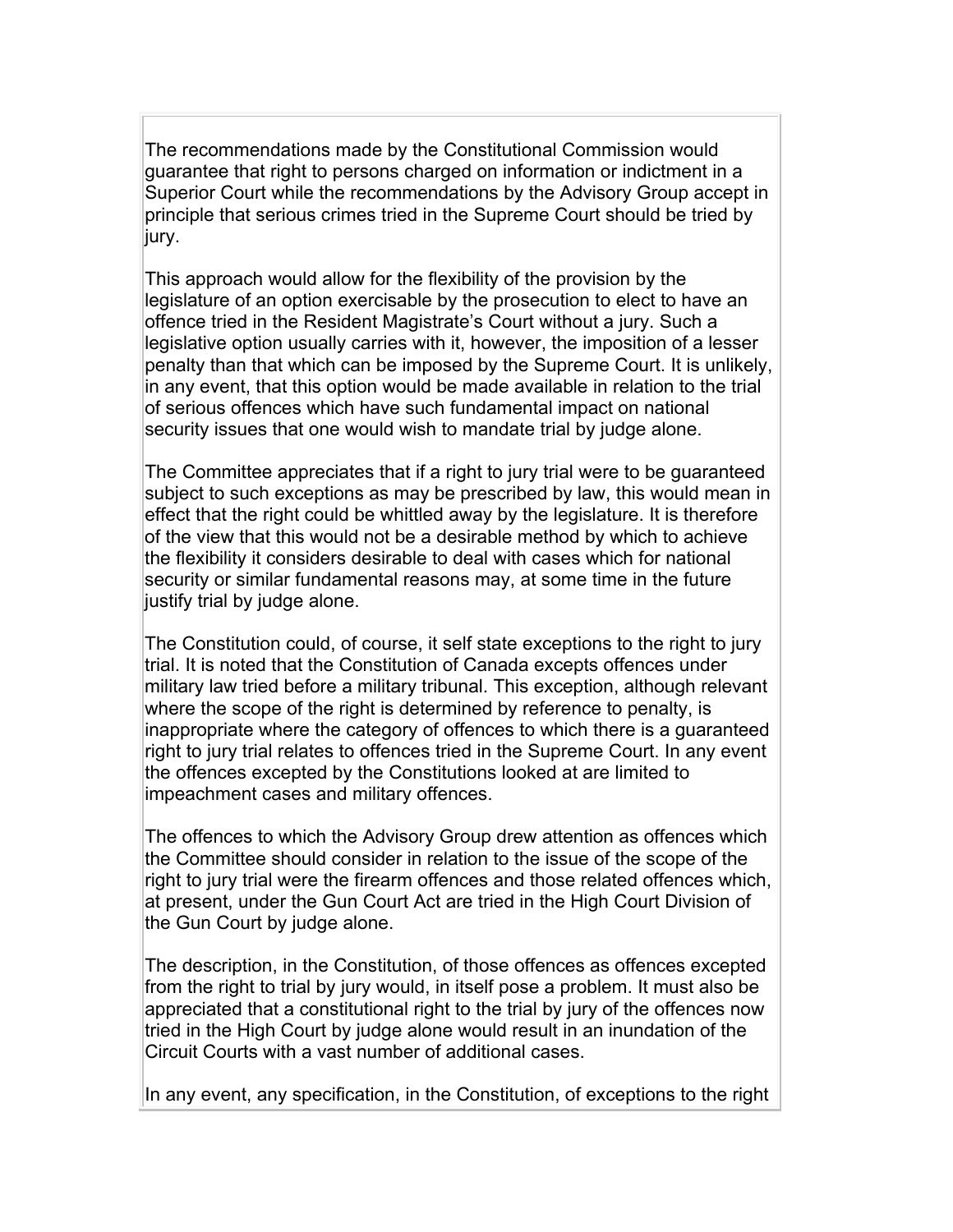to jury trial would not constitute an effective method of dealing with situations which may arise in the future and which may then be regarded as offences for which it would be appropriate to mandate trial by judge alone.

The Committee, therefore, notwithstanding its awareness of the importance of jury trial in the Jamaican judicial system is deeply concerned as regards the need for the appropriate flexibility to enable trial by judge alone to be mandated where there is, in the interests of justice, a clear need for that mode of trial. It has, regrettably, not been able to identify a method which would enable it to recommend a constitutional guarantee of the right to jury trial and, at the same time to accommodate an answer to its concerns for the future.

As regards this matter, therefore, the Committee directs the attention of Parliament to the issues to be resolved in considering the question whether the Constitution should be amended to guarantee a right to jury trial but makes no recommendation on the matter.

## **Section 13(2)(g) and (k)**

In accordance with the earlier recommendation that the right to due process and the protection of property rights should be dealt with in separate sections, The Committee recommends that paragraphs (g) and (k) of section 13(2) be deleted.

#### **Section 13(3)**

The matter of redress for contravention of the human rights guaranteed in the Constitution is dealt with in the proposed new section 25 of the Constitution. The provision in the proposed new section 13(3) is therefore unnecessary.

The Committee recommends that the provision which the Bill would insert in the Constitution as subsection (3) of section 13 be deleted from the section.

## **Section 13(4) and (5) Protection against Torture or Inhuman and Degrading Punishment**

The provisions which the Bill would insert in the Constitution as subsections (4) and (5) of section 13 relate to protection from torture or inhuman or degrading punishment or other treatment.

Subsection (4) provides that no person shall be subjected to torture or inhuman or degrading punishment or other treatment. Subsection (5) then provides that nothing contained in or done under the authority of any law which provides for capital punishment shall be held to be inconsistent with or in contravention of subsection (4).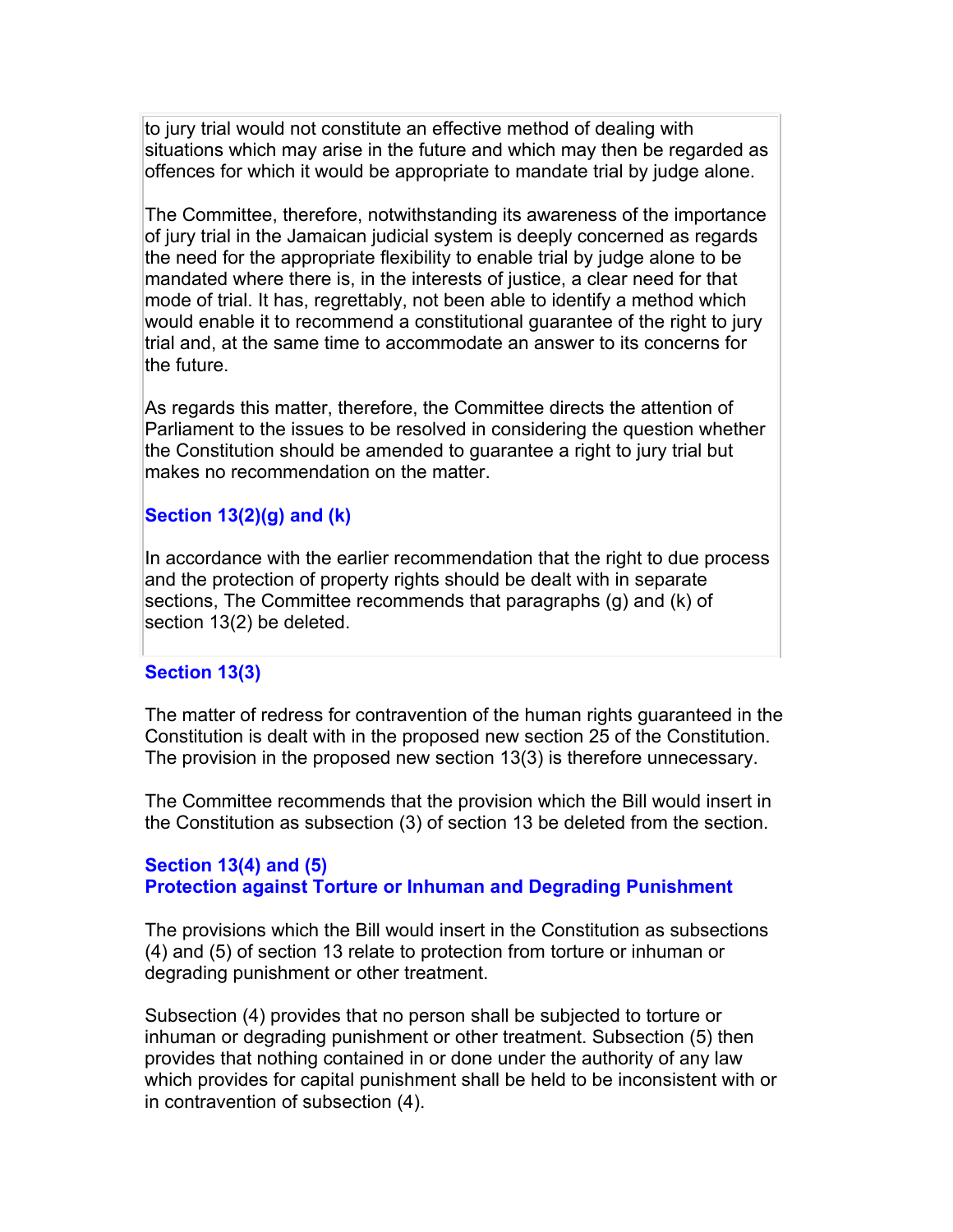In other jurisdictions, the courts have had to decide whether capital punishment is an inhuman or degrading punishment contrary to the constitutional protection against such punishment and, if so, whether it is a permitted derogation from, or limitation of, such a protection. The conclusions of those courts have not always been the same.

In South Africa, the death sentence was, in terms, neither sanctioned nor excluded by the Constitution. It was left to the Constitutional Court to decide whether the provisions of the pre-constitutional law, making the death penalty a competent sentence for murder and other crimes, was consistent with the Human Rights Chapter of the Constitution.

In the 1995 case of State v Makwanyane and Another, the Constitutional Court of South Africa declared that, although capital punishment was not absolutely prohibited by public international law, capital punishment for murder, aggravated robbery, child-stealing and rape was unconstitutional as being in contravention of the provision which prohibited cruel, inhuman or degrading treatment or punishment. It also held that the law imposing capital punishment for those crimes was not a limitation on that provision which, in accordance with the South African Constitution, was reasonably justifiable in an open and democratic society based on human dignity, equality and freedom. The question of capital punishment imposed for treason was left open.

The Court of Appeal of Tanzania, on the other hand, in the 1995 case of Mbushuu v Republic held that, while capital punishment, including execution by hanging, was an inherently cruel, inhuman and degrading punishment and infringed the right to dignity, it was a lawful derogation from the fundamental rights which was reasonably necessary in the public interest.

The effect of section 13(5), as formulated in the Bill, would be that no form of execution of capital punishment would be inconsistent with, or a contravention of, the protection given by subsection (4) against torture or inhuman or degrading punishment or other treatment..

That provision would differ from the existing position. At present, by virtue of section 17(2), hanging, which was the lawful form of execution of the death penalty immediately prior to the coming into force of the Constitution, is now preserved from inconsistency with, or contravention of, the constitutional protection from torture or inhuman or degrading punishment or other treatment.

The formulation resulting from subsection (5) also differs from the position which would result from the implementation of the recommendation of the Constitutional Commission with regard to this matter. In the Commission's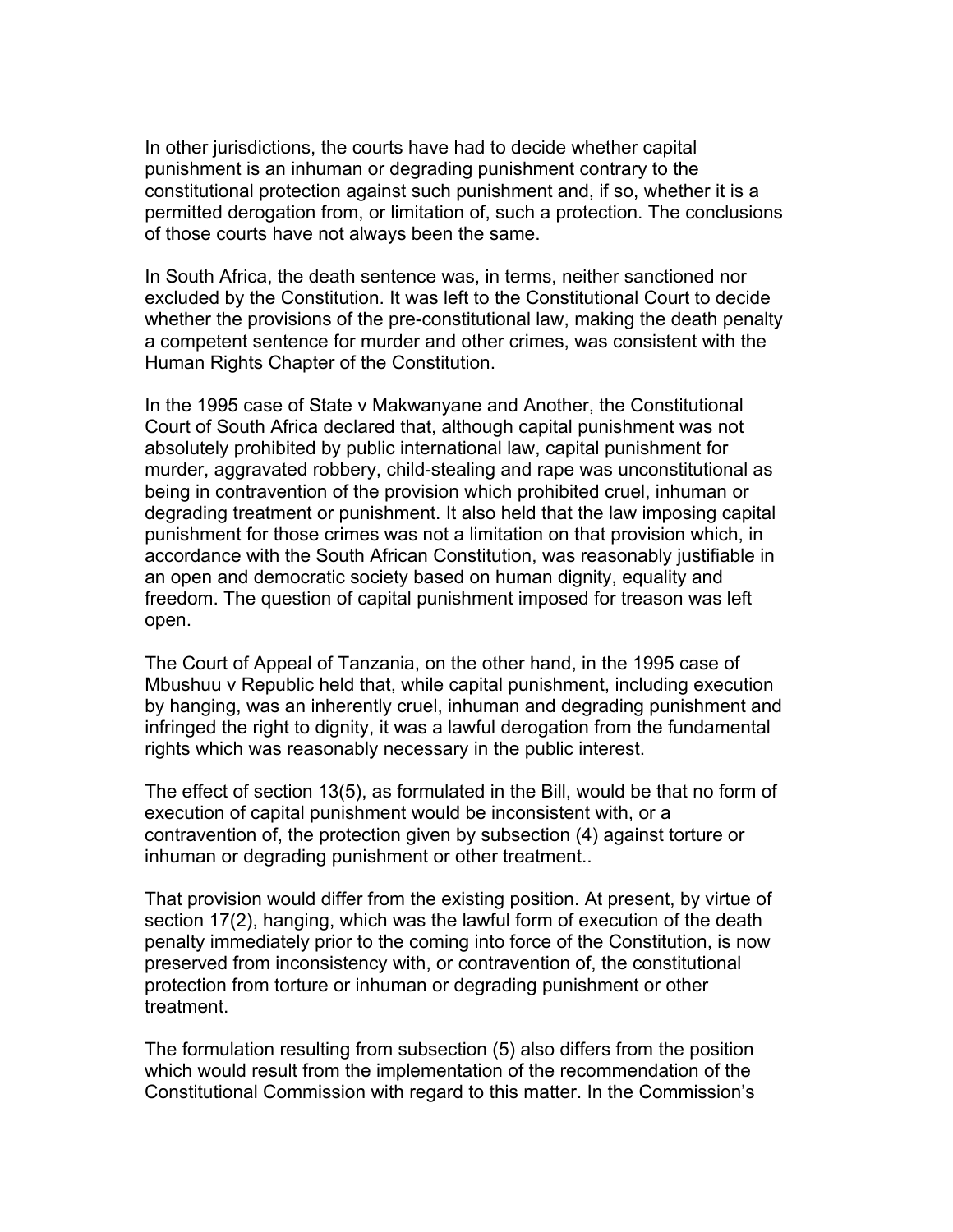draft there is no express provision preserving pre-existing forms or descriptions of punishment. Any form or description of punishment would therefore be subject to judicial determination as to whether it is demonstrably justified in a free and democratic society if that form or description of punishment were held to amount to inhuman or degrading punishment.

The Committee is not in favour of the recommendation of the Constitutional Commission which would leave open for judicial determination the question whether the method prescribed by law for carrying out the death penalty, as imposed pursuant to law, is inconsistent with or in contravention of the right guaranteed by section 13(4).

The Advisory Group expressed a concern that the formulation in the Bill of section 13(5) would mean that the legislature could prescribe any method of carrying out the death penalty, however inhumane. It was therefore stated that the provision in section 13(5) was undesirable.

The fact is, however, that a preservation of a method of carrying out the death penalty which is more humane than hanging would also be permitted by the formulation of section 13(5) in the Bill. The Committee is of the view that such a situation is preferable to one in which hanging is the only form of carrying out the death penalty which is preserved from inconsistency with the right guaranteed by section 13(4).

The Advisory Group also posed, for policy decision, the question whether, if it were decided to preserve capital punishment in the Constitution, provision should also be made to enable its preservation in the Constitution to be changed by the ordinary amendment procedure.

What is referred to by the Advisory Group as the "ordinary amendment procedure", is the procedure required for the amendment of the provisions of the Constitution which are neither entrenched nor specially entrenched. That procedure simply requires the passage of the amending legislation in each House with the support of the votes of a majority of all the members of that House (i.e., not just a majority of the members sitting and voting).

A provision, included in section 13, which would preserve capital punishment from challenge as a contravention of that section, would be an entrenched provision of the Constitution. If that provision remains as an entrenched provision, its repeal or amendment would involve the procedure required for the amendment of entrenched provisions of the Constitution, that is, the observation of certain time constraints but not, if passed by both Houses of Parliament, approval on a referendum. The repeal or amendment of such a provision would therefore be a lengthy process but would not entail the expense of holding a constitutional referendum.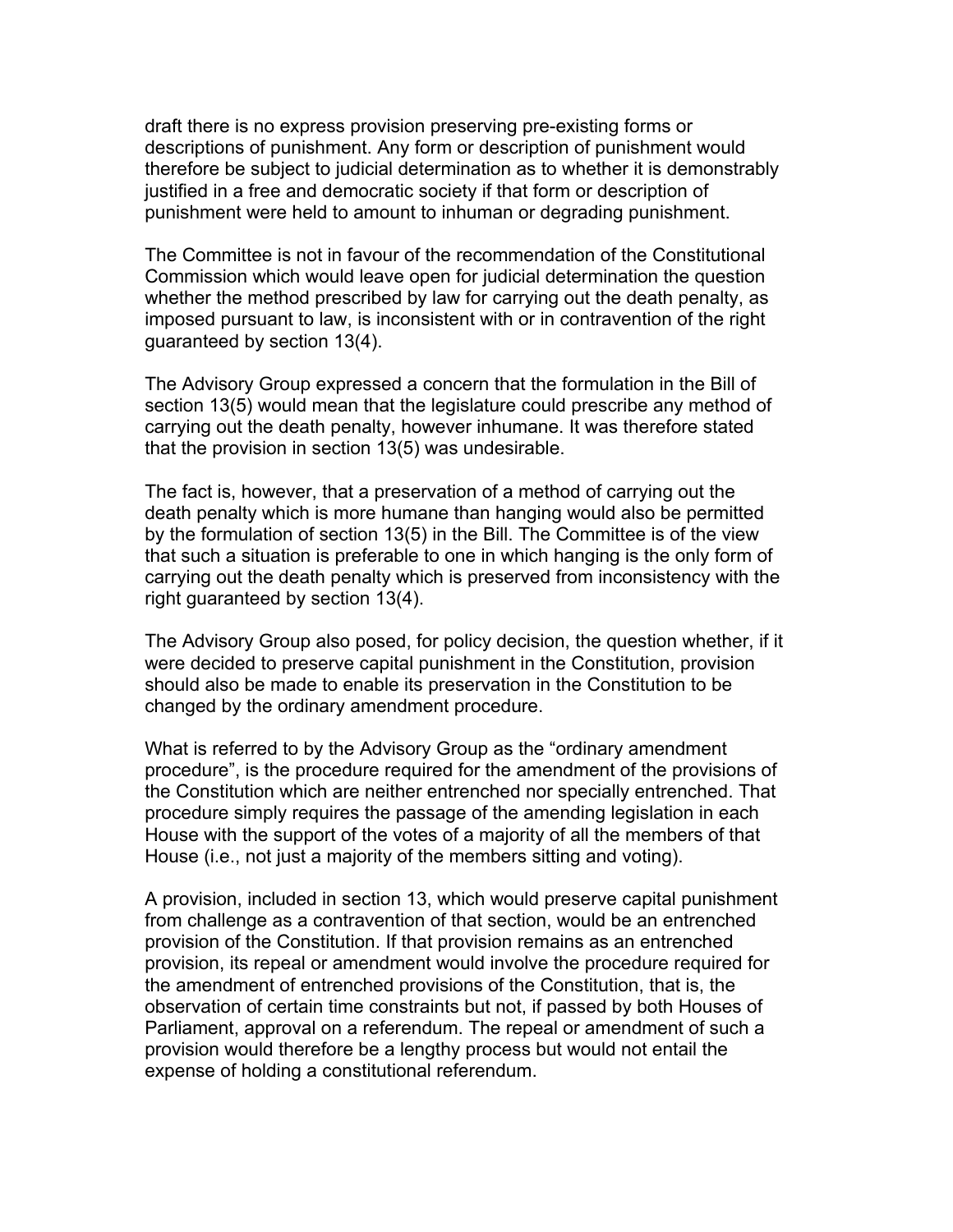In order to enable such a provision to be repealed or amended by what is referred to by the Advisory Group as the ordinary amendment procedure, that is by the procedure required for provisions which are neither entrenched nor specially entrenched, section 49 of the Constitution would have to be amended to delete from subsection (2) of that section the reference in that subsection to section 13(5), thereby making the preservation provision a nonentrenched provision.

Section 49 of the Constitution is, however, a specially entrenched provision. The amendment of specially entrenched provisions of the Constitution requires not only the observation of certain time constraints but also approval, on a referendum, by a majority of the electors voting. The Committee does not regard it as necessary or desirable to go to the lengths of making the preservation provision a non-entrenched provision in view of the elaborate procedure which this would require.

The Committee considers it preferable to retain the preservation provision as an entrenched provision. If, at any time in the future, a decision is taken to repeal the entrenched provision preserving capital punishment from challenge as a contravention of section 13(4), it would then be possible to do so in accordance with the procedure required for the amendment or repeal of the entrenched provisions of the Constitution.

The Committee recommends that the provisions in subsections (4) and (5) of the proposed new section 13 of the Constitution be retained.

## **Section 14 Right to Life**

The Committee has agreed to adopt the format recommended by the Constitutional Commission for the Charter of Rights. In accordance with that decision the proposed section 14 of the Constitution will have to be deleted.

The Committee recommends that the provision which the Bill would insert in the Constitution as section 14 be deleted.

## **Section 15 Protection of Freedom of the Person**

Section 15 of the Constitution, which relates to the protection of the freedom of the person, is one of the four sections of the Charter of Rights and Freedoms which in the view of the Committee should be retained in the Constitution. This view accords with recommendations made by the Constitutional Commission and by the Advisory Group.

The Committee recommends that, subject to what is stated below, section 15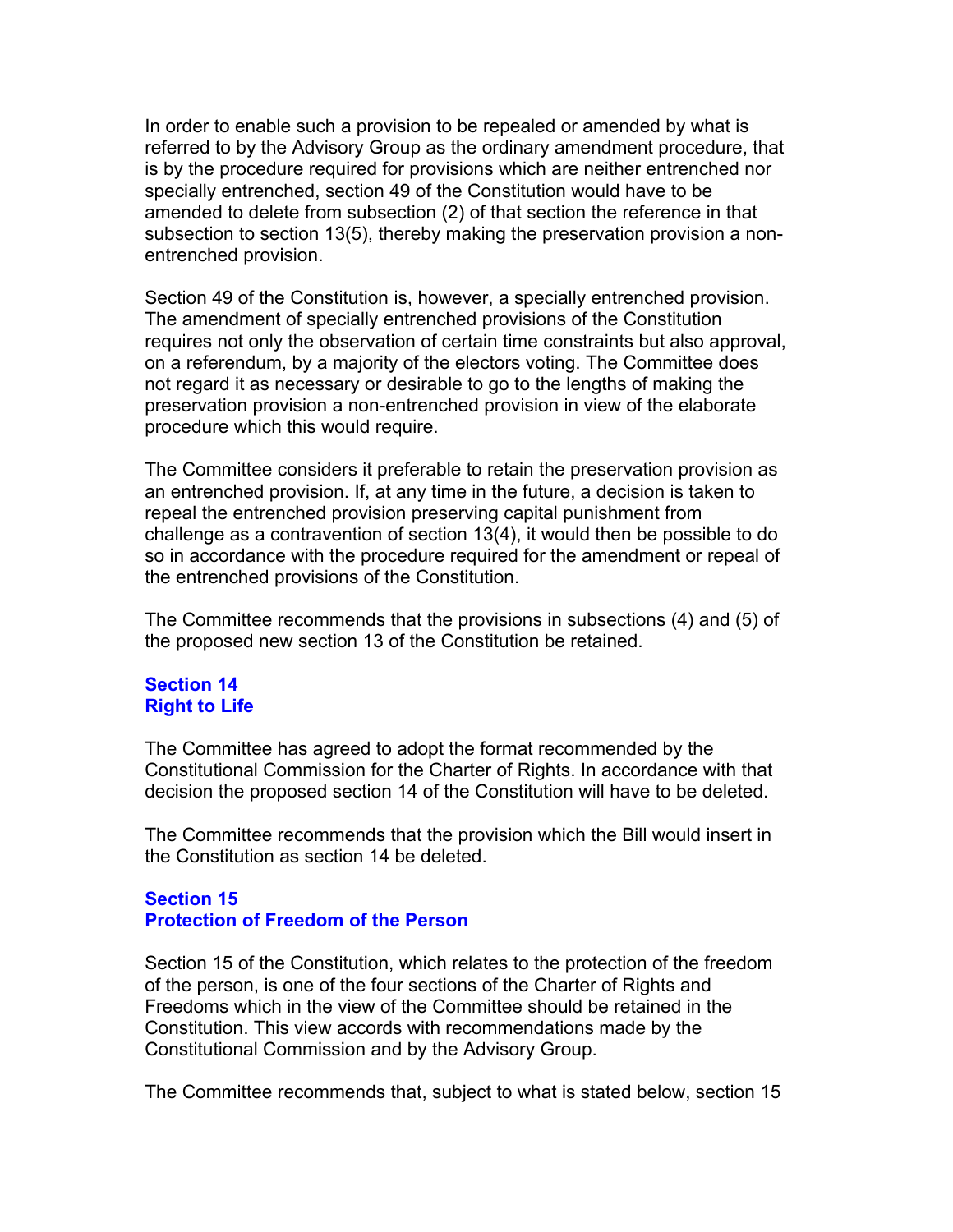be retained in the Constitution.

# **Section 15(1)**

There are certain amendments which the Committee thinks should be made to the provisions which the Bill would insert into the Constitution as the new section 15(1).

The opening words of the proposed new section 15(1) limit the basis on which a person may be deprived of his liberty to reasonable grounds and in accordance with procedures established by law in the circumstances specified in that section. The Committee therefore considers it unnecessary to include the word "lawful" in paragraphs (f) and (h), and, where it appears for the first time, in (i), of subsection (1) of that section. The Committee agrees, however, with the recommendation made by the Constitutional Commission and by the Advisory Group that the word "fair" should be inserted in that subsection before the word "procedures".

The Committee discussed the question whether the permitted derogations from the protection of he freedom of the person should include deprivation of liberty on reasonable grounds in accordance with fair procedures in consequence of unfitness to plead to a criminal charge, as provided in the proposed section 15(1)(a). The circumstance set out at (a) of the provision is identical to the circumstance now set out in (a) of section 15(1) of the existing **Constitution** 

The question was asked whether persons who are unfit to plead should be deprived of their liberty on that basis. This question was raised in the context of cases in which persons found unfit to plead were sometimes left to languish, forgotten, in correctional institutions for long periods of time.

In considering this question, however, the Committee is mindful of the fact that persons found unfit to plead are persons charged with criminal offences, including serious offences such as murder. It is also noted that the grounds on which, and the procedure by which, the Constitution would permit a derogation from the freedom of the person on the basis of a finding of unfitness to plead, are "reasonable" grounds and "fair" procedures established by law. Moreover, the Committee is of the view that the problems relating to the lengthy incarceration of persons found unfit to plead arise, not because of the fact that the Constitution permits a deprivation of liberty on that basis, but because of irregularities and deficiencies in the manner in which the law was carried out.

The Committee is therefore of the view that section 15(1)(a) should be retained.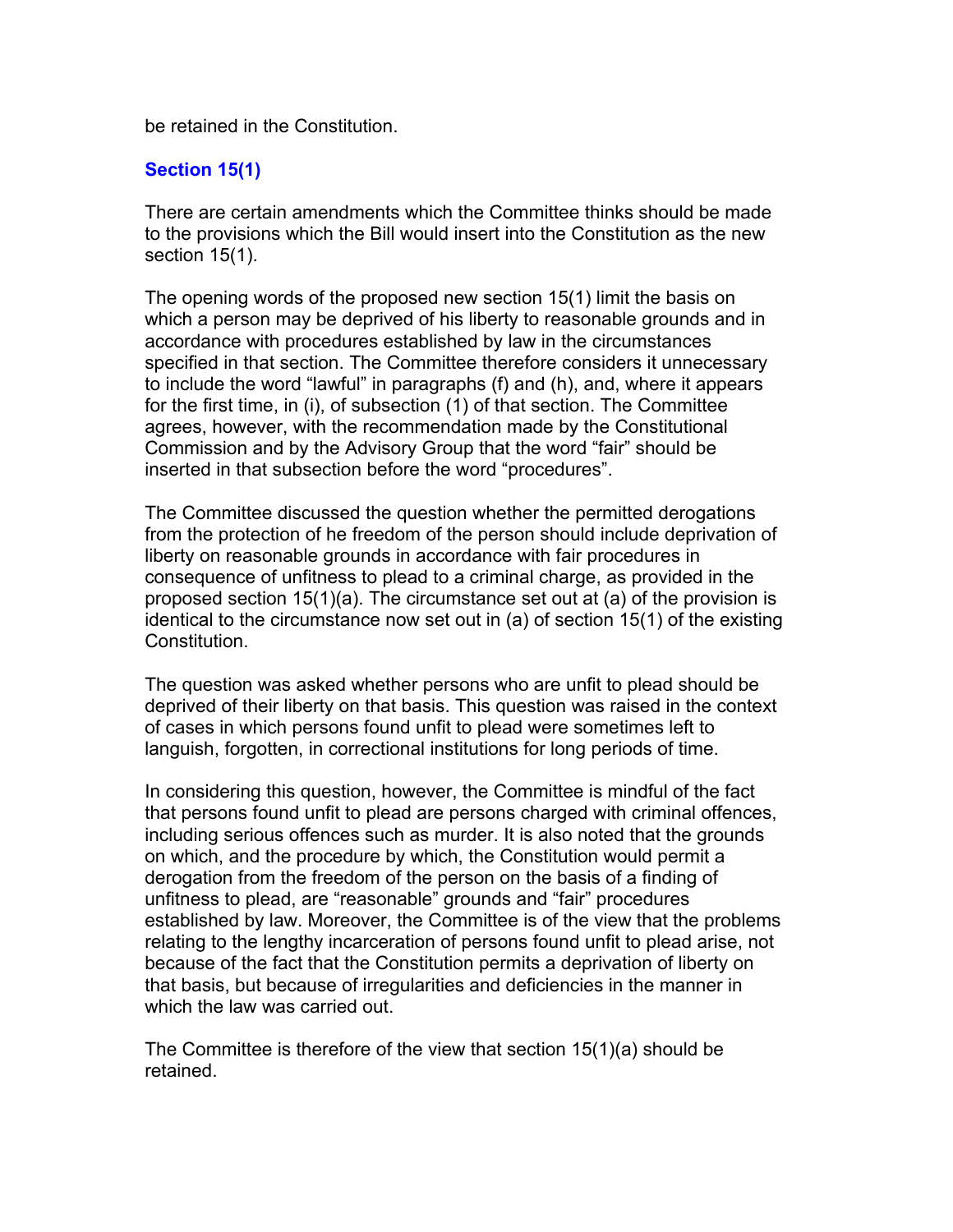The Committee notes that the provision in paragraph (c) of the proposed new section 15(1) is a repetition of the provision in paragraph (b) of that subsection. The Committee is of the view that the intention was to include as paragraph (c) the provision which now appears in the Constitution as paragraph (c) of section 15(1).

There is a printer's error in the provision which the Bill would insert in the Constitution as paragraph (d) of section 15(1) where the word "or" appears instead of the word "of" between the words "fulfilment" and "any".

There is also a printer's error in the proposed new paragraph (f)(ii) of section 15(1) in that the word "committed" appears in place of the word "committing" in that provision.

The Bill, by virtue of paragraph (g) of the proposed new section 15(1), would permit the deprivation of personal liberty "in the case of a person who has not attained the age of eighteen years, for the purpose of his welfare".

At the time when the existing Constitution came into force the age of majority was twenty-one years. The provision now in section 15(1)(g) of the Constitution, which has not been amended since it came into force, therefore refers to the age of twenty-one years. The age at which a person attains his majority was, however, reduced in 1979 by the Law Reform (Age of Majority) Act, from twenty-one years to eighteen years. The change which the Bill would effect in the reference to age in section 15(1)(g) is therefore intended to reflect this change in the age of majority.

It was recommended, by the Advisory Group that a reference to the age of seventeen years should be substituted for the reference made in the Bill to the age of eighteen years. The reason given for that recommendation was that it was consistent with the Juveniles Act under which a juvenile is a person under the age of seventeen years.

The Committee was advised, however, that the age at which a person ceases to be a juvenile is now under review. In any event, the Committee is of the view that the age which should be the relevant age for the purposes of section 15(1)(g) is the age at which a person attains majority and not the age at which a person ceases to be a juvenile. The Committee's views do not accord, therefore, with the recommendation of the Advisory Group in relation to this matter.

The Committee agrees, that the power to deprive a person who has not attained the age of eighteen years of his liberty should be restricted, as is recommended by the Advisory Group, to circumstances in which the deprivation is for the purpose of that person's "care and protection" rather than for the purpose of his "welfare".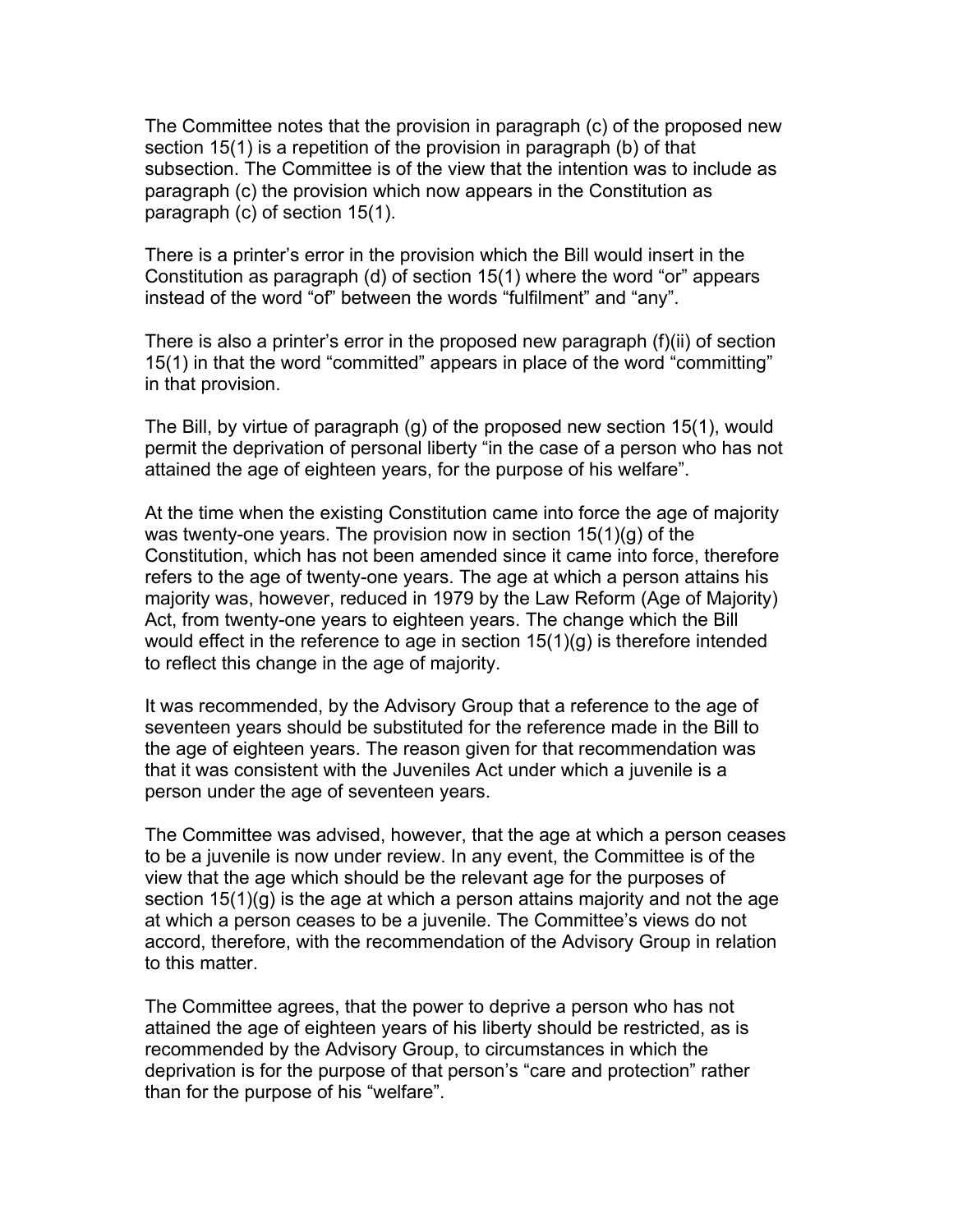In relation, therefore, to the provision which the Bill would insert in the Constitution as the new section 15(1), the Committee recommends that :

(i) the word "lawful" be deleted where it appears in (f) and (h), and where it appears for the first time in (i), of section 15(1).

(ii) the word "fair" be inserted before the word "procedures".

(iii) paragraph (c) be replaced by the following:

"(c) in execution of an order of the Supreme Court or of the Court of Appeal or such other court as may be prescribed by Parliament on the grounds of his contempt of any such court or of another court or tribunal; or".

(iv) the word "of" be substituted for the word "or" where that word appears for the first time in paragraph (d).

(v) the word "committing" be substituted for the word "committed" in paragraph (f)(ii).

(vi) the words "care and protection" be substituted for the word "welfare" in paragraph (g).

(vii) the provisions which would be inserted in the Constitution as section 13(2)(n) and (r) be deleted from section 13(2) and incorporated, as amended, in section 15.

# **Section 15 (3)**

The Committee recommends that section 15(3) be amended to ensure that:

(i) an arrested or detained person is brought before an officer authorized by law or a court;

(ii) if an arrested or detained person is brought before an officer authorized by law and is not released either unconditionally or upon reasonable conditions to secure his attendance at his trial or at any stage of the proceedings , he is promptly brought before a court which may thereupon release him unconditionally or conditionally; and that

(iii) in either case, any conditions imposed are reasonable.

# **Section 15(6)**

The Committee agreed, earlier, that the references to a period of public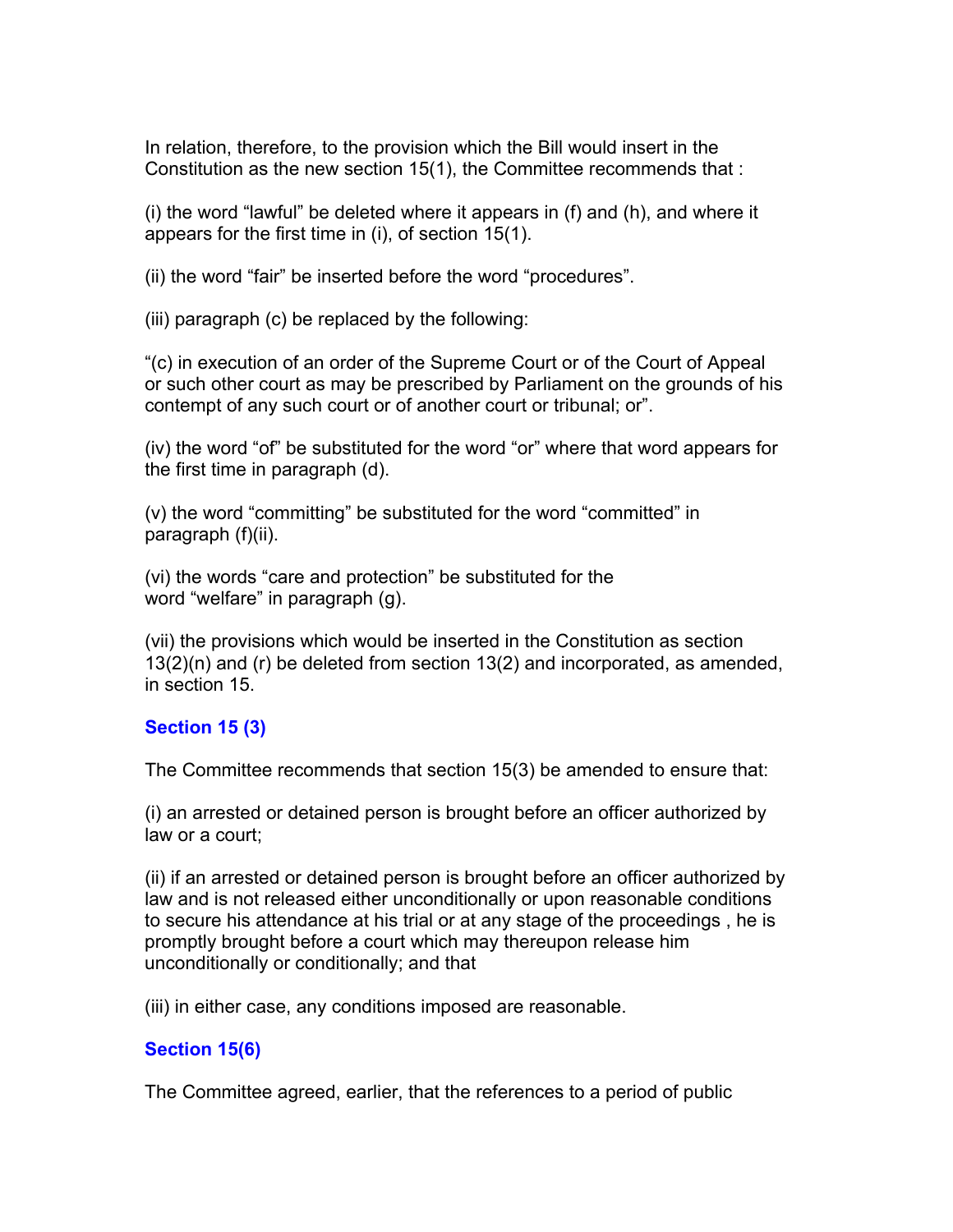emergency should be replaced by a reference to a period of public emergency or a period of public disaster. The proposed new section 15(6) is one of the provisions in which this change will have to be made.

The Committee recommends that the words "or a period of public disaster" be inserted in the proposed new section 15(6) after the words "a period of public emergency".

## **Section 15(7)**

The provision which the Bill would insert in the Constitution as the new section 15(7) relates to a "person who is unlawfully detained by virtue only of a law referred to in subsection (6)". The reference here to "a law referred to in subsection (6)" is a reference to a law which authorizes the taking during a period of public disaster or a period of public emergency of measures reasonably justifiable for the purpose of dealing with the situation existing during that period.

This proposed new section 15(7) would replace the provision now in section 15(6) of the Constitution. The provision now in section 15(6) of the Constitution relates to a "person who is lawfully detained by virtue only of a law referred to in subsection (5)". The reference here to "a law referred to in subsection (5)", is a reference to a law which authorizes the taking during a period of public emergency of measures reasonably justifiable for the purpose of dealing with the situation existing during that period of public emergency.

The Committee is of the view that no distinction should be made in this provision between a person unlawfully detained and a person lawfully detained but should simply refer to a person detained by virtue only of a law referred to in subsection (6).

The Committee notes that a printer's error appears in section 15(7) where the word "person", as used for the last time in that subsection, should read "persons".

The Committee recommends, in relation to the provision which the Bill would insert into the Constitution as section 15(7), that:

(i) the word "unlawfully" be deleted from section 15(7);

(ii) the word "person" be replaced, where it last appears in section 15(7), by the word persons".

#### **Section 15(8)**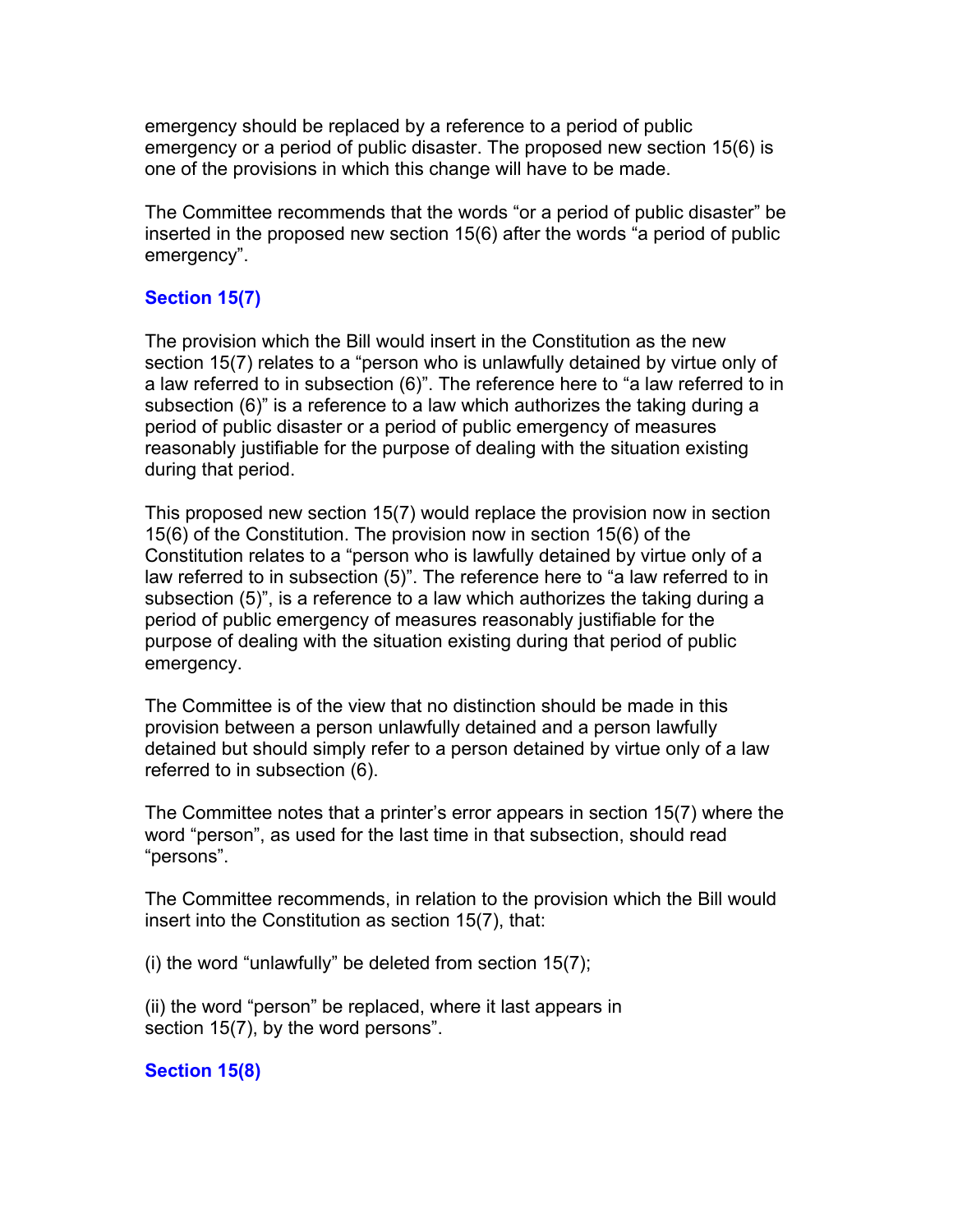The provision which the Bill would include in the Constitution as section 15(8) is virtually the same as the provision now in section 15(7) of the Constitution. By virtue of this provision, an authority which orders the detention of a person is not obliged to act in accordance with the recommendation of a tribunal of review unless otherwise required by law to do so. It may well be that this provision was included in the Constitution on the basis of an assumption that the nature of emergency situations required that the question of detention should, save in extreme cases, be left to the judgment of the executive.

The Constitutional Commission, however, regarded the provision in section 15(7) of the Constitution as one which defeated the purpose for which the tribunal was created. In the Commission's draft Charter of Rights, the provision was therefore altered to state that the authority by whom the detention was ordered "shall be obliged to act in accordance with" any recommendation of the review tribunal.

The view expressed by the Advisory Group also is that recommendations made by the tribunal appointed on request by a detained person to review that person's detention should be binding on the authority which ordered the detention. The Committee shares that view.

The Committee recommends that the provision which the Bill would insert into the Constitution as section 15(8) be amended by the deletion from that provision of the words "but, unless it is otherwise provided by law, that authority shall not" and their replacement by the words "and that authority shall".

## **Sections 16 and 17 Freedom of Movement and Right to Vote**

The Committee recommends that, in accordance with its earlier recommendation made in relation to the format of the Constitution, the provisions which the Bill would insert in the Constitution as sections 16 and 17 be deleted.

## **Section 18 Protection of Property Rights**

Section 18 of the Constitution, which guarantees protection of property rights, is one of the sections which the Committee agrees, as recommended by the Constitutional Commission and by the Advisory Group, should be retained in the Constitution.

# **Section 18(1)**

The Commission's draft would, however, extend the protection which the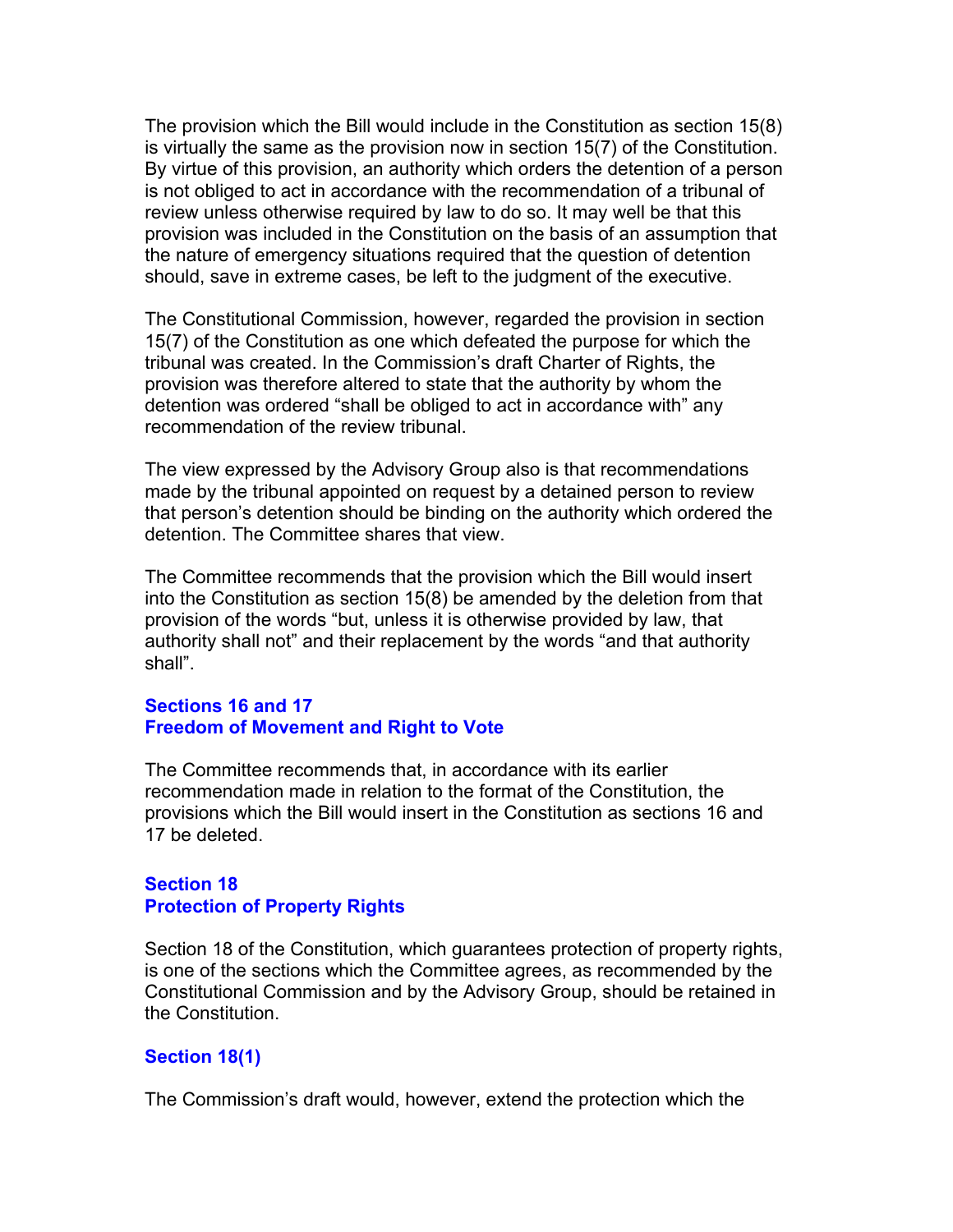section gives against compulsory acquisition to cover compulsory transfer, diminution and extinction of property rights, an extension not included in the Bill.

The Advisory Group left the extensions proposed by the Constitutional Commission as a matter for consideration by the Committee but added that, if there was to be an extension, it should not include protection against diminution of property rights, as "diminution" would introduce an element of vagueness in the provision and might be interpreted as inhibiting the regulation of the use of property.

The Committee understands that what is usually done by the courts in interpreting and applying the compulsory acquisition provisions is to draw a distinction between action which sterilizes the use of land and action which regulates the use of land, the former being regarded as acquisition of the land and the latter not. It is important that the regulation of land use which is indispensable in any society, for example, by town planning or zoning, should not be impeded, although arguments could arise as to whether diminution of land has resulted from such measures.

For these reasons, the Committee is of the view that the constitutional protection afforded by section 18 of the Constitution should not be extended to cover the diminution of property rights. This is not to say, of course, that ordinary legislation could not be enacted to deal with such diminution in specified circumstances.

The Committee is also of the view that the addition of the words "compulsory transfer" and "extinction of property rights" to section 18 is unnecessary as those matters are already covered by the words "compulsory acquisition".

The Committee recommends that the provision which the Bill would insert into the Constitution as section 18(1) remain unaltered.

#### **Section 18(2)**

The provision which the Bill would insert into the Constitution as section 18(2) differs from the comparable provision in the Constitutional Commission's draft in that the latter includes two provisos which are omitted from the provision in the Bill.

The first proviso in the Commission's draft would limit the seizure or forfeiture of property as a penalty for a criminal offence to property used in the furtherance of the criminal enterprise or obtained from the proceeds or profits of the criminal enterprise.

The second proviso would limit the power of a court to order the seizure or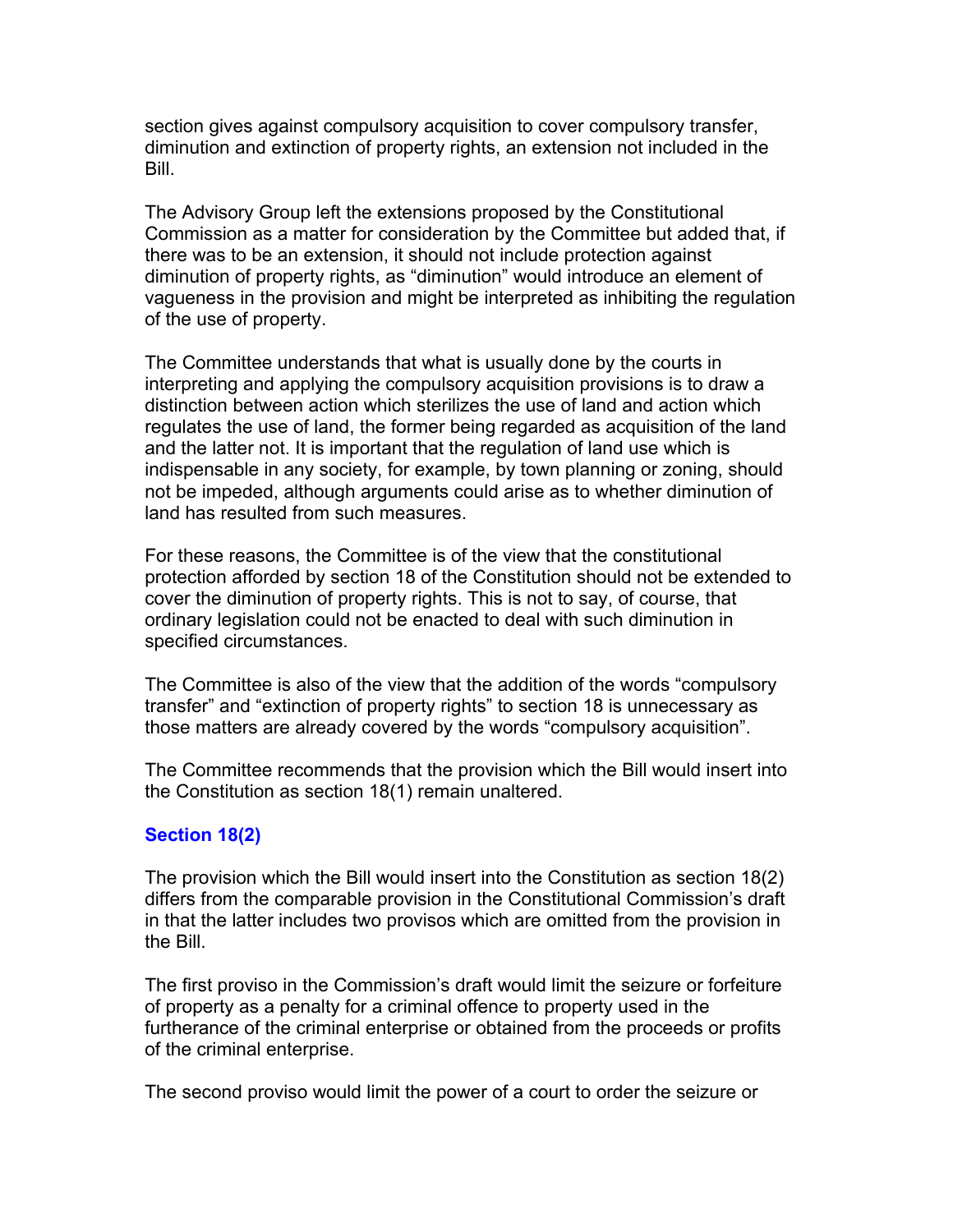forfeiture of the property of a convicted person where that property is the home where the infant children of the convicted person habitually reside.

It is recognised in international conventions, and hence in the domestic law of many countries including the Drug Offences (Forfeiture of Proceeds) Act enacted in Jamaica, that there may be circumstances where the seizure or forfeiture of property is appropriate, in relation for example to drug offences, but it is not feasible to limit such seizure or forfeiture to property used in, or obtained from the proceeds or profits of the criminal enterprise. The Committee is therefore of the view that it would be imprudent to adopt the first proviso recommended by the Constitutional Commission.

As regards the second proviso, the Advisory Group, while expressing an appreciation of the Commission's concern as to the effects of the displacement of children where the home is forfeited, pointed out that there are other instances in which hardship could occur. It recommended therefore, using language borrowed from the Drug Offences (Forfeiture of Proceeds) Act, that the Constitution should vest a general discretion in the court to take into account "any hardship that may reasonably be expected to be caused to any person by the operation of the order" or "the use that is ordinarily made of the property or the intended use of the property" in considering whether to make a forfeiture order.

The Committee discussed the suitability of the inclusion in the Constitution of a provision of that nature conferring a discretion on the court to restrict the operation of a forfeiture order. It agreed to accept the recommendation that the proviso be included in section 18.

In the Committee's discussion of this recommendation questions were raised, as to whether a similar protection should not be extended to bankruptcy cases or to cases of the foreclosure of a mortgage. It is the view of the Committee, however, that it would be inappropriate to extend the recommended proviso to civil obligations such as those mentioned.

It is recommended that the proposed new section 18 be subject to a provision which would vest in the court a discretion, in considering whether to make an order for the forfeiture of property, to take into account any hardship that may reasonably be expected to be caused to any person by the operation of the order, or the use that is ordinarily made of the property or the intended use of the property.

#### **Section 18(4)**

The provision which the Bill would insert into the Constitution as section 18(4) differs from the provision now in section 18(4) of the Constitution and from the comparable provision in the Constitutional Commission's draft. The words "by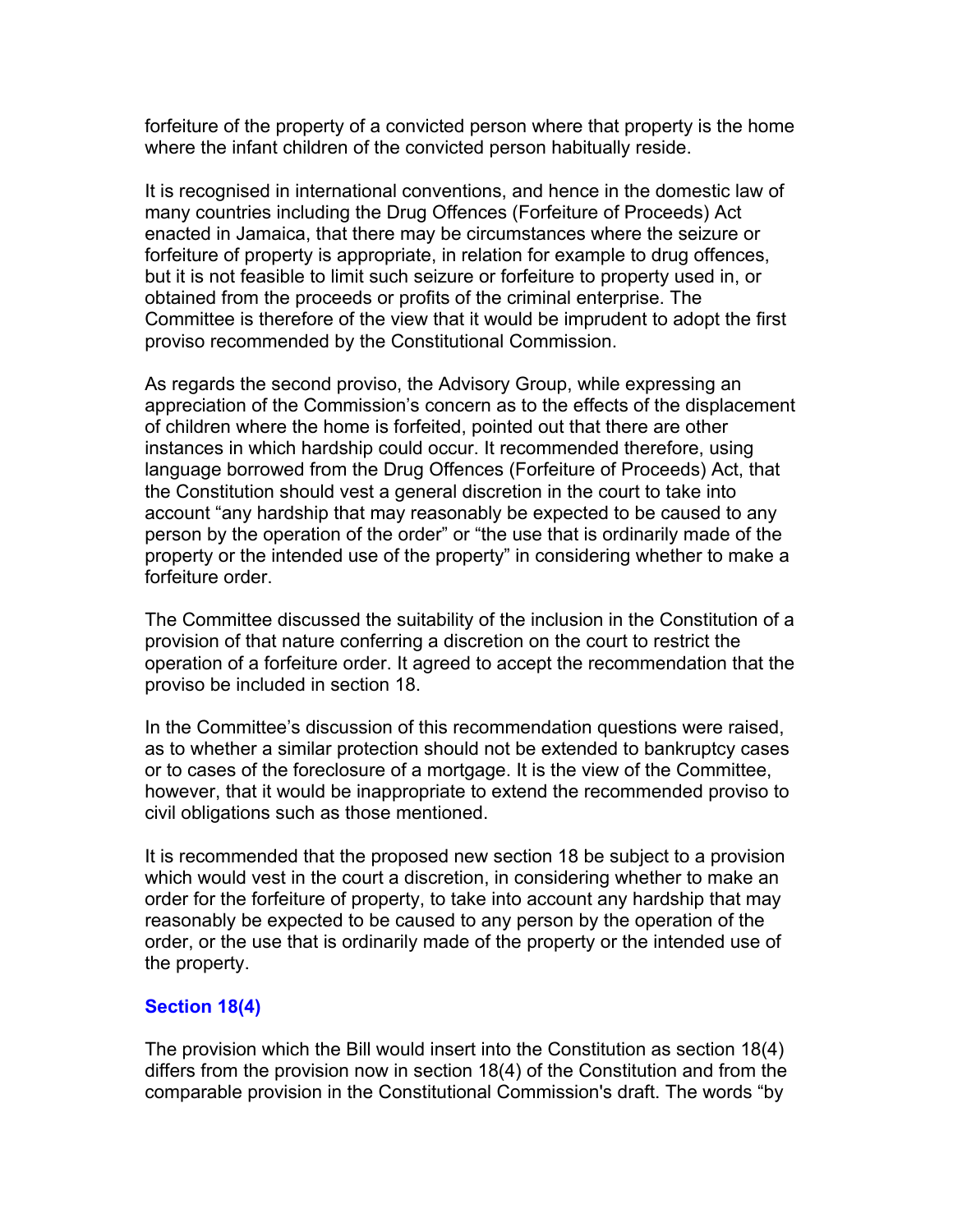any law and in which no monies have been invested other than monies provided by Parliament or by the Legislature of the former Colony of Jamaica" which are included in the existing Constitution and in the Commission's draft are omitted from the provision as formulated in the Bill.

As stated by the Advisory Group, the words referred to, limit the application of the exception in subsection (4) to property which is acquired in the public interest from corporations which are entirely financed by public funds. The effect of the omission of those words would therefore be that that limitation would not apply to the provision as formulated in the Bill. The Committee is of the view that that limitation ought to be applicable to the section 18(4) exception and, hence, that the omitted words should be included.

The Committee recommends that the provision which the Bill would insert in the Constitution as section 18(4) be amended by the inclusion, at the end of the provision, of the words "by any law and in which no monies have been invested other than monies provided by Parliament".

## **Section 19 Protection of Privacy**

The Committee recommends that, in accordance with the earlier recommendation made in relation to the format of the Constitution, the provision which the Bill would insert in the Constitution as section 19 be deleted.

## **Section 20 Right to Due Process**

#### **Subsections (1) and (2)**

The Committee recommended, earlier, that the separate provisions should be retained in the Constitution in relation to the right to due process of law. Provisions in relation to due process are now contained in the proposed section 20 which the Bill would insert into the Constitution. The Committee is also of the view, that certain amendments should be made to those provisions.

A distinction should be drawn, as is done in section 20 of the existing Constitution, between the hearing of criminal charges and the determination of civil rights or obligations. The hearing of criminal charges should be by a court established by law. However, any court or other authority prescribed by law should be able to determine the existence or extent of civil rights or obligations. In both cases, of course, the hearing should be fair and be held within a reasonable time. Further, the court or other authority should be independent and impartial.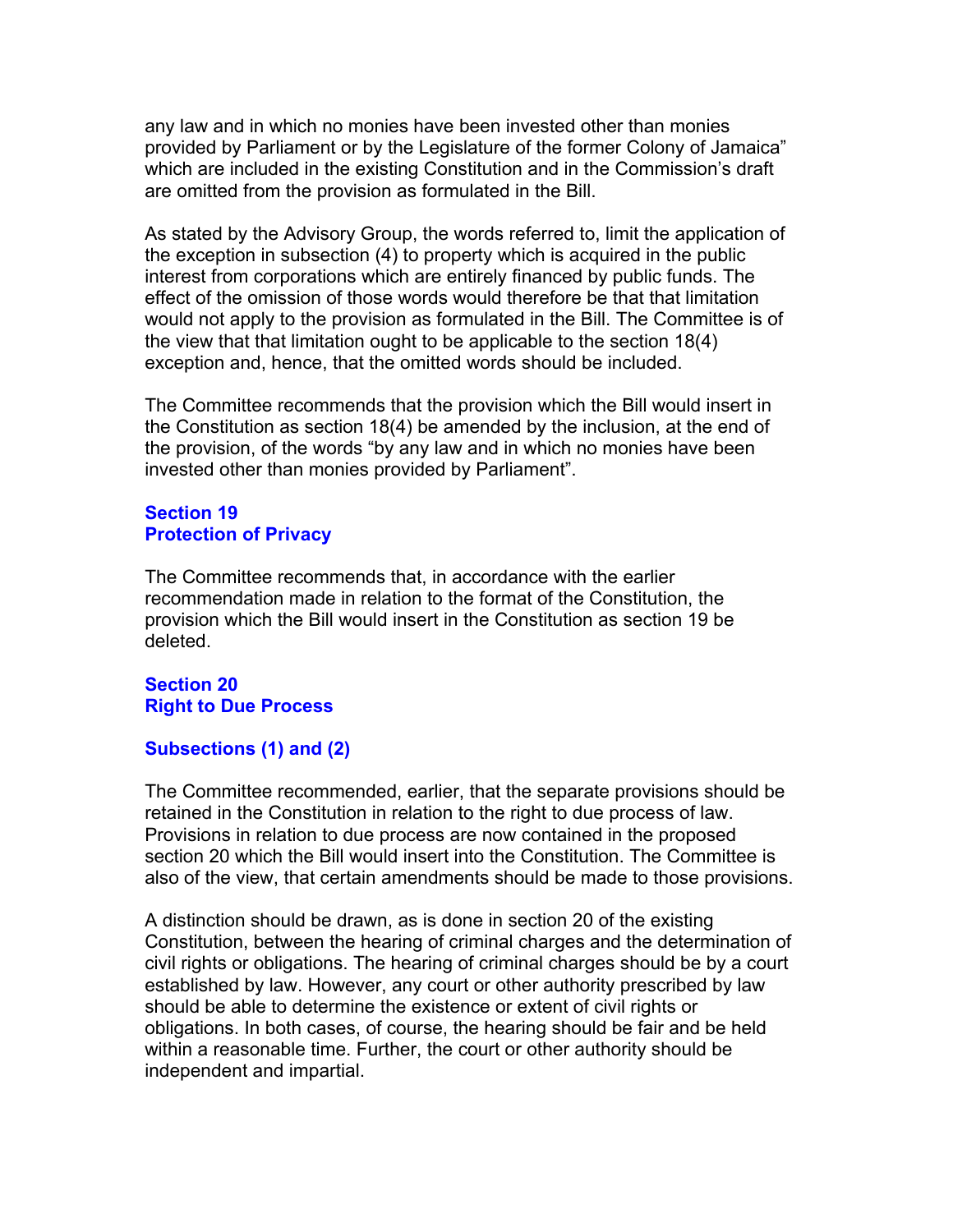It would be convenient, therefore, to deal with the hearing of criminal charges in one subsection of the proposed new section 20 and with the determination of civil rights or obligations in a separate subsection so that what is stated above can be achieved.

The proposed subsection (2) of section 20, and all subsequent subsections would, of course, have to be renumbered.

The Committee recommends that the provisions which the Bill would insert in the Constitution as subsection (1) of section 20 be deleted and replaced by the following provisions as subsections (1) and (2):

(1) Whenever any person is charged with a criminal offence he shall, unless the charge is withdrawn, be afforded a fair hearing within a reasonable time by an independent and impartial court established by law;

(2) In the determination of his civil rights and obligations or of any legal proceedings which may result in a decision adverse to his interests, each person is entitled to a fair and public hearing within a reasonable time by an independent and impartial court or authority prescribed by law.

The proposed subsection (2) and all subsequent subsections should then be renumbered accordingly.

#### **Subsection (3)**

The Advisory Group included a recommendation that what is now subsection (4) of section 20 of the present Constitution should be retained but with a modification relating to paragraph (c) of that provision.

It was pointed out by them that paragraph (c)(ii) now permits the making of a law to require the court to sit in private and thereby removes the discretion of the court to make that determination. The modification of paragraph (c) which was recommended by the Advisory Group was, therefore, that the discretion to exclude the public or restrict publicity should remain with the court, but that in the case of other adjudicating authorities a law could require them to exclude the public or to restrict publicity.

### **Subsection (4) of section 20 of the existing Constitution provides as follows:**

Nothing in subsection (3) of this section shall prevent any court or authority such as in mentioned in that subsection from excluding from the proceedings persons other than the parties thereto and their legal representatives:-

(a) in interlocutory civil proceedings; or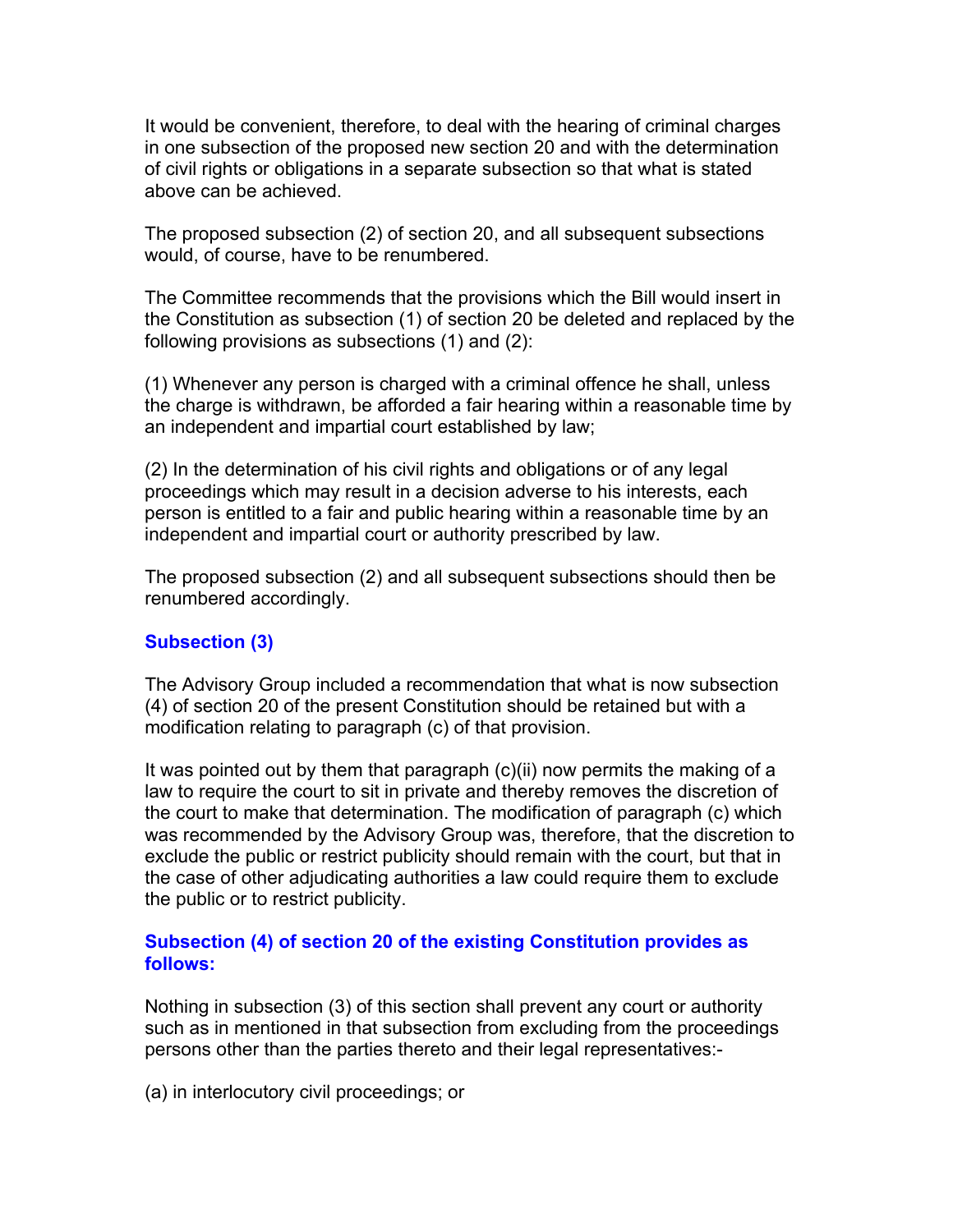(b) in appeal proceedings under any law relating to income tax; or

(c) to such extent as the court or other authority

(i) may consider necessary or expedient in circumstances where publicity would prejudice the interests of justice; or

(ii) may be empowered or required by law to do so in the interests of defence, public safety, public order, public morality, the welfare of persons under the age of twenty-one years or the protection of the private lives of persons concerned in the proceedings.

The Committee understands the recommendation of the Advisory Group to mean that the provisions now in section 20(4) of the Constitution should be adopted, but that subparagraph (c)(ii) of that provision should be so modified that no court be required to exclude from its proceedings, in any circumstances, persons other than the parties to those proceedings and their legal representatives, although the courts would have a discretion to do so for the purposes specified.

The Committee accepts that recommendation. It would, of course, be necessary, in implementing it, to replace the reference made in the provision to twenty-one years, once the age of majority, by a reference to eighteen year, the present age of majority.

The Committee recommends that the provision which the Bill would insert in the constitution as subsection (3) of section 20 (now renumbered as subsection (4) of section 20) be deleted and replaced by the provision now in section 20(4) of the Constitution, but with the subparagraph (ii) of paragraph (c) of the provision amended by the replacement of the word "twenty-one" by the word "eighteen", and so modified that no court could be required by law, in any circumstances, to exclude from its proceedings persons other than the parties to those proceedings and their legal representatives, although courts would have a discretion to do so for the purposes specified in the provision.

# **Subsection (4)**

The Bill would insert in the Constitution, as subsection (4) of section 20, a provision governing the presumption of innocence which is virtually the same as the provision now in section 20(5). That provision differs from the provision recommended by the Constitutional Commission in relation to the presumption of innocence. The Advisory Group recommends the adoption of the provision recommended by the Constitutional Commission.

The main difference between the two provisions is the proviso which the provision in the Bill retains but which is omitted in the Commission's draft.

The proviso is in the following terms: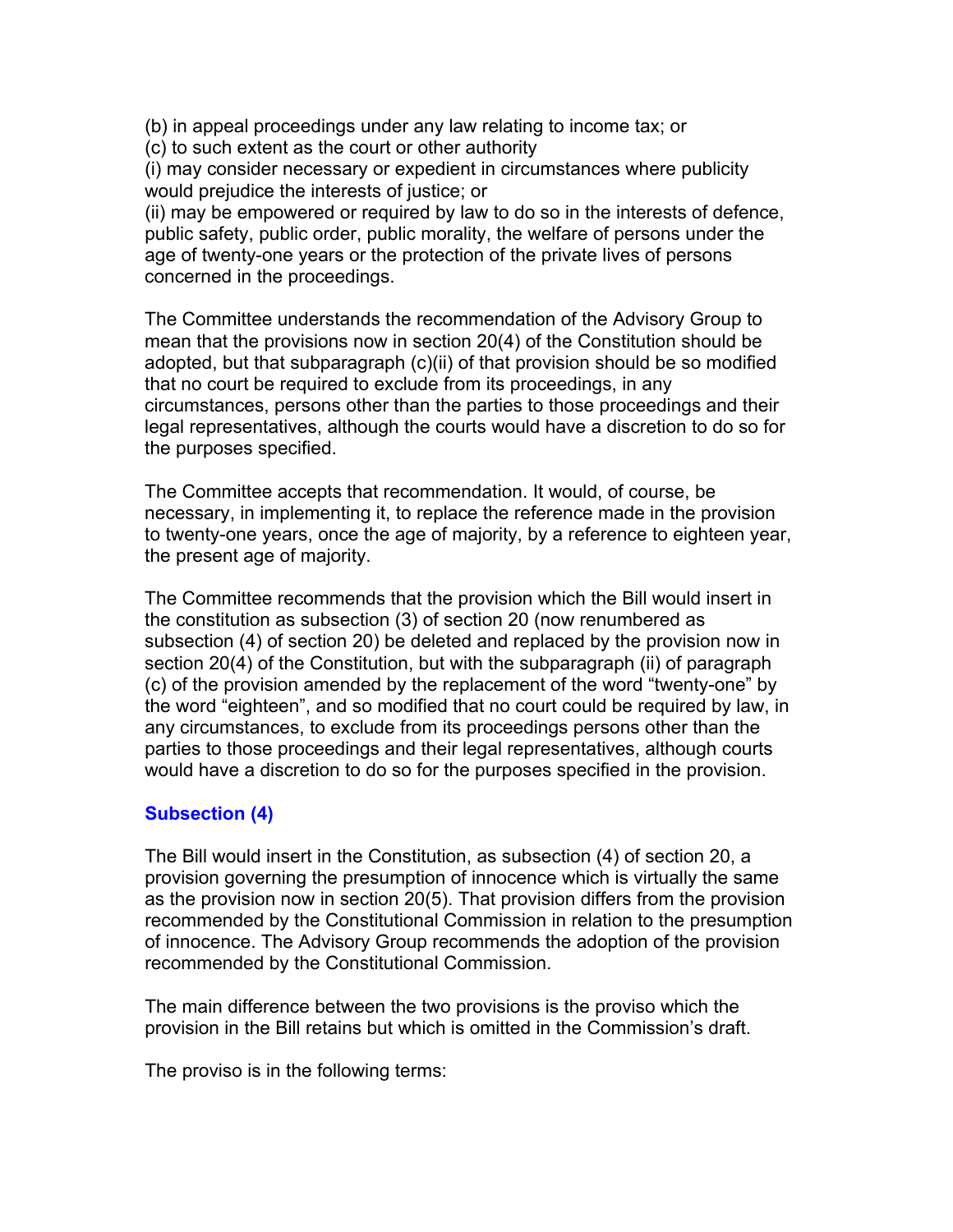Provided that nothing contained in or done under the authority of any law shall be held to be inconsistent with or in contravention of this subsection to the extent that the law in question imposes upon any person charged as aforesaid the burden of proving particular facts.

The Advisory Group states that "[t]his qualification of the burden of proof could permit the placing on the accused of the burden to prove facts which go beyond the usual provision which may require the accused to prove matters which are peculiarly within his own knowledge". In other words, the Advisory Group suggests that the proviso goes too far. What it recommends, however, is the total omission of the proviso.

In its discussion of this issue the Committee was directed to the decision of the Privy Council in the case from Hong Kong of Attorney General of Hong Kong v Lee Kwong-Kut. That decision makes it clear that a degree of flexibility is normally assumed to be implicit in a provision of general application such as the provision setting out the presumption of innocence even where the proviso to the presumption of innocence is absent, and that such provisions are always subject to implied limitations so that a contravention of the provisions does not automatically follow as a consequence of a burden on some issue being placed on a defendant at a criminal trial.

The decision also makes it clear that the question of the justifiability of deviations from the strict application of the principle that the prosecution must prove the defendant's guilt beyond reasonable doubt depends in the end upon whether it remains primarily the responsibility of the prosecution to prove the guilt of an accused to the required standard and whether the exception is reasonably imposed. What the exception cannot do, of course, is to place on the accused the burden of proving any essential element of the offence.

The Committee is of the opinion that the proviso to the proposed section 20(4) is really intended as an expression of the principles stated in the Lee Kwong-Kut case. The proviso to the provision makes clear those principles which would be implicit in the presumption of innocence. The Committee is concerned, however, that an omission of the proviso which now forms part of the presumption of innocence provision in the Constitution could be interpreted as an intention to alter those principles.

The Committee is also of the view that to limit the proviso to the imposition, upon a person charged, of the burden of proving matters peculiarly within that person's knowledge, would be to introduce complexity and troublesomeness into the provision.

The Committee considers that the best course of action would be the retention of the provision which now appears as a proviso to the provision which the Bill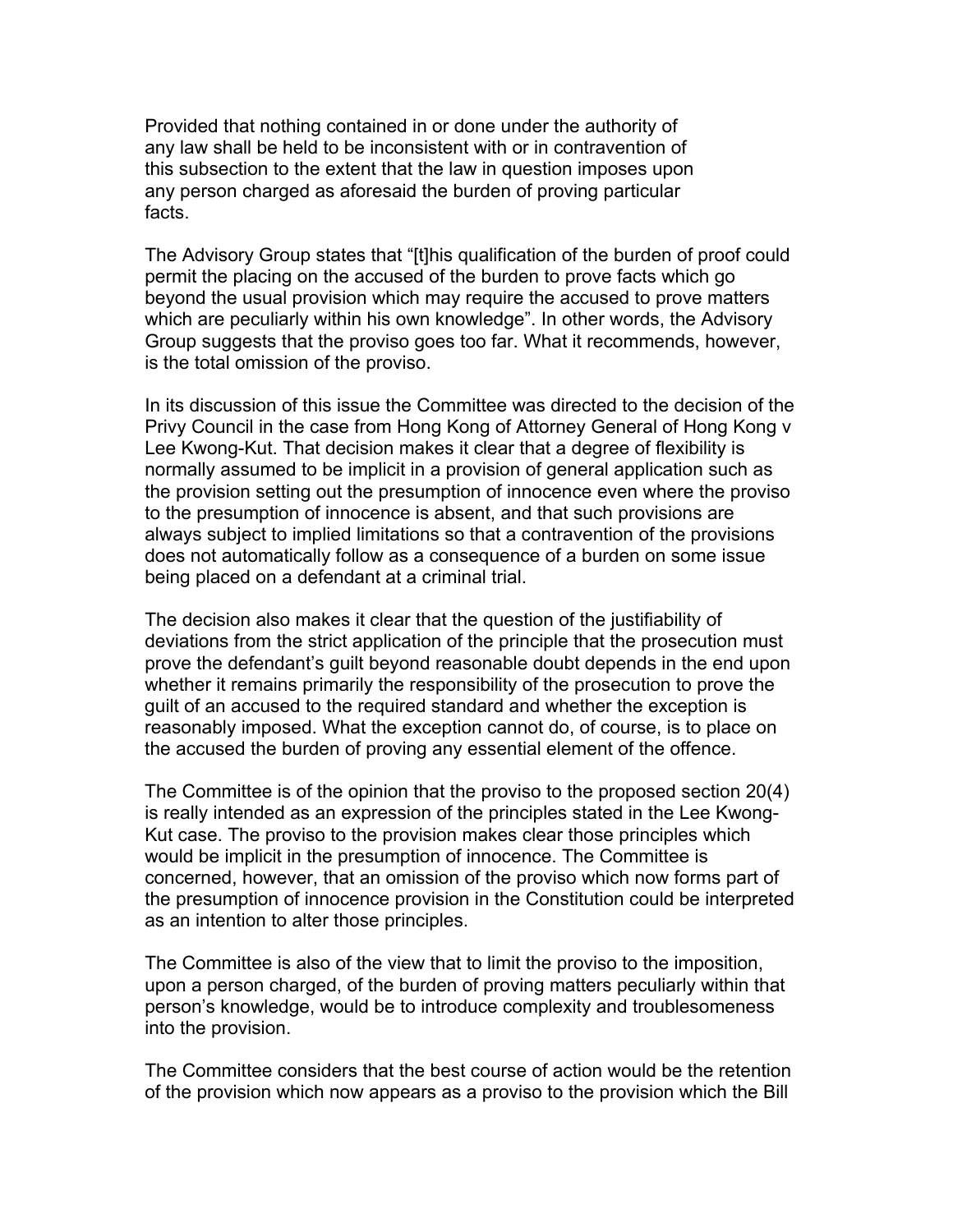would insert into the Constitution as section 20(3).

The Committee recommends that no change be made to the provision which the Bill would insert into the Constitution as section 20(4), now to be renumbered as section 20(5), and the proviso to that section.

#### **Subsection (5)**

The provision which the Bill would insert in the Constitution as subsection (5) of section 20 differs from the comparable provision in the Constitutional Commission's draft as it omits the word "minimum" which the Commission uses in relation to rights. The Committee's view is that the use of the word "minimum" is undesirable and should be omitted. This view was also expressed by the Advisory Group.

The Committee recommends the retention of the provision which the Bill would insert into the Constitution as section 20(5), now to be renumbered as section 20(6), which omits the word "minimum" in relation to rights.

## **Paragraph (c) of section 20(5) Right to Legal Aid**

The provision relating to legal aid, which the Bill would insert into the Constitution as section 20(5)(c), refers to "legal representation" where the Constitutional Commission's draft refers to "legal assistance". The Committee considers it preferable to use the words "legal representation".

The main difference between the provision as formulated in the Bill and the provision in the Commission's draft is however that, in circumstances where the person charged has not sufficient means to pay for legal representation/ assistance, the former would require that that person "be given such assistance as shall be provided by any law in force for the time being", while the latter would require that that person be given it [i.e. such assistance] "free when the interests of justice so require".

The view is expressed by the Advisory Group, that the provision in the Bill does not establish any effective standard for the grant of legal aid, and, on that basis, they recommend that the Commission's draft should be adopted.

The Committee agrees that the legal aid provision in the Bill would make the availability of legal aid for any offence dependent on the will of the legislature, with the result that there would be no effective constitutional guarantee of legal aid for any offence. In the Committee's view, the substitution of the words "as is required in the interest of justice" for the words "as shall be provided by any law in force for the time being" would cure that defect.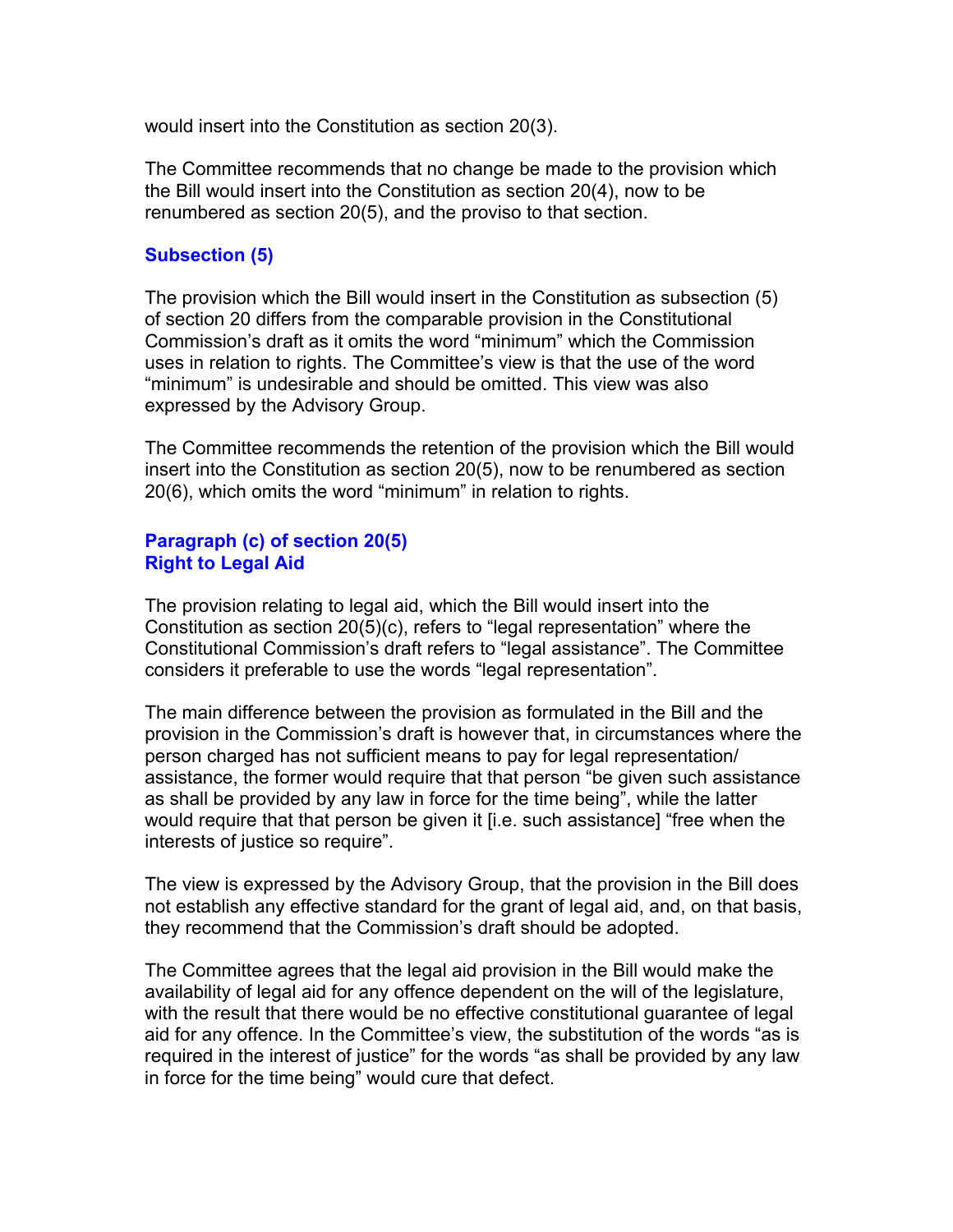The Committee recommends that the provision which the Bill would insert into the Constitution as section 20(5)(c), now to be renumbered as section 20(6)(c), be amended by the substitution of the words "as is required in the interests of justice" for the words "as shall be provided by any law in force for the time being".

## **Paragraph (d) of section 20(5) Right to a Fair Trial**

The provision which the Bill would insert in the Constitution as paragraph (d) of section 20(5) differs from the comparable provision in the Commission's draft as it includes the words "at his trial" after the word "examined". The Committee regards the provision in the Bill as preferable to the provision in the Commission's draft, a position also arrived at by the Advisory Group.

The Committee recommends that the provision which the Bill would insert in the Constitution as section 20(5)(d) be retained.

# **Paragraph (f) of section 20(5), Protection Against Self-Incrimination**

The Committee recommends, in agreement with the Advisory Group, that the provision which the Bill would insert in the Constitution as paragraph (f) of section 20(5) be retained, subject to the insertion of the words "or admission" after the word "confession".

# **Paragraph (g)(ii)**

The provision which the Bill would insert in the Constitution as paragraph (g)(ii) of section 20(5) would permit the trial of an accused in his absence if he absconds during the trial. This provision is not included in the Constitutional Commission's draft but accords with case law on the subject.

The Committee recommends that the proposed section  $20(5)(q)(ii)$ , now to be renumbered as section 20(6)(g)(ii), be retained.

## **Subsection (8), Double Jeopardy**

The Committee regards the provision on Double Jeopardy which the Bill would insert in the Constitution as preferable to the provision in the Commission's draft, as it is a clearer exposition of the Double Jeopardy principles. This recommendation was also made by the Advisory Group.

The Committee recommends the retention of the provision which the Bill would insert in the Constitution as section 20(8), now to be renumbered as section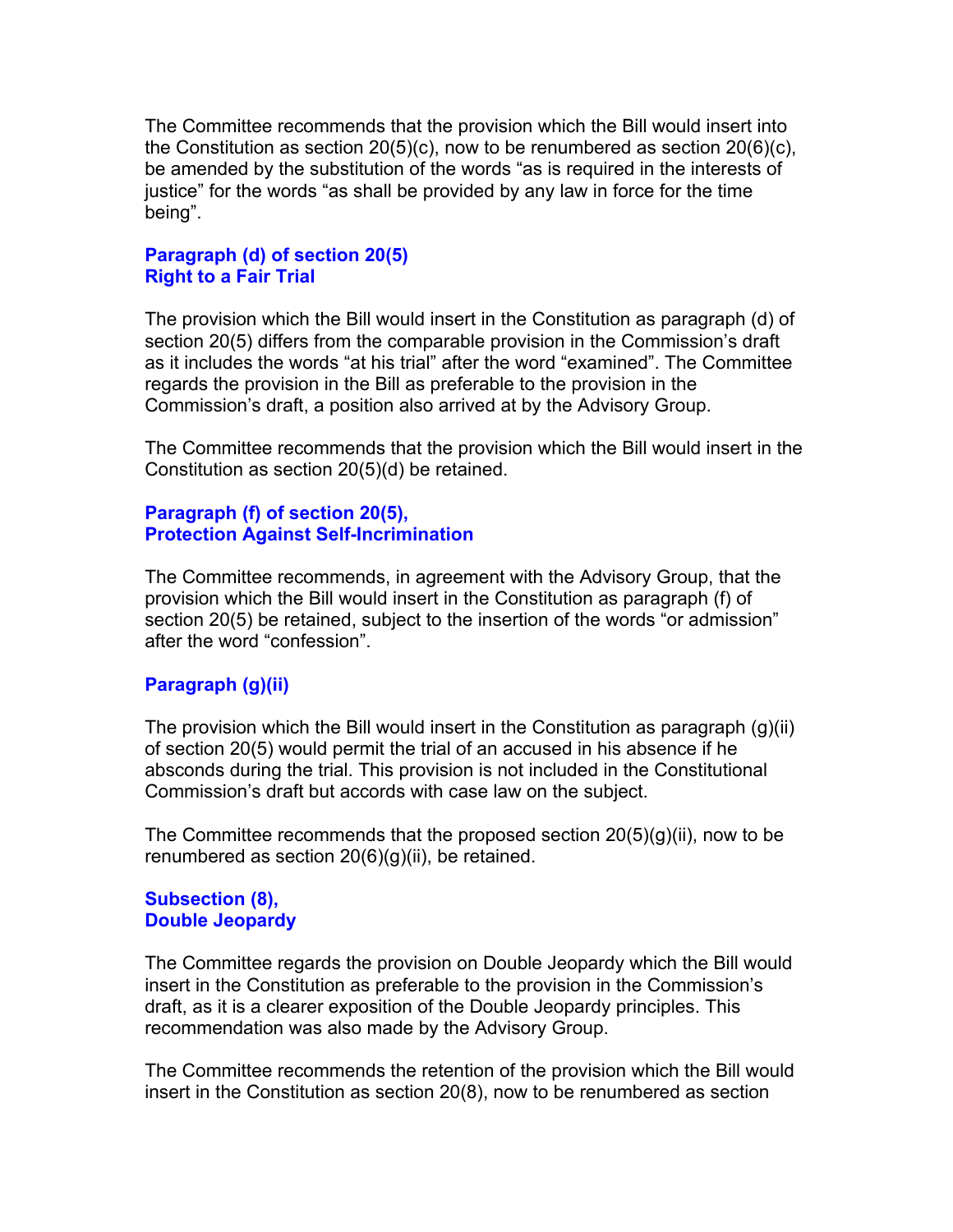20(9).

#### **Subsection (9), Protection Against Retroactive Punishment**

The Committee finds acceptable the recommendations made by the Advisory Group for the expansion of the constitutional protection against retroactive punishment.

The Committee recommends the amendment of the provision which the Bill would insert in the Constitution as subsection (9), now to be renumbered as subsection (10), of section 20:

(i) To prohibit also the imposition of a penalty for any infringement, whether it amounts to a criminal or civil violation, which is more severe than the maximum penalty which might have been imposed at the time when it occurred; and

(ii) to provide that, where at the time of sentencing, provision is made by law for the imposition of a lighter penalty than that which could have been imposed at the time of the commission of the offence or violation, the offender should be able to have the benefit of the change.

Sections 21, 22, 23, and 24 Freedom of Conscience Freedom of Expression Freedom of Peaceful Assembly and Association Protection from Discrimination

The Committee recommends that, in accordance with its earlier recommendation in relation to the format of the Constitution, the provisions which the Bill would insert in the Constitution as sections 21, 22, 23 and 24 be deleted.

#### **Section 25 Application for Redress**

The provision which the Bill would insert in the Constitution as subsection (2) of section 25 deals with the circumstances in which a public or civic organization may bring proceedings for constitutional redress on behalf of any person entitled to do so.

This proposed new section 25(2) differs from the comparable provision in the Constitutional Commission's draft in that it imposes a requirement that the public or civic organization must have a sufficient interest to bring the proceedings for constitutional redress, while the Commission's draft leaves that question of locus standi to be determined by the Supreme Court on an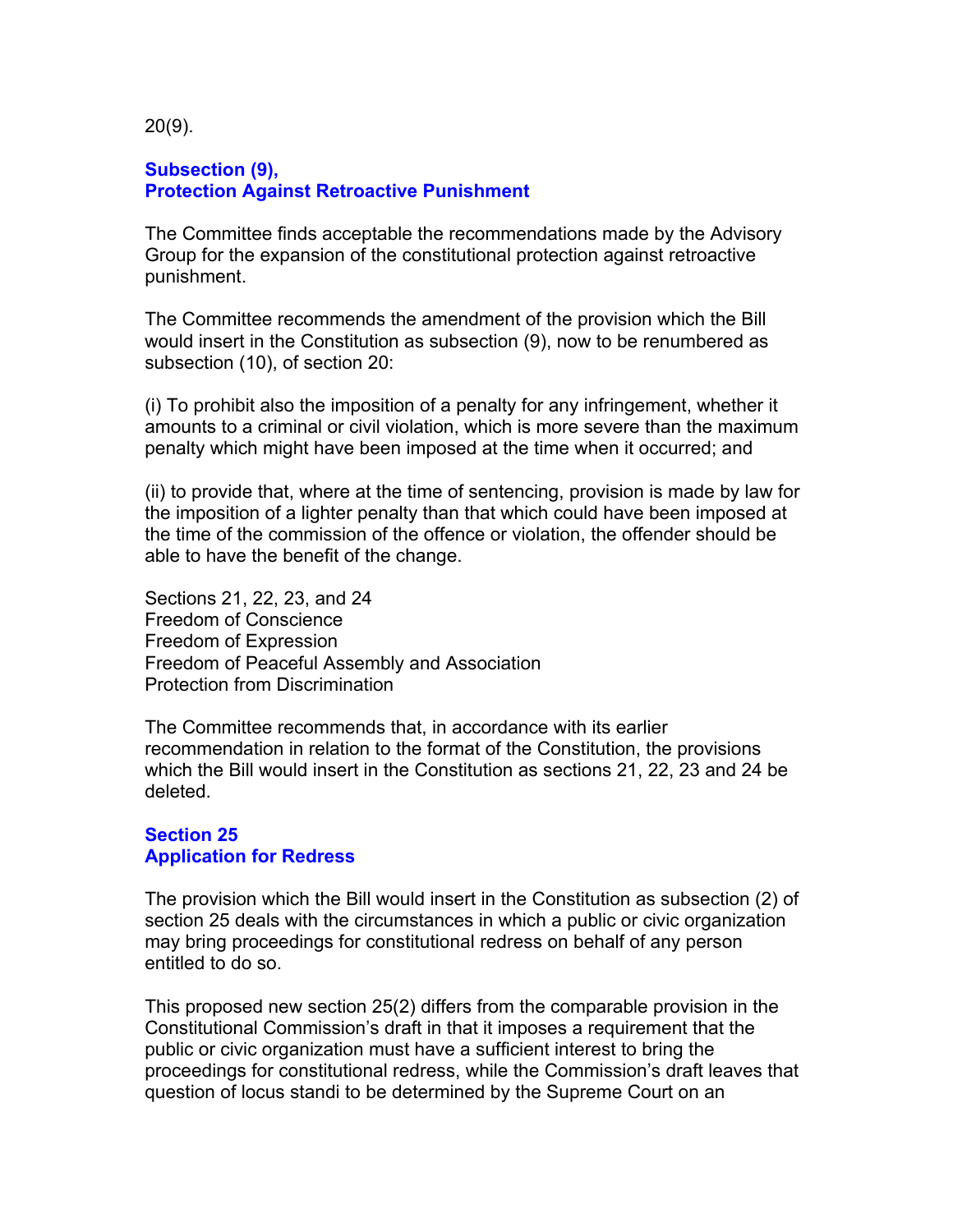application to it for leave to bring such proceedings.

The Committee is of the view that the requirement that a public or civic organization make an application for leave to bring the proceedings for constitutional redress gives the Court sufficient control over the matter and enables it to determine whether, in the particular circumstances, it is appropriate to permit the bringing of the action by such an organization. In the Committee's view, therefore, it is unnecessary and undesirable to include in section 25(2) an express condition for the bringing of proceedings that the public or civic organization have a sufficient interest in the matter.

The Committee also agrees with the recommendations made by the Constitutional Commission and by the Advisory Group that, where an application is made to the Supreme Court for redress under section 25 and the Supreme Court is satisfied that adequate means of redress for the alleged contravention are available to the person concerned under any other law, the Supreme Court should be given the power to remit the matter to the appropriate court. An amendment of the proviso to the proposed section 25(3) would be necessary to implement those recommendations.

The Committee notes that, in the existing provision of subsection (5) of section 25 of the Constitution, the words "or may authorise the conferment thereon of such powers," are included after the word "powers". Those words are omitted from the provision which the Bill would insert in the Constitution as subsection (5) of section 25. The Committee is of the opinion that it would be useful to retain those words in the proposed new section 25(5).

The Committee makes the following recommendations for the amendment of the proposed new section 25:

1. Subsection (2) of the proposed section should be amended by the substitution of the words "Any person authorized by law, or, with the leave of the Court, a public or civic organization, may" for the words "A public or civic organization having a sufficient interest in the matter may, with the leave of the Court or any person authorized by law".

2. The proviso to subsection (3) of the proposed section should be amended to empower the Court, where it is satisfied that adequate means of redress for the alleged contravention are or have been available to the person concerned under any law, to remit the matter to the appropriate court.

3. The provision in subsection (5) of the proposed section 25 should be amended by the insertion, after the word "powers", of the words "or may authorise the conferment thereon of such powers,".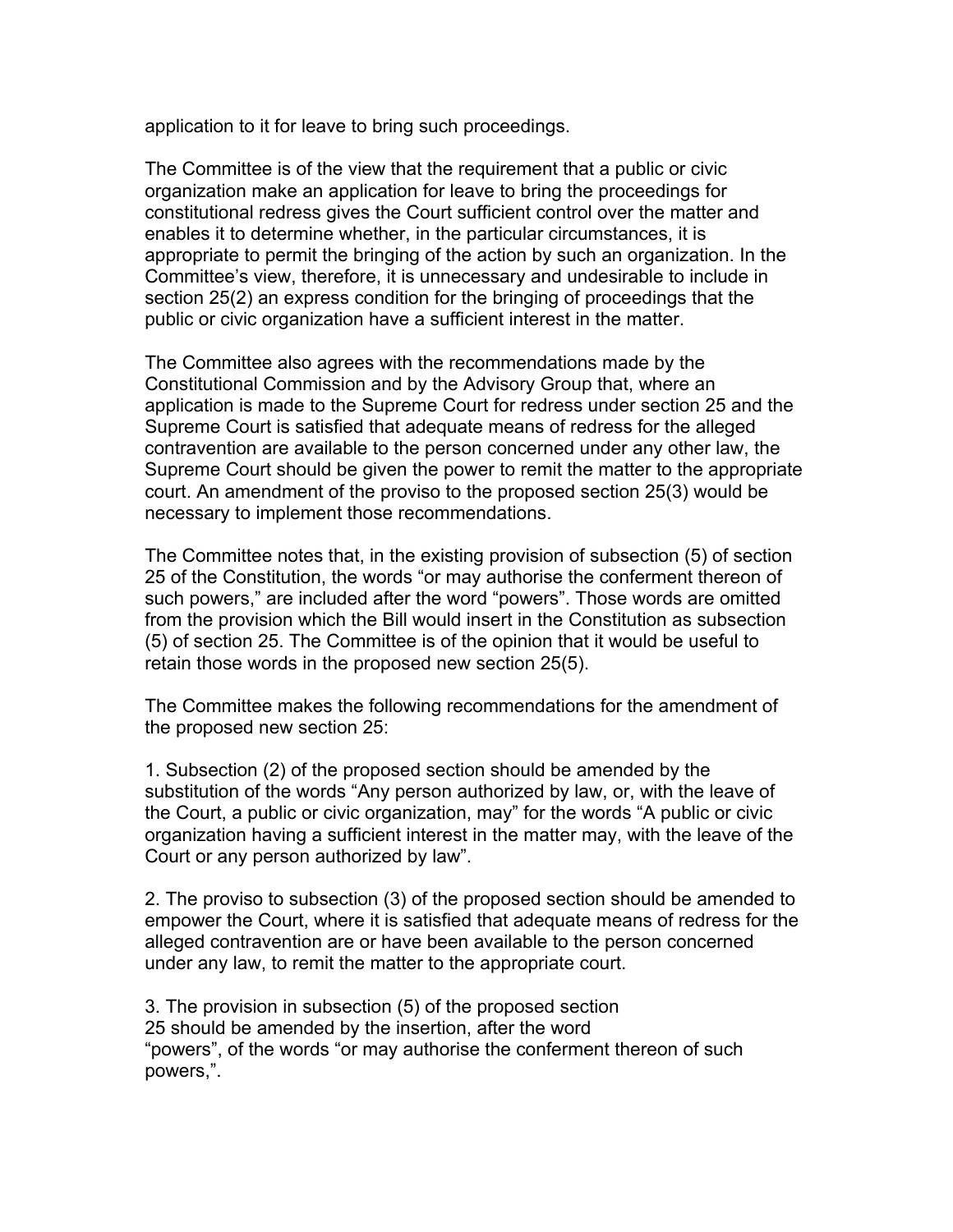## **International Human Rights Instruments**

A provision included in the Constitutional Commission's draft would require the Court, in determining the meaning and effect of the provisions of Chapter 111 to take judicial notice of the international human rights instruments to which Jamaica is a party. A recommendation was also made by the Advisory Group for the adoption of that provision but that the requirement that the Court take judicial notice of those instruments be replaced by a requirement that the Court take those instruments into account.

Dr. Barnett informed the Committee that the recommendation reflected an internationally accepted principle of constitutional interpretation which ensured that the implementation of Jamaica's treaty obligations was reflected in the Court's decisions. He explained that this would mean that, if Jamaica were to become a party to a convention and the Government, through ratification of the convention, accepted the obligations which it imposed, that should be recognised by all the organs of the state.

He added, in response to questions posed by Committee members, that the requirement that the international instruments be taken into account did not mean that the terms and specific language of a convention ratified by the Government would become binding, but that the Court would give them due consideration. He argued that, as the genesis of constitutional human rights provisions was in the international human rights instruments and, as the provisions of the conventions and the constitutional provisions were akin, it was consistent with Jamaica's obligations and the creation of a modern Charter of Human Rights and Freedoms that the matter be viewed in that light.

An additional point made by Dr. Barnett, which he said was important from a Government point of view, was that the adoption of this principle would conduce to the strengthening of the symbiotic relationship between Jamaica's internal and external obligations because Jamaica, in its implementation of its fundamental rights provisions, would be taking into account its international obligations.

Dr. Rattray added that if Jamaica moved, as was now proposed, in a direction in which the statement of human rights would be descriptive rather than prescriptive, with the omission of the various limitations and exceptions, then, in the interpretation of those rights and of the derogation based on what is demonstrably justified in a free and democratic society, there could be reliance on the foundations of those rights in the international human rights instruments which contain exceptions and limitations. By way of example, he said that in order to understand what powers the state has in relation to the right to life the international human rights instruments, which have limitations and exceptions, could be looked at.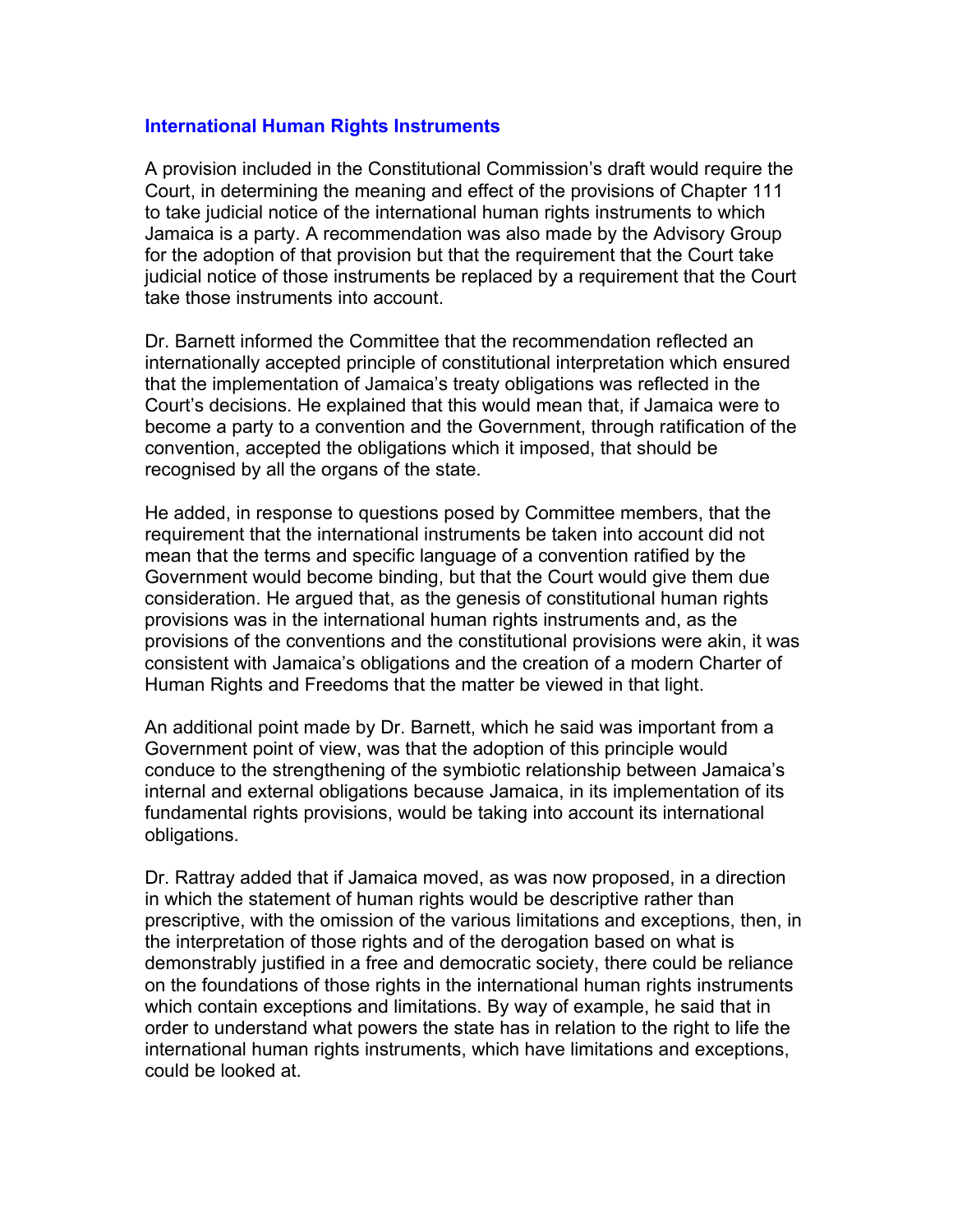It was explained to the Committee, by way of a background to the issue, that under Jamaican law, as in most Commonwealth countries, treaties are not selfexecuting, so that the ratification of a treaty, without more, does not make that treaty part of the domestic law. Implementing legislation has to be enacted for that purpose.

Reference was made to a paper presented by Mr. Justice Kirby of New Zealand at a 1995 New Zealand Judges Conference and reproduced in a Commonwealth Law Bulletin, which set out the following principles of law known as the Bangalore principles, -

1. International law, whether human rights norms or otherwise, is not, as such, part of domestic law in most Commonwealth countries.

2. Such law does not become part of domestic law until Parliament so enacts or the judges, as another source of law-making, declare the norms thereby established to be part of domestic law.

3. The judges will not do so automatically simply because the norm is part of international law or is mentioned in a treaty, even one ratified by their own country.

4. But if an issue of uncertainty arises as by a lacuna or obscurity in its meaning, or ambiguity in a relevant statute, a judge may seek guidance in the general principles of international law as accepted by the community of nations. 5. From this source material the judge may ascertain and declare what the relevant rule of domestic law is. It is the action of the judge in incorporating the rule into domestic law which makes it part of domestic law.

The article therefore states as follows: "There is a growing tendency for national courts to have regard to those international norms for the purpose of deciding cases where domestic law, whether constitutional, statute or common law, is uncertain or incomplete. It is within the proper nature of the judicial process and well established judicial functions for national courts to have regard to international obligations which a country undertakes, whether or not they have been incorporated into domestic law, for the purpose of removing ambiguity or uncertainty from national constitutions, legislation or common law."

The developing principle to which the article refers is not as broad in its application as the recommendation made by the Constitutional Commission and by the Advisory Group, as it applies only where there is a lacuna or ambiguity in the law. It is therefore the view of the Committee that the recommendation is too widely stated.

It is also noted that the principle, as developed by case law, has been applied by the Privy Council in a case from Jamaica. This principle is therefore a part of Jamaican law.

The Committee is of the view that one ought not to attempt to load all legal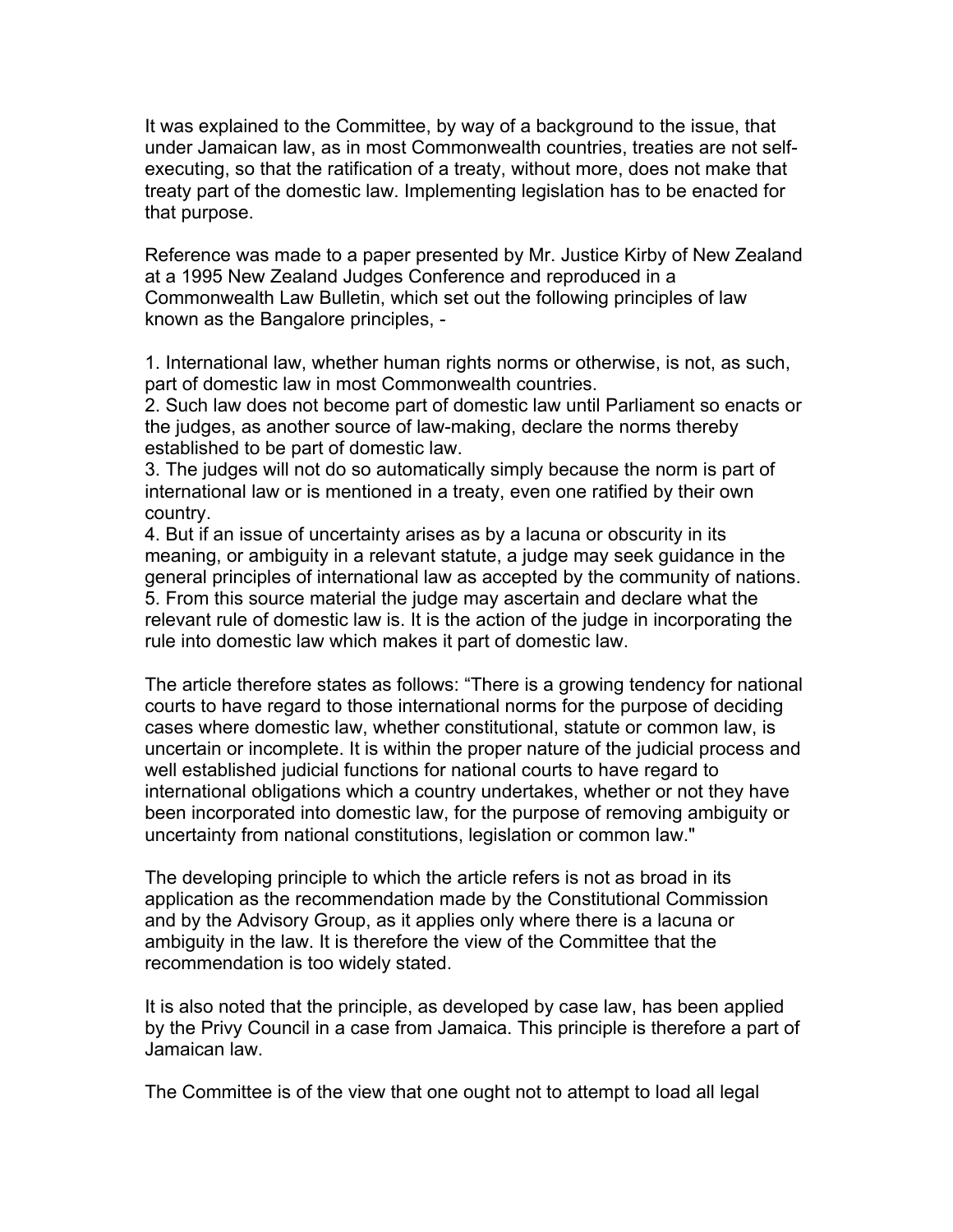principles into the Constitution. At the same time there is a great deal of concern over the fact that there is often an inordinate lapse of time between the ratification of a treaty by Jamaica and its incorporation into domestic law by the enactment of implementing legislation.

The Committee recommends the omission from the Constitution of any provision that the courts, in determining the meaning and effect of the provisions of Chapter 111 of the Constitution, be required to take into account international human rights instruments to which Jamaica is a party.

It directs attention, however, to the need to move speedily towards the enactment of a Ratification of Treaties Act to ensure the incorporation by Jamaica into domestic law, within a reasonable period, of obligations under treaties ratified by it.

#### **Section 26 Interpretation**

In accordance with the recommendation, made earlier, in relation to periods of public emergency and public disaster, it is necessary to make certain amendments, as set out below, to the provisions which the Bill would insert into the Constitution as subsections (1) and (2) of the new section 26, the new interpretation section. Amendments to the Public Emergency Act would, of course, also be required.

# **Section 26(1)**

The Committee recommends that the proposed new section 26(1) be amended to include a definition of "period of public disaster" as meaning any period during which there is in force a Proclamation by the Governor General declaring that a state of public disaster exists.

# **Section 26(2)**

The Committee recommends that the proposed new section 26(2) be amended:

(i) so that the reference to the occurrence of a period of public emergency does not include a situation arising as a result of "the occurrence of any earthquake, hurricane, flood, fire, outbreak of pestilence, outbreak of infectious disease or other calamity whether similar to the foregoing or not"; (ii) to include as one of the situations in which a Proclamation of the Governor-General is to be effective, a situation in which it is declared that the Governor-General is satisfied that a period of public disaster has arisen as a result of the occurrence of any earthquake, hurricane, flood, fire, outbreak of pestilence, outbreak